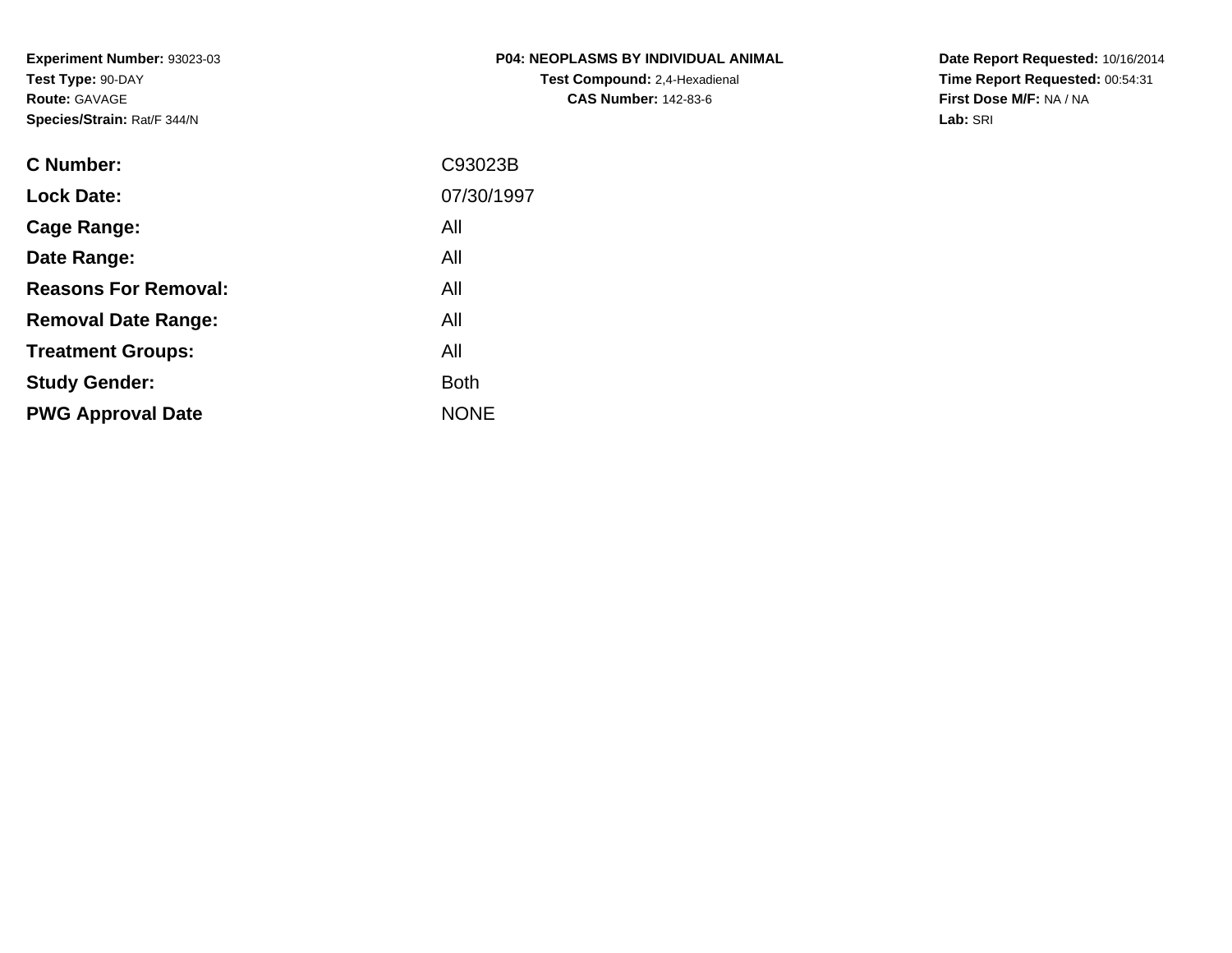**Species/Strain:** Rat/F 344/N

#### **P04: NEOPLASMS BY INDIVIDUAL ANIMAL**

**Test Compound:** 2,4-Hexadienal

**CAS Number:** 142-83-6

**Date Report Requested:** 10/16/2014**Time Report Requested:** 00:54:31**First Dose M/F:** NA / NA**Lab:** SRI

|                              | DAY ON TEST      | 0                | 0                       | 0                | 0                    | $\boldsymbol{\theta}$ | 0                          | 0                | $\boldsymbol{\theta}$ | $\boldsymbol{\theta}$ | 0                |                       |
|------------------------------|------------------|------------------|-------------------------|------------------|----------------------|-----------------------|----------------------------|------------------|-----------------------|-----------------------|------------------|-----------------------|
| F 344/N Rat Male             |                  | 0<br>9           | 0<br>9                  | 0<br>9           | 0<br>9               | 0<br>9                | $\boldsymbol{\theta}$<br>9 | 0<br>9           | 0<br>9                | 0<br>9                | 0<br>9           |                       |
| <b>MG/KG/DY</b><br>0         |                  | 4                | $\boldsymbol{4}$        | $\boldsymbol{4}$ | $\boldsymbol{4}$     | $\boldsymbol{4}$      | 4                          | 4                | $\boldsymbol{4}$      | $\boldsymbol{4}$      | $\boldsymbol{4}$ |                       |
|                              | <b>ANIMAL ID</b> | 0<br>$\mathbf 0$ | $\mathbf 0$<br>$\Omega$ | $\mathbf 0$<br>0 | $\Omega$<br>$\Omega$ | $\mathbf 0$<br>0      | $\Omega$<br>$\Omega$       | $\mathbf 0$<br>0 | $\Omega$<br>$\Omega$  | $\mathbf 0$<br>0      | $\Omega$<br>0    |                       |
|                              |                  | 0                | $\mathbf 0$             | $\mathbf 0$      | $\Omega$             | $\mathbf 0$           | $\Omega$                   | $\mathbf 0$      | $\Omega$              | $\mathbf 0$           | $\mathbf 0$      |                       |
|                              |                  | 0<br>1           | $\mathbf 0$<br>2        | 0<br>3           | 0<br>4               | 0<br>5                | $\mathbf 0$<br>6           | 0<br>7           | $\mathbf 0$<br>8      | $\mathbf 0$<br>9      | 1<br>$\mathbf 0$ | <i><b>*TOTALS</b></i> |
| <b>Alimentary System</b>     |                  |                  |                         |                  |                      |                       |                            |                  |                       |                       |                  |                       |
| Esophagus                    |                  | +                | М                       | +                | +                    | +                     | +                          | +                | M                     | M                     | $\ddot{}$        | 7                     |
| Intestine Large, Cecum       |                  | +                | +                       | +                | +                    | +                     | +                          | +                | +                     | +                     | +                | 10                    |
| Intestine Large, Colon       |                  | +                | +                       | +                | $\ddot{}$            | +                     | $\ddot{}$                  | +                | $\ddot{}$             | +                     | $\ddot{}$        | 10                    |
| Intestine Large, Rectum      |                  | $\pm$            | $\ddot{}$               | $\pm$            | $\ddot{}$            | +                     | $\ddot{}$                  | +                | +                     | +                     | $\ddot{}$        | 10                    |
| Intestine Small, Duodenum    |                  | $\ddot{}$        | $\ddot{}$               | $\ddot{}$        | $\ddot{}$            | +                     | $\ddot{}$                  | $\ddot{}$        | $\ddot{}$             | $\ddot{}$             | $\ddot{}$        | 10                    |
| Intestine Small, Ileum       |                  | +                | +                       | +                | +                    | +                     | +                          | +                | +                     | +                     | +                | 10                    |
| Intestine Small, Jejunum     |                  | +                | $\ddot{}$               | $\ddot{}$        | $\ddot{}$            | $\ddot{}$             | $\ddot{}$                  | +                | $\ddot{}$             | $\ddot{}$             | $\ddot{}$        | 10                    |
| Liver                        |                  | +                | +                       | $\ddot{}$        | $\ddot{}$            | +                     | $\ddot{}$                  | +                | +                     | +                     | +                | 10                    |
| Pancreas                     |                  | $\ddot{}$        | $\ddot{}$               | $+$              | $\ddot{}$            | $\ddot{}$             | $\ddot{}$                  | +                | $\ddot{}$             | $\ddot{}$             | $\ddot{}$        | 10                    |
| Salivary Glands              |                  | +                | +                       | $\ddot{}$        | $\ddot{}$            | +                     | +                          | +                | +                     | +                     | +                | 10                    |
| Stomach, Forestomach         |                  | $\ddot{}$        | $\ddot{}$               | $\ddot{}$        | $\ddot{}$            | $\ddot{}$             | $\ddot{}$                  | $\ddot{}$        | $\ddot{}$             | $\ddot{}$             | $\ddot{}$        | 10                    |
| Stomach, Glandular           |                  | $\ddot{}$        | $\ddot{}$               | $\ddot{}$        | $\ddot{}$            | $\ddot{}$             | $\ddot{}$                  | $\ddot{}$        | $\ddot{}$             | $\ddot{}$             | $\ddot{}$        | 10                    |
| <b>Cardiovascular System</b> |                  |                  |                         |                  |                      |                       |                            |                  |                       |                       |                  |                       |
| Heart                        |                  | +                |                         |                  |                      |                       |                            |                  |                       | +                     | +                | 10                    |
| <b>Endocrine System</b>      |                  |                  |                         |                  |                      |                       |                            |                  |                       |                       |                  |                       |
| <b>Adrenal Cortex</b>        |                  | +                | +                       | +                | +                    | +                     | +                          | +                | +                     | +                     | +                | 10                    |
| Adrenal Medulla              |                  | $\ddot{}$        | $\ddot{}$               | $\ddot{}$        | $\ddot{}$            | $\ddot{}$             | $\ddot{}$                  | $\pm$            | $\ddot{}$             | $\ddot{}$             | $\ddot{}$        | 10                    |
| Islets, Pancreatic           |                  | +                | $\ddot{}$               | +                | +                    | +                     | $\ddot{}$                  | +                | $\ddot{}$             | $\ddot{}$             | $\ddot{}$        | 10                    |
| Parathyroid Gland            |                  | $\ddot{}$        | $\ddot{}$               | $\ddot{}$        | $\ddot{}$            | $\ddot{}$             | $\ddot{}$                  | $\ddot{}$        | M                     | $\ddot{}$             | ÷                | 9                     |
| <b>Pituitary Gland</b>       |                  | +                | +                       | +                | +                    | $\ddot{}$             | $\ddot{}$                  | $\ddot{}$        | $\ddot{}$             | +                     | +                | 10                    |

\* ..Total animals with tissue examined microscopically; Total animals with tumor **M** . Missing tissue M ..Missing tissue

+ ..Tissue examined microscopically

I ..Insufficient tissue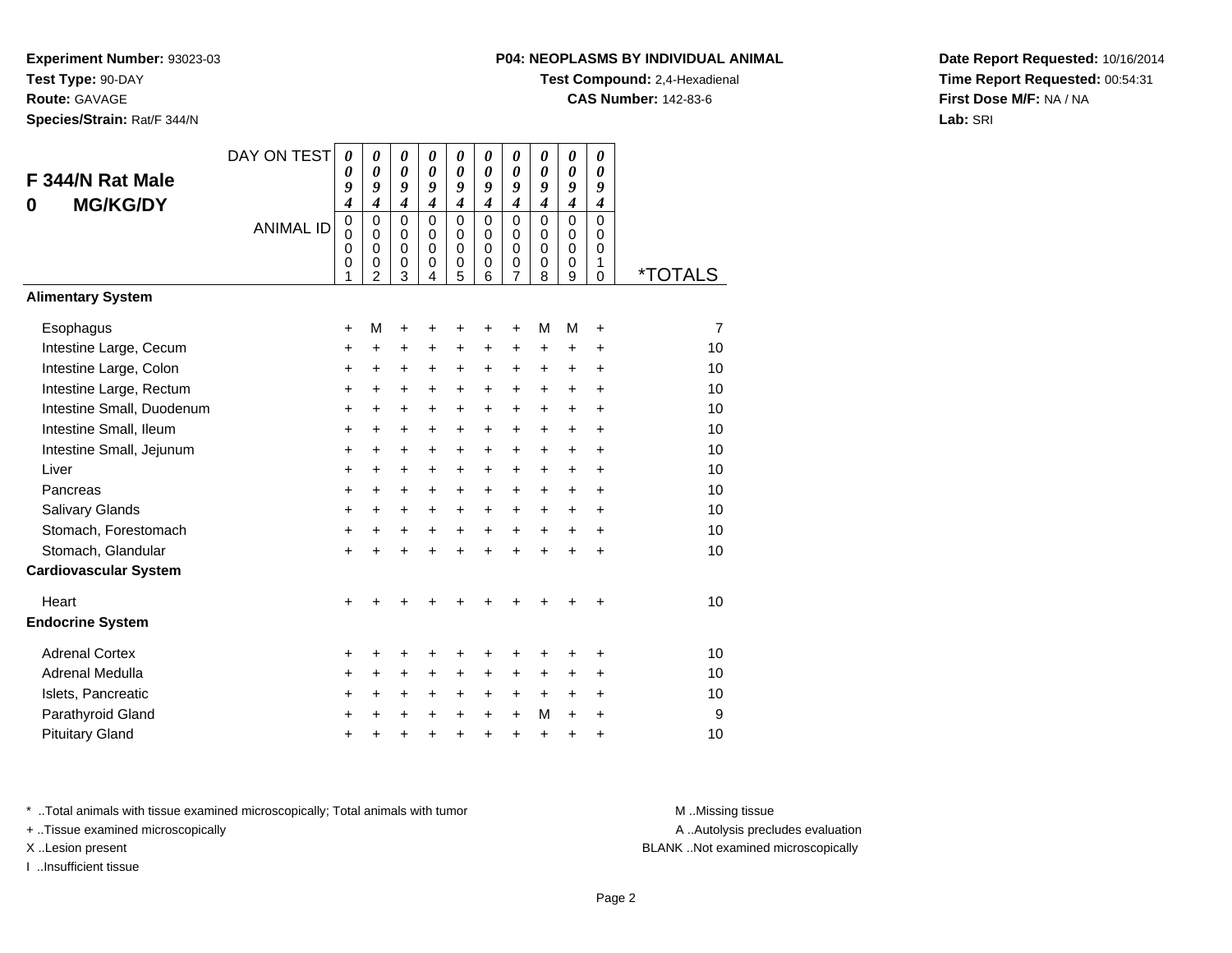**P04: NEOPLASMS BY INDIVIDUAL ANIMAL**

**Test Compound:** 2,4-Hexadienal

**CAS Number:** 142-83-6

**Date Report Requested:** 10/16/2014**Time Report Requested:** 00:54:31**First Dose M/F:** NA / NA**Lab:** SRI

**Experiment Number:** 93023-03**Test Type:** 90-DAY

**Route:** GAVAGE

**Species/Strain:** Rat/F 344/N

| F 344/N Rat Male<br><b>MG/KG/DY</b><br>0           | DAY ON TEST<br><b>ANIMAL ID</b> | 0<br>0<br>9<br>$\boldsymbol{4}$<br>$\pmb{0}$<br>0<br>$\mathbf 0$<br>0<br>1 | 0<br>0<br>9<br>$\boldsymbol{4}$<br>$\mathbf 0$<br>$\mathbf 0$<br>$\mathbf 0$<br>0<br>$\overline{2}$ | 0<br>$\boldsymbol{\theta}$<br>9<br>$\boldsymbol{4}$<br>$\mathbf 0$<br>$\mathbf 0$<br>$\mathbf 0$<br>$\mathbf 0$<br>3 | 0<br>0<br>9<br>$\boldsymbol{4}$<br>$\mathbf 0$<br>$\mathbf 0$<br>$\mathbf 0$<br>0<br>4 | 0<br>$\boldsymbol{\theta}$<br>9<br>$\overline{\boldsymbol{4}}$<br>0<br>0<br>0<br>0<br>5 | 0<br>$\boldsymbol{\theta}$<br>9<br>$\boldsymbol{4}$<br>$\mathbf 0$<br>0<br>$\mathbf 0$<br>0<br>6 | 0<br>0<br>9<br>$\boldsymbol{4}$<br>$\mathbf 0$<br>$\mathbf 0$<br>$\mathbf 0$<br>$\mathbf 0$<br>7 | 0<br>0<br>9<br>$\boldsymbol{4}$<br>$\mathbf 0$<br>0<br>$\mathbf 0$<br>0<br>8 | $\boldsymbol{\theta}$<br>$\boldsymbol{\theta}$<br>9<br>$\boldsymbol{4}$<br>$\mathbf 0$<br>$\mathbf 0$<br>$\mathbf 0$<br>0<br>9 | 0<br>0<br>9<br>$\boldsymbol{4}$<br>$\mathbf 0$<br>$\mathbf 0$<br>$\mathbf 0$<br>1<br>0 | <i><b>*TOTALS</b></i> |
|----------------------------------------------------|---------------------------------|----------------------------------------------------------------------------|-----------------------------------------------------------------------------------------------------|----------------------------------------------------------------------------------------------------------------------|----------------------------------------------------------------------------------------|-----------------------------------------------------------------------------------------|--------------------------------------------------------------------------------------------------|--------------------------------------------------------------------------------------------------|------------------------------------------------------------------------------|--------------------------------------------------------------------------------------------------------------------------------|----------------------------------------------------------------------------------------|-----------------------|
| <b>Thyroid Gland</b><br><b>General Body System</b> |                                 | $\ddot{}$                                                                  | $\ddot{}$                                                                                           | $\ddot{}$                                                                                                            | $\ddot{}$                                                                              | $\ddot{}$                                                                               | $\ddot{}$                                                                                        | $\ddot{}$                                                                                        | $\ddot{}$                                                                    | $\ddot{}$                                                                                                                      | $\ddot{}$                                                                              | 10                    |
| <b>NONE</b><br><b>Genital System</b>               |                                 |                                                                            |                                                                                                     |                                                                                                                      |                                                                                        |                                                                                         |                                                                                                  |                                                                                                  |                                                                              |                                                                                                                                |                                                                                        |                       |
| Epididymis                                         |                                 | +                                                                          | +                                                                                                   | +                                                                                                                    | ٠                                                                                      | +                                                                                       | ٠                                                                                                | ٠                                                                                                | +                                                                            | +                                                                                                                              | +                                                                                      | 10                    |
| <b>Preputial Gland</b>                             |                                 | $\ddot{}$                                                                  | $\ddot{}$                                                                                           | $\ddot{}$                                                                                                            | $\ddot{}$                                                                              | $\ddot{}$                                                                               | $\ddot{}$                                                                                        | $+$                                                                                              | M                                                                            | $\ddot{}$                                                                                                                      | +                                                                                      | 9                     |
| Prostate                                           |                                 | $\ddot{}$                                                                  | $\ddot{}$                                                                                           | $\ddot{}$                                                                                                            | $\ddot{}$                                                                              | +                                                                                       | $\ddot{}$                                                                                        | $\ddot{}$                                                                                        | $\ddot{}$                                                                    | $\ddot{}$                                                                                                                      | $\ddot{}$                                                                              | 10                    |
| <b>Seminal Vesicle</b>                             |                                 | $\ddot{}$                                                                  | +                                                                                                   | +                                                                                                                    | $\ddot{}$                                                                              | +                                                                                       | $\ddot{}$                                                                                        | +                                                                                                | +                                                                            | +                                                                                                                              | +                                                                                      | 10                    |
| <b>Testes</b>                                      |                                 | $\ddot{}$                                                                  | $\ddot{}$                                                                                           | $\ddot{}$                                                                                                            | $\ddot{}$                                                                              | $\ddot{}$                                                                               | $\ddot{}$                                                                                        | $\ddot{}$                                                                                        | $\ddot{}$                                                                    | $\ddot{}$                                                                                                                      | $\ddot{}$                                                                              | 10                    |
| <b>Hematopoietic System</b>                        |                                 |                                                                            |                                                                                                     |                                                                                                                      |                                                                                        |                                                                                         |                                                                                                  |                                                                                                  |                                                                              |                                                                                                                                |                                                                                        |                       |
| <b>Bone Marrow</b>                                 |                                 | +                                                                          | +                                                                                                   | +                                                                                                                    | +                                                                                      | +                                                                                       | +                                                                                                | ٠                                                                                                | +                                                                            | +                                                                                                                              | ÷                                                                                      | 10                    |
| Lymph Node, Mandibular                             |                                 | $\ddot{}$                                                                  | $\ddot{}$                                                                                           | $\ddot{}$                                                                                                            | $\ddot{}$                                                                              | $\ddot{}$                                                                               | $\ddot{}$                                                                                        | $+$                                                                                              | $\ddot{}$                                                                    | $\ddot{}$                                                                                                                      | +                                                                                      | 10                    |
| Lymph Node, Mesenteric                             |                                 | $\ddot{}$                                                                  | $\ddot{}$                                                                                           | $\ddot{}$                                                                                                            | $\ddot{}$                                                                              | +                                                                                       | $\ddot{}$                                                                                        | $\ddot{}$                                                                                        | $\ddot{}$                                                                    | +                                                                                                                              | +                                                                                      | 10                    |
| Spleen                                             |                                 | $\ddot{}$                                                                  | $\ddot{}$                                                                                           | $\ddot{}$                                                                                                            | $\ddot{}$                                                                              | $\ddot{}$                                                                               | $\ddot{}$                                                                                        | $\ddot{}$                                                                                        | $\ddot{}$                                                                    | $\ddot{}$                                                                                                                      | $\ddot{}$                                                                              | 10                    |
| Thymus                                             |                                 | $\ddot{}$                                                                  | $\ddot{}$                                                                                           | $\ddot{}$                                                                                                            | $\ddot{}$                                                                              | $\ddot{}$                                                                               | $\ddot{}$                                                                                        | $\ddot{}$                                                                                        | $\ddot{}$                                                                    | $\ddot{}$                                                                                                                      | $\ddot{}$                                                                              | 10                    |
| <b>Integumentary System</b>                        |                                 |                                                                            |                                                                                                     |                                                                                                                      |                                                                                        |                                                                                         |                                                                                                  |                                                                                                  |                                                                              |                                                                                                                                |                                                                                        |                       |
| <b>Mammary Gland</b>                               |                                 | $\ddot{}$                                                                  | +                                                                                                   | $\ddot{}$                                                                                                            | м                                                                                      | +                                                                                       | +                                                                                                | M                                                                                                | +                                                                            | +                                                                                                                              | +                                                                                      | 8                     |
| Skin                                               |                                 | $\ddot{}$                                                                  | +                                                                                                   | +                                                                                                                    | +                                                                                      | +                                                                                       | +                                                                                                | +                                                                                                | +                                                                            | +                                                                                                                              | +                                                                                      | 10                    |
| <b>Musculoskeletal System</b>                      |                                 |                                                                            |                                                                                                     |                                                                                                                      |                                                                                        |                                                                                         |                                                                                                  |                                                                                                  |                                                                              |                                                                                                                                |                                                                                        |                       |
| <b>Bone</b>                                        |                                 |                                                                            |                                                                                                     |                                                                                                                      |                                                                                        |                                                                                         |                                                                                                  |                                                                                                  |                                                                              | +                                                                                                                              | +                                                                                      | 10                    |

\* ..Total animals with tissue examined microscopically; Total animals with tumor **M** . Missing tissue M ..Missing tissue

+ ..Tissue examined microscopically

I ..Insufficient tissue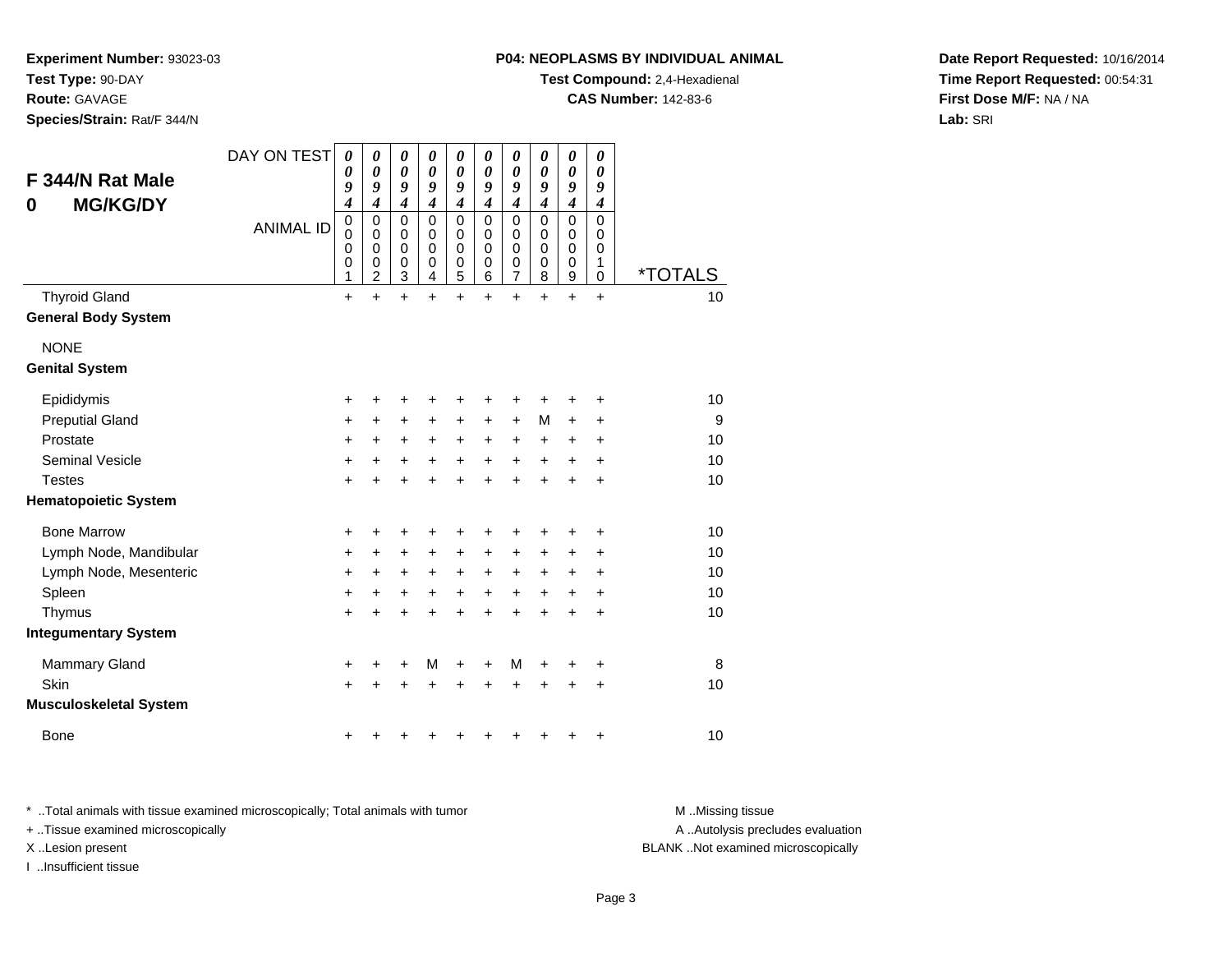**Experiment Number:** 93023-03

**Test Type:** 90-DAY

# **Route:** GAVAGE

**Species/Strain:** Rat/F 344/N

# **P04: NEOPLASMS BY INDIVIDUAL ANIMAL**

**Test Compound:** 2,4-Hexadienal

**CAS Number:** 142-83-6

**Date Report Requested:** 10/16/2014**Time Report Requested:** 00:54:31**First Dose M/F:** NA / NA**Lab:** SRI

| F 344/N Rat Male<br><b>MG/KG/DY</b><br>0 | DAY ON TEST<br><b>ANIMAL ID</b> | 0<br>0<br>9<br>4<br>0<br>0<br>0<br>0<br>1 | 0<br>$\boldsymbol{\theta}$<br>9<br>4<br>0<br>$\mathbf 0$<br>$\mathbf 0$<br>$\mathbf 0$<br>$\overline{2}$ | 0<br>$\boldsymbol{\theta}$<br>9<br>$\overline{\boldsymbol{4}}$<br>0<br>0<br>$\mathbf 0$<br>0<br>3 | 0<br>$\boldsymbol{\theta}$<br>9<br>4<br>0<br>0<br>$\mathbf 0$<br>0<br>4 | $\boldsymbol{\theta}$<br>$\boldsymbol{\theta}$<br>9<br>$\boldsymbol{4}$<br>$\pmb{0}$<br>$\pmb{0}$<br>$\mathbf 0$<br>$\mathbf 0$<br>5 | 0<br>$\boldsymbol{\theta}$<br>9<br>$\boldsymbol{4}$<br>0<br>$\mathbf 0$<br>$\mathbf 0$<br>0<br>6 | $\boldsymbol{\theta}$<br>$\boldsymbol{\theta}$<br>9<br>$\boldsymbol{4}$<br>0<br>$\boldsymbol{0}$<br>$\mathbf 0$<br>$\mathbf 0$<br>7 | 0<br>$\boldsymbol{\theta}$<br>9<br>$\boldsymbol{4}$<br>$\mathbf 0$<br>$\mathbf 0$<br>$\mathbf 0$<br>0<br>8 | 0<br>$\boldsymbol{\theta}$<br>9<br>4<br>0<br>0<br>$\mathbf 0$<br>$\mathbf 0$<br>9 | 0<br>$\boldsymbol{\theta}$<br>9<br>4<br>$\Omega$<br>$\mathbf 0$<br>0<br>1<br>$\Omega$ | <i><b>*TOTALS</b></i> |
|------------------------------------------|---------------------------------|-------------------------------------------|----------------------------------------------------------------------------------------------------------|---------------------------------------------------------------------------------------------------|-------------------------------------------------------------------------|--------------------------------------------------------------------------------------------------------------------------------------|--------------------------------------------------------------------------------------------------|-------------------------------------------------------------------------------------------------------------------------------------|------------------------------------------------------------------------------------------------------------|-----------------------------------------------------------------------------------|---------------------------------------------------------------------------------------|-----------------------|
| <b>Nervous System</b>                    |                                 |                                           |                                                                                                          |                                                                                                   |                                                                         |                                                                                                                                      |                                                                                                  |                                                                                                                                     |                                                                                                            |                                                                                   |                                                                                       |                       |
| <b>Brain</b>                             |                                 | $+$                                       | ٠                                                                                                        | ٠                                                                                                 | +                                                                       | ٠                                                                                                                                    | ٠                                                                                                | ٠                                                                                                                                   | ÷                                                                                                          | ÷                                                                                 | ÷                                                                                     | 10                    |
| <b>Respiratory System</b>                |                                 |                                           |                                                                                                          |                                                                                                   |                                                                         |                                                                                                                                      |                                                                                                  |                                                                                                                                     |                                                                                                            |                                                                                   |                                                                                       |                       |
| Lung                                     |                                 | +                                         |                                                                                                          | +                                                                                                 | +                                                                       | +                                                                                                                                    |                                                                                                  |                                                                                                                                     |                                                                                                            |                                                                                   | $\ddot{}$                                                                             | 10                    |
| <b>Nose</b>                              |                                 | $\ddot{}$                                 | $\ddot{}$                                                                                                | $\ddot{}$                                                                                         | $\ddot{}$                                                               | $+$                                                                                                                                  | $\ddot{}$                                                                                        | $\ddot{}$                                                                                                                           | $\ddot{}$                                                                                                  | $\ddot{}$                                                                         | ÷                                                                                     | 10                    |
| Trachea                                  |                                 | $\ddot{}$                                 | $\ddot{}$                                                                                                | $\ddot{}$                                                                                         | $\ddot{+}$                                                              | $\ddot{}$                                                                                                                            | $\ddotmark$                                                                                      | $\ddot{}$                                                                                                                           | $\ddot{}$                                                                                                  | $\ddot{}$                                                                         | $\ddot{}$                                                                             | 10                    |
| <b>Special Senses System</b>             |                                 |                                           |                                                                                                          |                                                                                                   |                                                                         |                                                                                                                                      |                                                                                                  |                                                                                                                                     |                                                                                                            |                                                                                   |                                                                                       |                       |
| <b>NONE</b>                              |                                 |                                           |                                                                                                          |                                                                                                   |                                                                         |                                                                                                                                      |                                                                                                  |                                                                                                                                     |                                                                                                            |                                                                                   |                                                                                       |                       |
| <b>Urinary System</b>                    |                                 |                                           |                                                                                                          |                                                                                                   |                                                                         |                                                                                                                                      |                                                                                                  |                                                                                                                                     |                                                                                                            |                                                                                   |                                                                                       |                       |
| Kidney                                   |                                 | $\ddot{}$                                 | $\pm$                                                                                                    | $\ddot{}$                                                                                         | +                                                                       | $\ddot{}$                                                                                                                            | $\ddot{}$                                                                                        | $\ddot{}$                                                                                                                           | ÷                                                                                                          | ٠                                                                                 | +                                                                                     | 10                    |
| <b>Urinary Bladder</b>                   |                                 | $+$                                       | $\ddot{}$                                                                                                | $\ddot{}$                                                                                         | $\ddot{}$                                                               | $+$                                                                                                                                  | $\ddot{}$                                                                                        | $\ddot{}$                                                                                                                           |                                                                                                            | $\ddot{}$                                                                         | $\ddot{}$                                                                             | 10                    |
| <b>SYSTEMIC LESIONS</b>                  |                                 |                                           |                                                                                                          |                                                                                                   |                                                                         |                                                                                                                                      |                                                                                                  |                                                                                                                                     |                                                                                                            |                                                                                   |                                                                                       |                       |
| Multiple Organ                           |                                 | +                                         |                                                                                                          |                                                                                                   |                                                                         |                                                                                                                                      |                                                                                                  |                                                                                                                                     |                                                                                                            |                                                                                   | ÷                                                                                     | 10                    |

\* ..Total animals with tissue examined microscopically; Total animals with tumor **M** . Missing tissue M ..Missing tissue

+ ..Tissue examined microscopically

I ..Insufficient tissue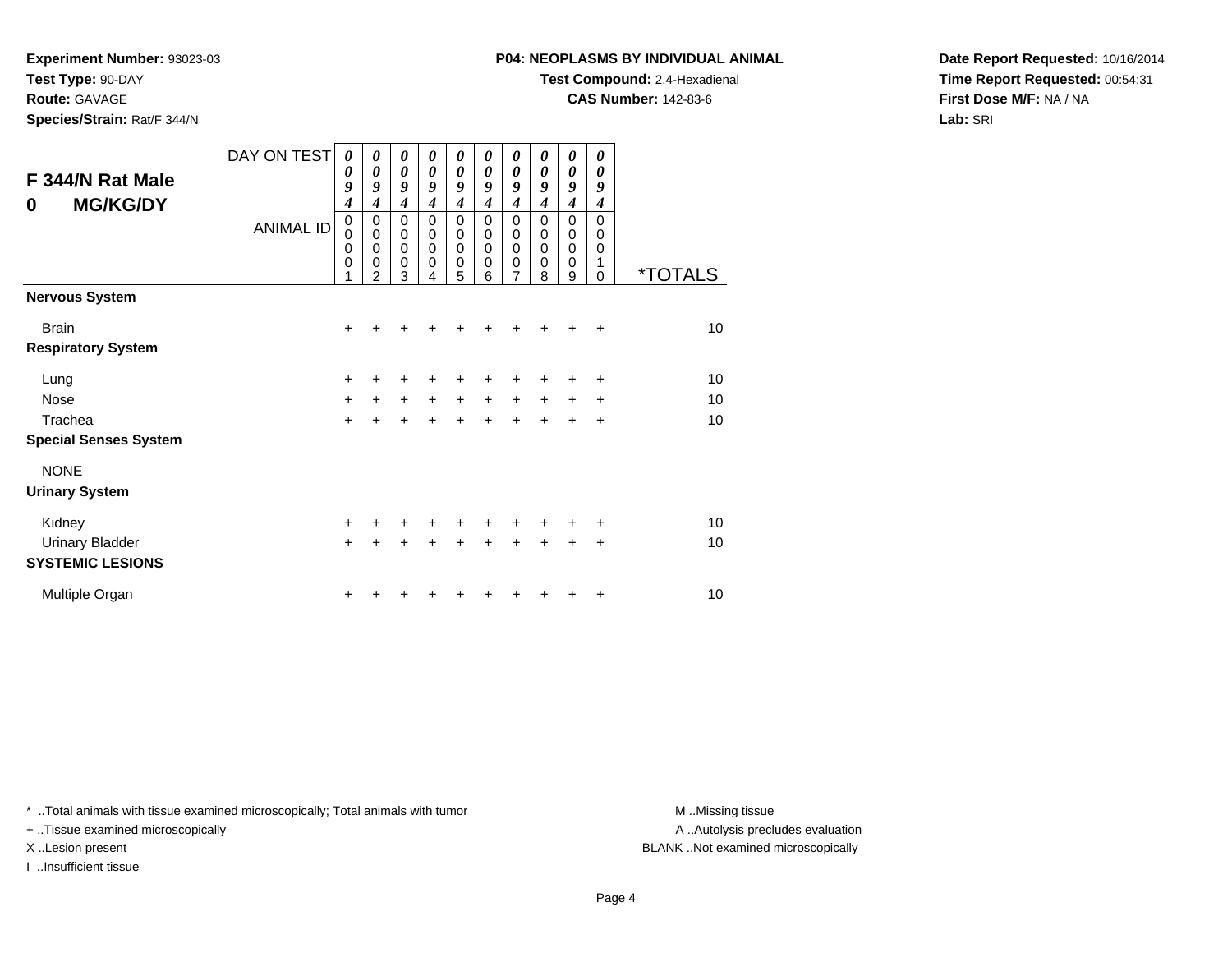**Species/Strain:** Rat/F 344/N

#### **P04: NEOPLASMS BY INDIVIDUAL ANIMAL**

**Test Compound:** 2,4-Hexadienal

**CAS Number:** 142-83-6

**Date Report Requested:** 10/16/2014**Time Report Requested:** 00:54:31**First Dose M/F:** NA / NA**Lab:** SRI

| F 344/N Rat Male<br><b>MG/KG/DY</b><br>7.5                                     | DAY ON TEST      | $\boldsymbol{\theta}$<br>0<br>9<br>$\boldsymbol{4}$ | 0<br>$\boldsymbol{\theta}$<br>9<br>$\boldsymbol{4}$    | 0<br>$\boldsymbol{\theta}$<br>9<br>$\boldsymbol{4}$ | 0<br>0<br>9<br>$\boldsymbol{4}$                     | 0<br>0<br>9<br>$\boldsymbol{4}$         | 0<br>$\boldsymbol{\theta}$<br>$\boldsymbol{g}$<br>$\boldsymbol{4}$ | 0<br>0<br>9<br>$\boldsymbol{4}$                        | 0<br>0<br>9<br>$\boldsymbol{4}$       | 0<br>$\boldsymbol{\theta}$<br>9<br>$\boldsymbol{4}$ | 0<br>$\boldsymbol{\theta}$<br>9<br>$\boldsymbol{4}$              |                       |
|--------------------------------------------------------------------------------|------------------|-----------------------------------------------------|--------------------------------------------------------|-----------------------------------------------------|-----------------------------------------------------|-----------------------------------------|--------------------------------------------------------------------|--------------------------------------------------------|---------------------------------------|-----------------------------------------------------|------------------------------------------------------------------|-----------------------|
|                                                                                | <b>ANIMAL ID</b> | $\pmb{0}$<br>$\mathbf 0$<br>$\mathbf 0$<br>1<br>1   | $\mathbf 0$<br>0<br>$\mathbf 0$<br>1<br>$\overline{2}$ | $\mathbf 0$<br>$\mathbf 0$<br>$\mathbf 0$<br>1<br>3 | $\mathbf 0$<br>$\mathbf 0$<br>$\mathbf 0$<br>1<br>4 | $\mathbf 0$<br>0<br>$\pmb{0}$<br>1<br>5 | $\mathbf 0$<br>$\pmb{0}$<br>$\mathbf 0$<br>1<br>$6\phantom{1}$     | $\mathbf 0$<br>0<br>$\mathbf 0$<br>1<br>$\overline{7}$ | $\pmb{0}$<br>0<br>$\pmb{0}$<br>1<br>8 | $\pmb{0}$<br>0<br>$\pmb{0}$<br>1<br>9               | $\mathbf 0$<br>0<br>$\pmb{0}$<br>$\boldsymbol{2}$<br>$\mathbf 0$ | <i><b>*TOTALS</b></i> |
| <b>Alimentary System</b>                                                       |                  |                                                     |                                                        |                                                     |                                                     |                                         |                                                                    |                                                        |                                       |                                                     |                                                                  |                       |
| Stomach, Forestomach<br><b>Cardiovascular System</b>                           |                  | +                                                   |                                                        |                                                     |                                                     | ٠                                       | +                                                                  | +                                                      | +                                     | +                                                   | $\ddot{}$                                                        | 10                    |
| <b>NONE</b><br><b>Endocrine System</b>                                         |                  |                                                     |                                                        |                                                     |                                                     |                                         |                                                                    |                                                        |                                       |                                                     |                                                                  |                       |
| <b>NONE</b><br><b>General Body System</b>                                      |                  |                                                     |                                                        |                                                     |                                                     |                                         |                                                                    |                                                        |                                       |                                                     |                                                                  |                       |
| <b>NONE</b><br><b>Genital System</b>                                           |                  |                                                     |                                                        |                                                     |                                                     |                                         |                                                                    |                                                        |                                       |                                                     |                                                                  |                       |
| <b>NONE</b><br><b>Hematopoietic System</b>                                     |                  |                                                     |                                                        |                                                     |                                                     |                                         |                                                                    |                                                        |                                       |                                                     |                                                                  |                       |
| <b>NONE</b><br><b>Integumentary System</b>                                     |                  |                                                     |                                                        |                                                     |                                                     |                                         |                                                                    |                                                        |                                       |                                                     |                                                                  |                       |
| <b>NONE</b><br><b>Musculoskeletal System</b>                                   |                  |                                                     |                                                        |                                                     |                                                     |                                         |                                                                    |                                                        |                                       |                                                     |                                                                  |                       |
| <b>NONE</b><br><b>Nervous System</b>                                           |                  |                                                     |                                                        |                                                     |                                                     |                                         |                                                                    |                                                        |                                       |                                                     |                                                                  |                       |
| <b>NONE</b>                                                                    |                  |                                                     |                                                        |                                                     |                                                     |                                         |                                                                    |                                                        |                                       |                                                     |                                                                  |                       |
| * Total animals with tissue examined microscopically; Total animals with tumor |                  |                                                     |                                                        |                                                     |                                                     |                                         |                                                                    |                                                        |                                       |                                                     |                                                                  | M Missing tissue      |

+ ..Tissue examined microscopically

I ..Insufficient tissue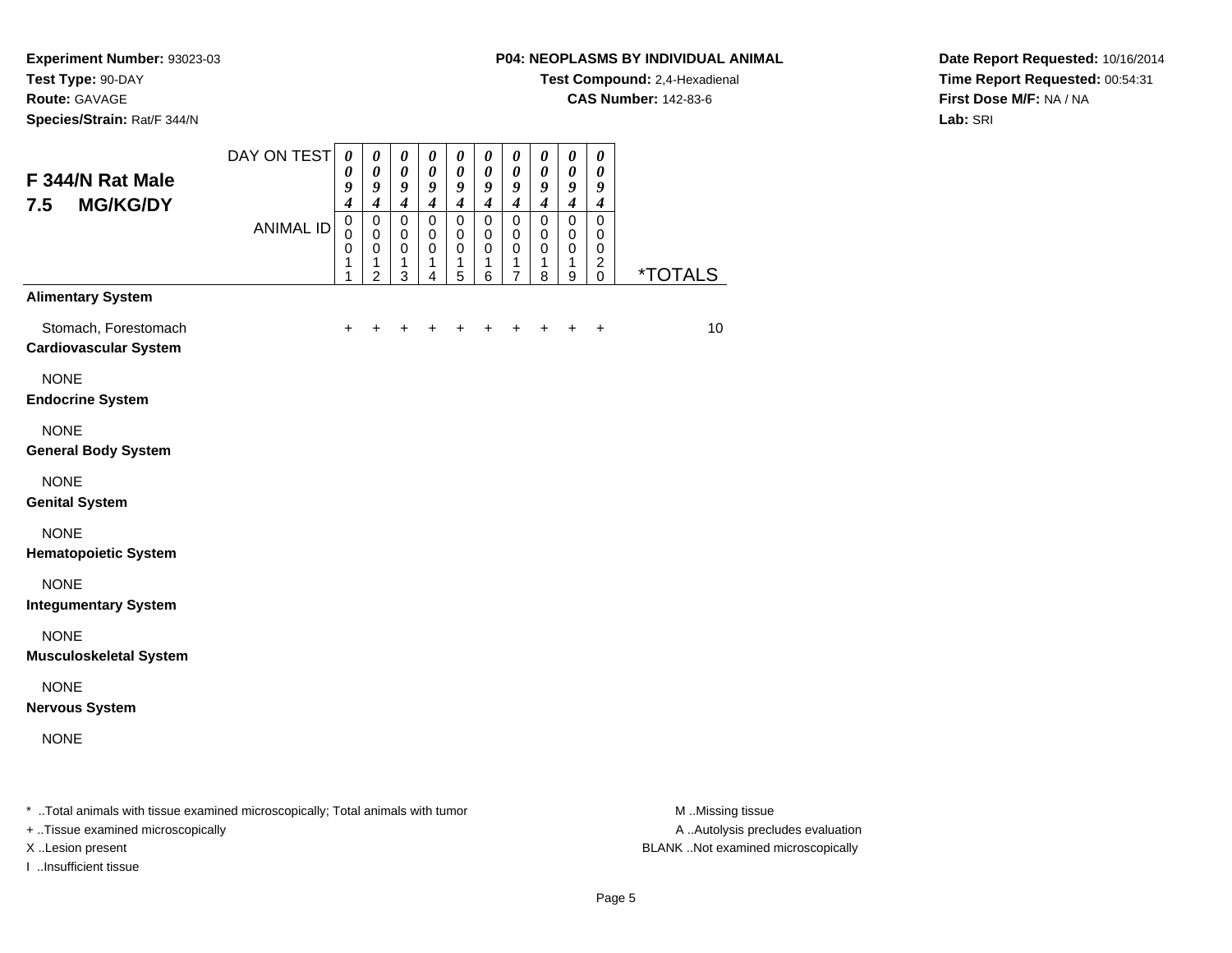**Route:** GAVAGE

**Species/Strain:** Rat/F 344/N

# **P04: NEOPLASMS BY INDIVIDUAL ANIMAL**

**Test Compound:** 2,4-Hexadienal

**CAS Number:** 142-83-6

**Date Report Requested:** 10/16/2014**Time Report Requested:** 00:54:31**First Dose M/F:** NA / NA**Lab:** SRI

| F 344/N Rat Male<br><b>MG/KG/DY</b><br>7.5 | DAY ON TEST      | 0<br>0<br>9<br>4                | $\boldsymbol{\theta}$<br>$\boldsymbol{\theta}$<br>9<br>4 | 0<br>$\boldsymbol{\theta}$<br>9<br>4                | 0<br>$\boldsymbol{\theta}$<br>9<br>4 | 0<br>$\boldsymbol{\theta}$<br>9<br>4                | 0<br>$\boldsymbol{\theta}$<br>9<br>4 | 0<br>$\boldsymbol{\theta}$<br>9<br>4                | $\boldsymbol{\theta}$<br>0<br>9<br>4        | $\boldsymbol{\theta}$<br>$\boldsymbol{\theta}$<br>9<br>4 | 0<br>0<br>9<br>4                    |                       |
|--------------------------------------------|------------------|---------------------------------|----------------------------------------------------------|-----------------------------------------------------|--------------------------------------|-----------------------------------------------------|--------------------------------------|-----------------------------------------------------|---------------------------------------------|----------------------------------------------------------|-------------------------------------|-----------------------|
| <b>Respiratory System</b>                  | <b>ANIMAL ID</b> | $\mathbf 0$<br>0<br>0<br>1<br>1 | 0<br>$\mathbf 0$<br>$\mathbf 0$<br>2                     | $\mathbf 0$<br>$\mathbf 0$<br>$\mathbf 0$<br>1<br>3 | $\mathbf 0$<br>0<br>0<br>1<br>4      | $\mathbf 0$<br>$\mathbf 0$<br>$\mathbf 0$<br>1<br>5 | $\mathbf 0$<br>0<br>0<br>6           | $\mathbf 0$<br>$\mathbf 0$<br>$\mathbf 0$<br>1<br>7 | $\Omega$<br>$\mathbf 0$<br>$\mathbf 0$<br>8 | $\mathbf 0$<br>$\mathbf 0$<br>$\mathbf 0$<br>1<br>9      | $\Omega$<br>0<br>0<br>2<br>$\Omega$ | <i><b>*TOTALS</b></i> |
|                                            |                  |                                 |                                                          |                                                     |                                      |                                                     |                                      |                                                     |                                             |                                                          |                                     |                       |
| Nose<br><b>Special Senses System</b>       |                  | $\ddot{}$                       | $\ddot{}$                                                | $\ddot{}$                                           | $\pm$                                | $\pm$                                               | $\ddot{}$                            | $\ddot{}$                                           | $\ddot{}$                                   | $\ddot{}$                                                | $\ddot{}$                           | 10                    |
| <b>NONE</b><br><b>Urinary System</b>       |                  |                                 |                                                          |                                                     |                                      |                                                     |                                      |                                                     |                                             |                                                          |                                     |                       |
| <b>NONE</b><br><b>SYSTEMIC LESIONS</b>     |                  |                                 |                                                          |                                                     |                                      |                                                     |                                      |                                                     |                                             |                                                          |                                     |                       |
| Multiple Organ                             |                  | +                               |                                                          |                                                     |                                      |                                                     |                                      |                                                     |                                             |                                                          | +                                   | 10                    |

\* ..Total animals with tissue examined microscopically; Total animals with tumor **M** . Missing tissue M ..Missing tissue

+ ..Tissue examined microscopically

I ..Insufficient tissue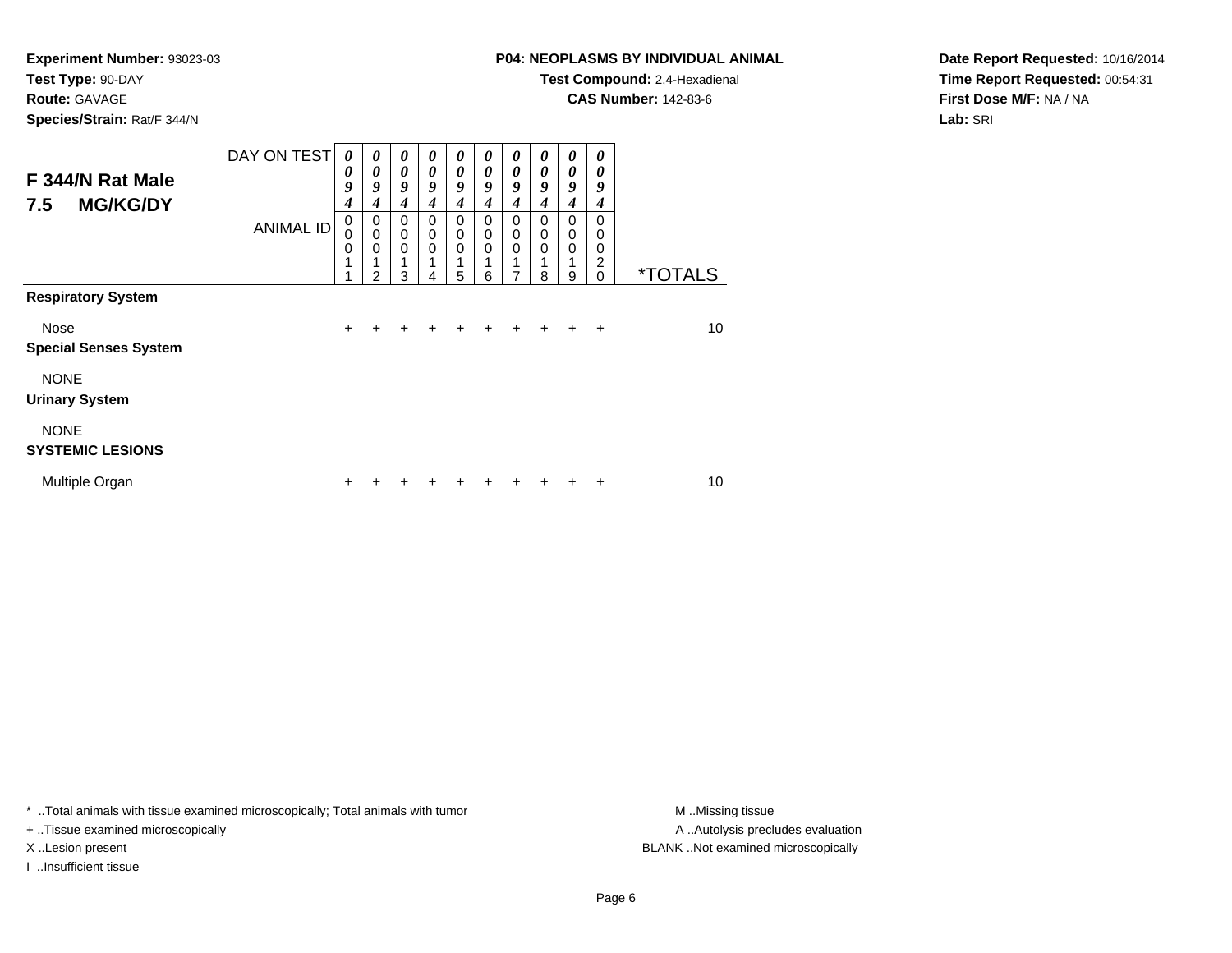**Species/Strain:** Rat/F 344/N

#### **P04: NEOPLASMS BY INDIVIDUAL ANIMAL**

**Test Compound:** 2,4-Hexadienal

**CAS Number:** 142-83-6

**Date Report Requested:** 10/16/2014**Time Report Requested:** 00:54:31**First Dose M/F:** NA / NA**Lab:** SRI

| F 344/N Rat Male<br>15<br><b>MG/KG/DY</b>                                      | DAY ON TEST      | $\boldsymbol{\theta}$<br>0<br>9<br>$\boldsymbol{4}$             | $\boldsymbol{\theta}$<br>$\boldsymbol{\theta}$<br>$\boldsymbol{g}$<br>$\boldsymbol{4}$ | 0<br>$\pmb{\theta}$<br>9<br>$\boldsymbol{4}$                                | $\boldsymbol{\theta}$<br>$\boldsymbol{\theta}$<br>$\boldsymbol{g}$<br>$\overline{\boldsymbol{4}}$ | $\boldsymbol{\theta}$<br>0<br>9<br>$\boldsymbol{4}$      | $\boldsymbol{\theta}$<br>$\boldsymbol{\theta}$<br>9<br>$\boldsymbol{4}$ | $\boldsymbol{\theta}$<br>0<br>9<br>$\boldsymbol{4}$                       | $\pmb{\theta}$<br>0<br>9<br>$\boldsymbol{4}$ | $\boldsymbol{\theta}$<br>$\boldsymbol{\theta}$<br>9<br>$\boldsymbol{4}$ | $\pmb{\theta}$<br>$\boldsymbol{\theta}$<br>9<br>$\boldsymbol{4}$ |                       |
|--------------------------------------------------------------------------------|------------------|-----------------------------------------------------------------|----------------------------------------------------------------------------------------|-----------------------------------------------------------------------------|---------------------------------------------------------------------------------------------------|----------------------------------------------------------|-------------------------------------------------------------------------|---------------------------------------------------------------------------|----------------------------------------------|-------------------------------------------------------------------------|------------------------------------------------------------------|-----------------------|
|                                                                                | <b>ANIMAL ID</b> | $\mathbf 0$<br>0<br>$\mathbf 0$<br>$\overline{\mathbf{c}}$<br>1 | $\pmb{0}$<br>$\mathbf 0$<br>$\pmb{0}$<br>$\frac{2}{2}$                                 | $\mathbf 0$<br>$\pmb{0}$<br>$\mathbf 0$<br>$\overline{c}$<br>$\overline{3}$ | $\mathbf 0$<br>$\mathbf 0$<br>$\mathbf 0$<br>$\frac{2}{4}$                                        | $\mathbf 0$<br>$\mathbf 0$<br>$\pmb{0}$<br>$\frac{2}{5}$ | $\mathbf 0$<br>$\pmb{0}$<br>$\pmb{0}$<br>$^2$ 6                         | $\mathbf 0$<br>$\pmb{0}$<br>$\pmb{0}$<br>$\overline{c}$<br>$\overline{7}$ | 0<br>0<br>$\pmb{0}$<br>$\frac{2}{8}$         | $\pmb{0}$<br>$\mathbf 0$<br>$\pmb{0}$<br>$\frac{2}{9}$                  | $\mathsf 0$<br>$\mathbf 0$<br>$\mathbf 0$<br>3<br>0              | <i><b>*TOTALS</b></i> |
| <b>Alimentary System</b>                                                       |                  |                                                                 |                                                                                        |                                                                             |                                                                                                   |                                                          |                                                                         |                                                                           |                                              |                                                                         |                                                                  |                       |
| Stomach, Forestomach<br><b>Cardiovascular System</b>                           |                  | $\ddot{}$                                                       |                                                                                        |                                                                             |                                                                                                   |                                                          | +                                                                       |                                                                           |                                              | +                                                                       | $\ddot{}$                                                        | 10                    |
| <b>NONE</b><br><b>Endocrine System</b>                                         |                  |                                                                 |                                                                                        |                                                                             |                                                                                                   |                                                          |                                                                         |                                                                           |                                              |                                                                         |                                                                  |                       |
| <b>NONE</b><br><b>General Body System</b>                                      |                  |                                                                 |                                                                                        |                                                                             |                                                                                                   |                                                          |                                                                         |                                                                           |                                              |                                                                         |                                                                  |                       |
| <b>NONE</b><br><b>Genital System</b>                                           |                  |                                                                 |                                                                                        |                                                                             |                                                                                                   |                                                          |                                                                         |                                                                           |                                              |                                                                         |                                                                  |                       |
| <b>NONE</b><br><b>Hematopoietic System</b>                                     |                  |                                                                 |                                                                                        |                                                                             |                                                                                                   |                                                          |                                                                         |                                                                           |                                              |                                                                         |                                                                  |                       |
| <b>NONE</b><br><b>Integumentary System</b>                                     |                  |                                                                 |                                                                                        |                                                                             |                                                                                                   |                                                          |                                                                         |                                                                           |                                              |                                                                         |                                                                  |                       |
| <b>NONE</b><br><b>Musculoskeletal System</b>                                   |                  |                                                                 |                                                                                        |                                                                             |                                                                                                   |                                                          |                                                                         |                                                                           |                                              |                                                                         |                                                                  |                       |
| <b>NONE</b><br><b>Nervous System</b>                                           |                  |                                                                 |                                                                                        |                                                                             |                                                                                                   |                                                          |                                                                         |                                                                           |                                              |                                                                         |                                                                  |                       |
| <b>NONE</b>                                                                    |                  |                                                                 |                                                                                        |                                                                             |                                                                                                   |                                                          |                                                                         |                                                                           |                                              |                                                                         |                                                                  |                       |
| * Total animals with tissue examined microscopically; Total animals with tumor |                  |                                                                 |                                                                                        |                                                                             |                                                                                                   |                                                          |                                                                         |                                                                           |                                              |                                                                         |                                                                  | M Missing tissue      |

+ ..Tissue examined microscopically

I ..Insufficient tissue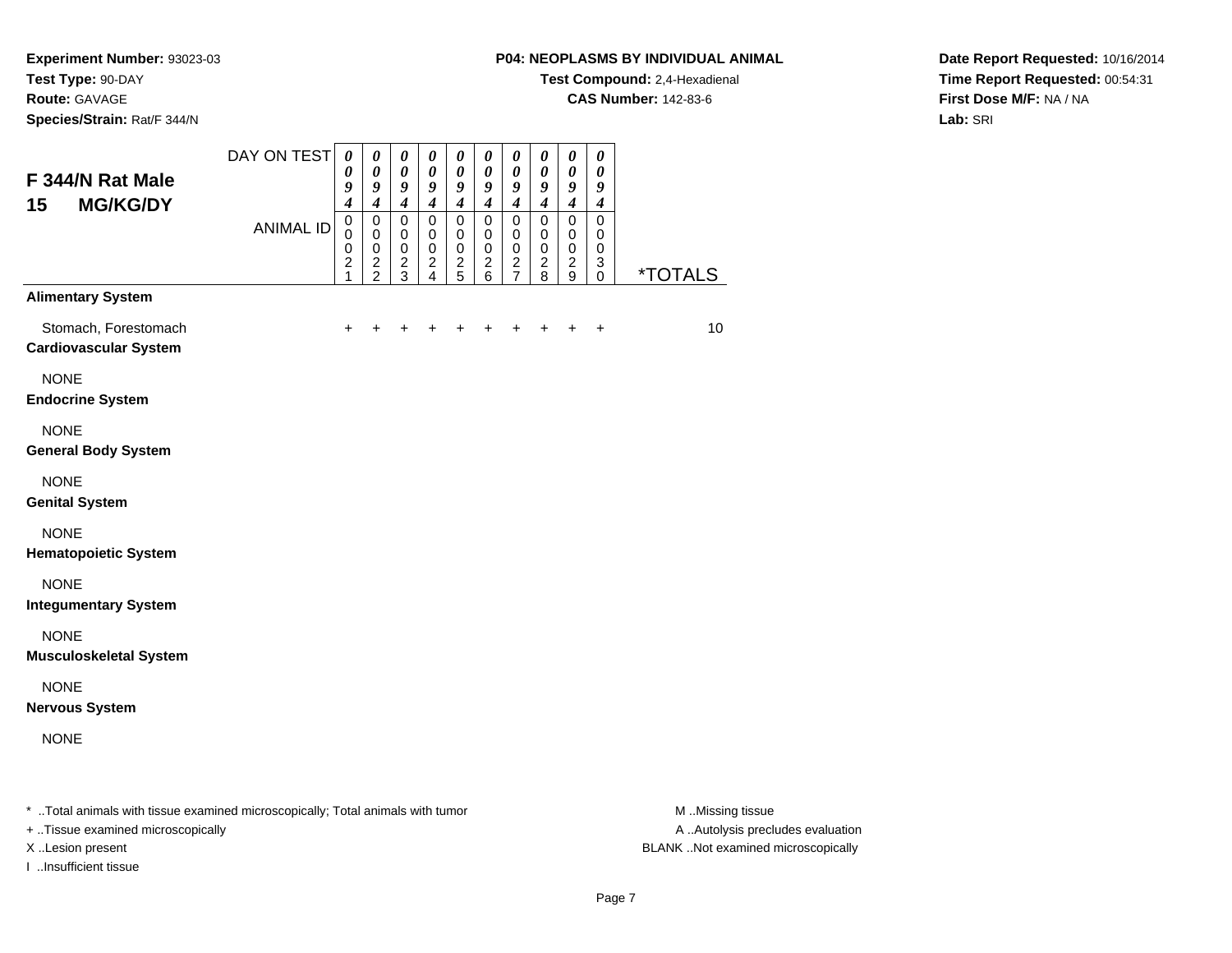**Route:** GAVAGE

**Species/Strain:** Rat/F 344/N

# **P04: NEOPLASMS BY INDIVIDUAL ANIMAL**

**Test Compound:** 2,4-Hexadienal

**CAS Number:** 142-83-6

**Date Report Requested:** 10/16/2014**Time Report Requested:** 00:54:31**First Dose M/F:** NA / NA**Lab:** SRI

| F 344/N Rat Male<br><b>MG/KG/DY</b><br>15 | DAY ON TEST      | $\boldsymbol{\theta}$<br>0<br>9<br>4    | 0<br>0<br>9<br>4                   | 0<br>$\theta$<br>9<br>4            | 0<br>0<br>9<br>4                                       | 0<br>$\boldsymbol{\theta}$<br>9<br>4 | 0<br>$\boldsymbol{\theta}$<br>9<br>4         | 0<br>$\boldsymbol{\theta}$<br>9<br>4                                | $\boldsymbol{\theta}$<br>0<br>9<br>4 | $\boldsymbol{\theta}$<br>$\theta$<br>9<br>$\overline{4}$ | 0<br>0<br>9<br>4                    |                       |
|-------------------------------------------|------------------|-----------------------------------------|------------------------------------|------------------------------------|--------------------------------------------------------|--------------------------------------|----------------------------------------------|---------------------------------------------------------------------|--------------------------------------|----------------------------------------------------------|-------------------------------------|-----------------------|
| <b>Respiratory System</b>                 | <b>ANIMAL ID</b> | $\mathbf 0$<br>0<br>0<br>$\overline{c}$ | 0<br>0<br>0<br>2<br>$\mathfrak{p}$ | 0<br>0<br>0<br>$\overline{c}$<br>3 | 0<br>$\mathbf 0$<br>$\mathbf 0$<br>$\overline{c}$<br>4 | 0<br>0<br>0<br>$\boldsymbol{2}$<br>5 | 0<br>$\mathbf 0$<br>0<br>$\overline{c}$<br>6 | 0<br>$\mathbf 0$<br>$\mathbf 0$<br>$\overline{c}$<br>$\overline{7}$ | 0<br>0<br>0<br>2<br>8                | 0<br>$\mathbf 0$<br>$\mathbf 0$<br>$\sqrt{2}$<br>9       | $\Omega$<br>0<br>0<br>3<br>$\Omega$ | <i><b>*TOTALS</b></i> |
|                                           |                  |                                         |                                    |                                    |                                                        |                                      |                                              |                                                                     |                                      |                                                          |                                     |                       |
| Nose<br><b>Special Senses System</b>      |                  | $\div$                                  |                                    |                                    |                                                        | +                                    | +                                            | +                                                                   | +                                    | +                                                        | $\ddot{}$                           | 10                    |
| <b>NONE</b><br><b>Urinary System</b>      |                  |                                         |                                    |                                    |                                                        |                                      |                                              |                                                                     |                                      |                                                          |                                     |                       |
| <b>NONE</b><br><b>SYSTEMIC LESIONS</b>    |                  |                                         |                                    |                                    |                                                        |                                      |                                              |                                                                     |                                      |                                                          |                                     |                       |
| Multiple Organ                            |                  | ٠                                       |                                    |                                    |                                                        |                                      |                                              |                                                                     |                                      |                                                          | +                                   | 10                    |

\* ..Total animals with tissue examined microscopically; Total animals with tumor **M** . Missing tissue M ..Missing tissue

+ ..Tissue examined microscopically

I ..Insufficient tissue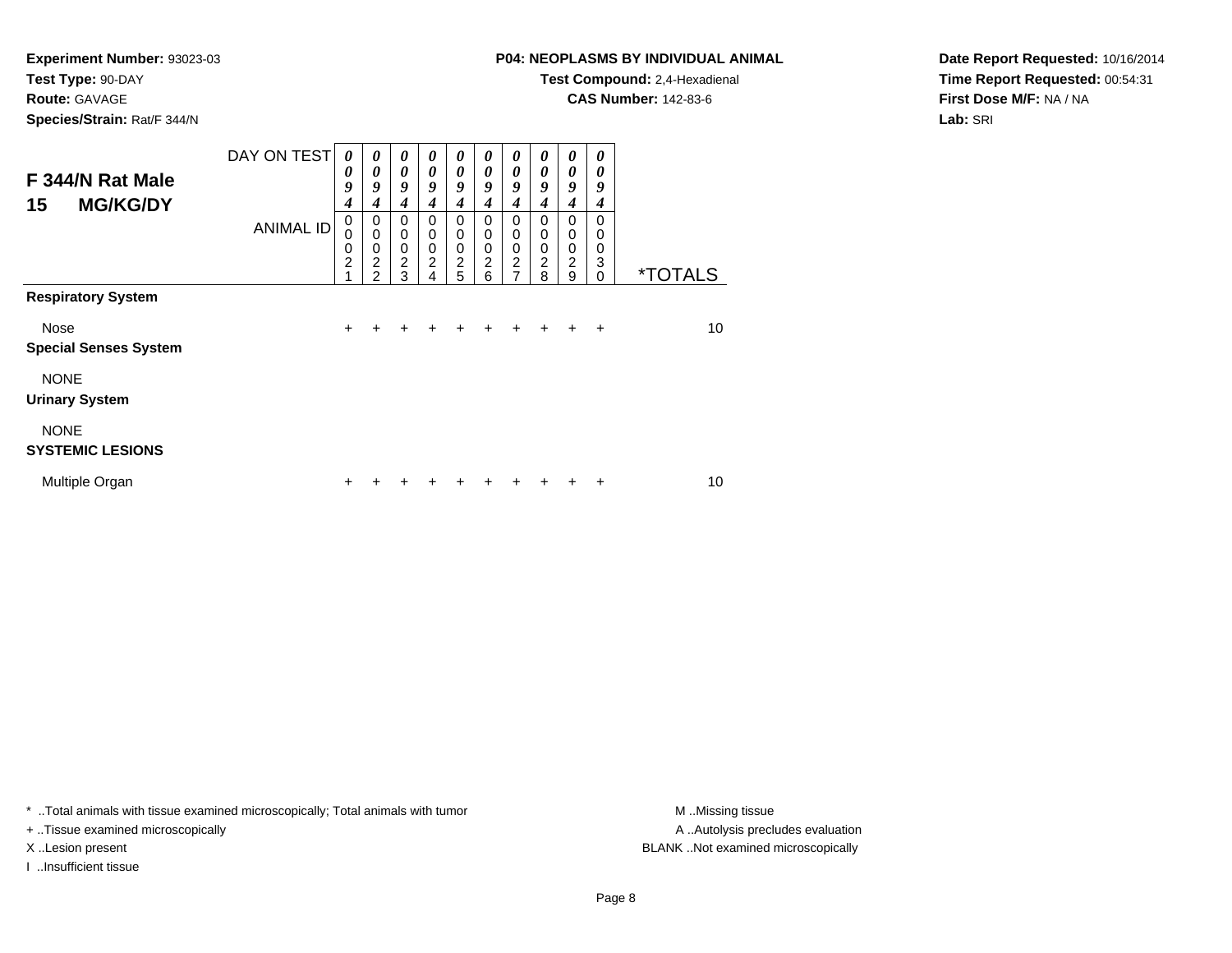**Species/Strain:** Rat/F 344/N

#### **P04: NEOPLASMS BY INDIVIDUAL ANIMAL**

**Test Compound:** 2,4-Hexadienal

**CAS Number:** 142-83-6

**Date Report Requested:** 10/16/2014**Time Report Requested:** 00:54:31**First Dose M/F:** NA / NA**Lab:** SRI

| F 344/N Rat Male<br><b>MG/KG/DY</b><br>30                                      | DAY ON TEST      | $\pmb{\theta}$<br>0<br>9<br>$\boldsymbol{4}$ | $\boldsymbol{\theta}$<br>$\boldsymbol{\theta}$<br>9<br>4 | 0<br>$\boldsymbol{\theta}$<br>9<br>$\boldsymbol{4}$           | $\pmb{\theta}$<br>0<br>9<br>$\boldsymbol{4}$         | 0<br>0<br>9<br>$\boldsymbol{4}$               | $\boldsymbol{\theta}$<br>$\boldsymbol{\theta}$<br>9<br>$\boldsymbol{4}$ | $\boldsymbol{\theta}$<br>$\boldsymbol{\theta}$<br>9<br>$\boldsymbol{4}$ | $\boldsymbol{\theta}$<br>0<br>9<br>$\boldsymbol{4}$ | $\pmb{\theta}$<br>$\boldsymbol{\theta}$<br>$\boldsymbol{g}$<br>$\boldsymbol{4}$ | 0<br>0<br>9<br>$\boldsymbol{4}$                  |                       |
|--------------------------------------------------------------------------------|------------------|----------------------------------------------|----------------------------------------------------------|---------------------------------------------------------------|------------------------------------------------------|-----------------------------------------------|-------------------------------------------------------------------------|-------------------------------------------------------------------------|-----------------------------------------------------|---------------------------------------------------------------------------------|--------------------------------------------------|-----------------------|
|                                                                                | <b>ANIMAL ID</b> | $\pmb{0}$<br>0<br>$\mathbf 0$<br>3<br>1      | 0<br>$\mathbf 0$<br>$\mathbf 0$<br>3<br>$\overline{2}$   | $\pmb{0}$<br>0<br>$\pmb{0}$<br>$\ensuremath{\mathsf{3}}$<br>3 | $\pmb{0}$<br>0<br>$\mathbf 0$<br>3<br>$\overline{4}$ | 0<br>0<br>0<br>$\ensuremath{\mathsf{3}}$<br>5 | 0<br>0<br>$\mathbf 0$<br>3<br>6                                         | $\mathbf 0$<br>0<br>$\mathbf 0$<br>3<br>$\overline{7}$                  | 0<br>0<br>$\pmb{0}$<br>3<br>8                       | $\mathbf 0$<br>$\mathbf 0$<br>$\mathbf 0$<br>$\ensuremath{\mathsf{3}}$<br>9     | $\mathbf 0$<br>0<br>$\mathbf 0$<br>4<br>$\Omega$ | <i><b>*TOTALS</b></i> |
| <b>Alimentary System</b>                                                       |                  |                                              |                                                          |                                                               |                                                      |                                               |                                                                         |                                                                         |                                                     |                                                                                 |                                                  |                       |
| Stomach, Forestomach<br><b>Cardiovascular System</b>                           |                  | $\ddot{}$                                    | $\pm$                                                    |                                                               | $\ddot{}$                                            |                                               | +                                                                       | ٠                                                                       | $\ddot{}$                                           | +                                                                               | $\ddot{}$                                        | 10                    |
| <b>NONE</b><br><b>Endocrine System</b>                                         |                  |                                              |                                                          |                                                               |                                                      |                                               |                                                                         |                                                                         |                                                     |                                                                                 |                                                  |                       |
| <b>NONE</b><br><b>General Body System</b>                                      |                  |                                              |                                                          |                                                               |                                                      |                                               |                                                                         |                                                                         |                                                     |                                                                                 |                                                  |                       |
| <b>NONE</b><br><b>Genital System</b>                                           |                  |                                              |                                                          |                                                               |                                                      |                                               |                                                                         |                                                                         |                                                     |                                                                                 |                                                  |                       |
| <b>NONE</b><br><b>Hematopoietic System</b>                                     |                  |                                              |                                                          |                                                               |                                                      |                                               |                                                                         |                                                                         |                                                     |                                                                                 |                                                  |                       |
| <b>NONE</b><br><b>Integumentary System</b>                                     |                  |                                              |                                                          |                                                               |                                                      |                                               |                                                                         |                                                                         |                                                     |                                                                                 |                                                  |                       |
| <b>NONE</b><br><b>Musculoskeletal System</b>                                   |                  |                                              |                                                          |                                                               |                                                      |                                               |                                                                         |                                                                         |                                                     |                                                                                 |                                                  |                       |
| <b>NONE</b><br><b>Nervous System</b>                                           |                  |                                              |                                                          |                                                               |                                                      |                                               |                                                                         |                                                                         |                                                     |                                                                                 |                                                  |                       |
| <b>NONE</b>                                                                    |                  |                                              |                                                          |                                                               |                                                      |                                               |                                                                         |                                                                         |                                                     |                                                                                 |                                                  |                       |
| * Total animals with tissue examined microscopically; Total animals with tumor |                  |                                              |                                                          |                                                               |                                                      |                                               |                                                                         |                                                                         |                                                     |                                                                                 |                                                  | M Missing tissue      |

+ ..Tissue examined microscopically

I ..Insufficient tissue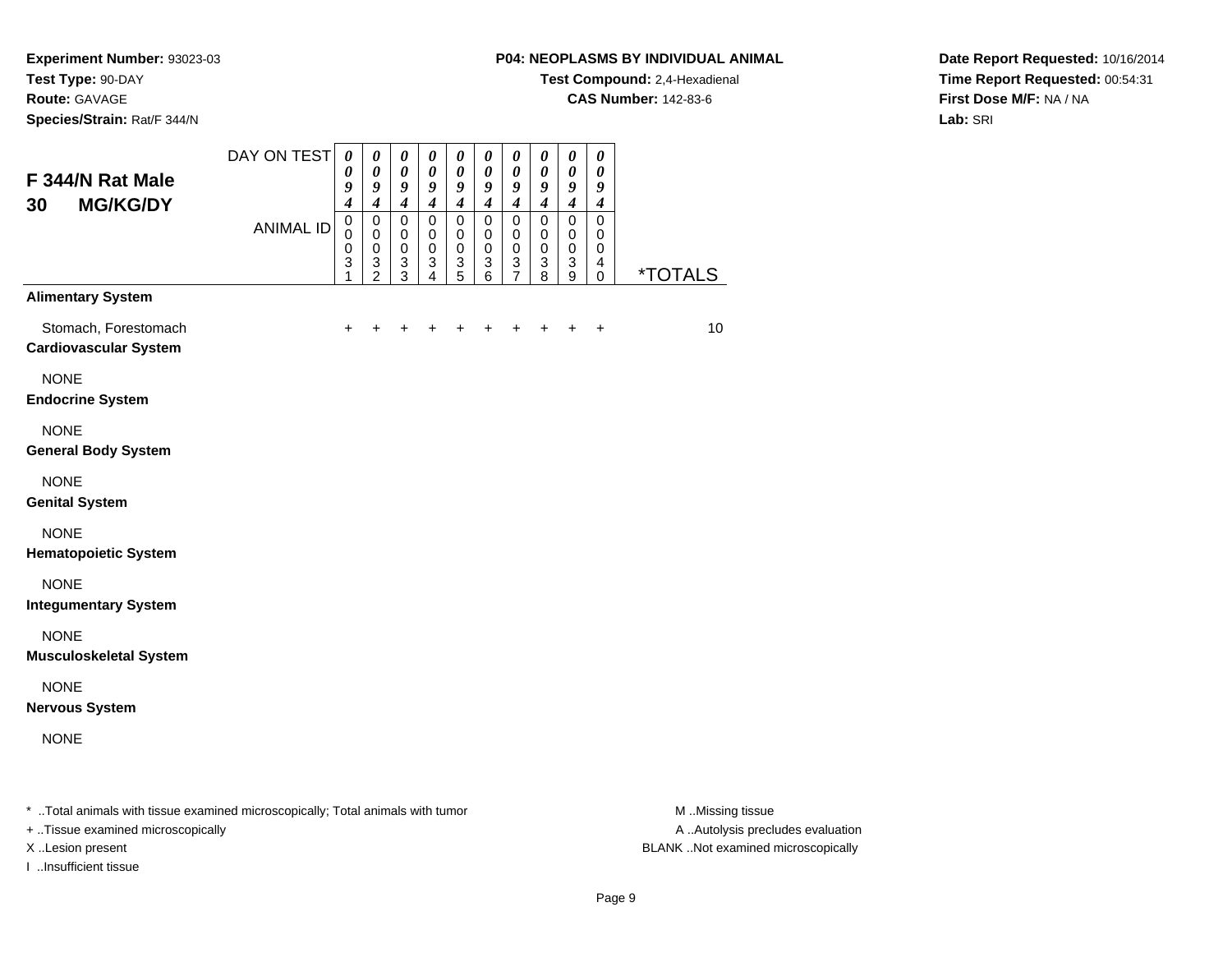**Route:** GAVAGE

**Species/Strain:** Rat/F 344/N

# **P04: NEOPLASMS BY INDIVIDUAL ANIMAL**

**Test Compound:** 2,4-Hexadienal

**CAS Number:** 142-83-6

**Date Report Requested:** 10/16/2014**Time Report Requested:** 00:54:31**First Dose M/F:** NA / NA**Lab:** SRI

| F 344/N Rat Male<br><b>MG/KG/DY</b><br>30   | DAY ON TEST      | $\boldsymbol{\theta}$<br>$\boldsymbol{\theta}$<br>9<br>$\boldsymbol{4}$ | $\boldsymbol{\theta}$<br>0<br>9<br>4        | 0<br>$\boldsymbol{\theta}$<br>9<br>4   | 0<br>$\boldsymbol{\theta}$<br>9<br>$\boldsymbol{4}$ | 0<br>$\boldsymbol{\theta}$<br>9<br>$\boldsymbol{4}$ | 0<br>$\boldsymbol{\theta}$<br>9<br>$\boldsymbol{4}$  | 0<br>$\boldsymbol{\theta}$<br>9<br>4      | 0<br>$\boldsymbol{\theta}$<br>9<br>4 | $\boldsymbol{\theta}$<br>$\boldsymbol{\theta}$<br>9<br>4 | 0<br>$\theta$<br>9<br>4             |                       |
|---------------------------------------------|------------------|-------------------------------------------------------------------------|---------------------------------------------|----------------------------------------|-----------------------------------------------------|-----------------------------------------------------|------------------------------------------------------|-------------------------------------------|--------------------------------------|----------------------------------------------------------|-------------------------------------|-----------------------|
|                                             | <b>ANIMAL ID</b> | $\mathbf 0$<br>$\Omega$<br>0<br>3                                       | 0<br>$\mathbf 0$<br>0<br>3<br>$\mathcal{P}$ | $\Omega$<br>0<br>$\mathbf 0$<br>3<br>3 | 0<br>$\mathbf 0$<br>$\mathbf 0$<br>3<br>4           | 0<br>0<br>0<br>3<br>5                               | 0<br>$\mathbf 0$<br>$\mathbf 0$<br>$\mathbf{3}$<br>6 | 0<br>$\mathbf 0$<br>$\mathbf 0$<br>3<br>7 | 0<br>0<br>0<br>3<br>8                | 0<br>$\mathbf 0$<br>$\mathbf 0$<br>$\mathbf{3}$<br>9     | $\Omega$<br>0<br>0<br>4<br>$\Omega$ | <i><b>*TOTALS</b></i> |
| <b>Respiratory System</b>                   |                  |                                                                         |                                             |                                        |                                                     |                                                     |                                                      |                                           |                                      |                                                          |                                     |                       |
| <b>Nose</b><br><b>Special Senses System</b> |                  | $\ddot{}$                                                               | +                                           | $\div$                                 | ÷                                                   | $\ddot{}$                                           | $\ddot{}$                                            | $\ddot{}$                                 | $\ddot{}$                            | $\ddot{}$                                                | $\ddot{}$                           | 10 <sup>1</sup>       |
| <b>NONE</b><br><b>Urinary System</b>        |                  |                                                                         |                                             |                                        |                                                     |                                                     |                                                      |                                           |                                      |                                                          |                                     |                       |
| <b>NONE</b><br><b>SYSTEMIC LESIONS</b>      |                  |                                                                         |                                             |                                        |                                                     |                                                     |                                                      |                                           |                                      |                                                          |                                     |                       |
| Multiple Organ                              |                  | ÷                                                                       |                                             |                                        |                                                     |                                                     |                                                      | ٠                                         |                                      | ٠                                                        | ٠                                   | 10                    |

\* ..Total animals with tissue examined microscopically; Total animals with tumor **M** . Missing tissue M ..Missing tissue

+ ..Tissue examined microscopically

I ..Insufficient tissue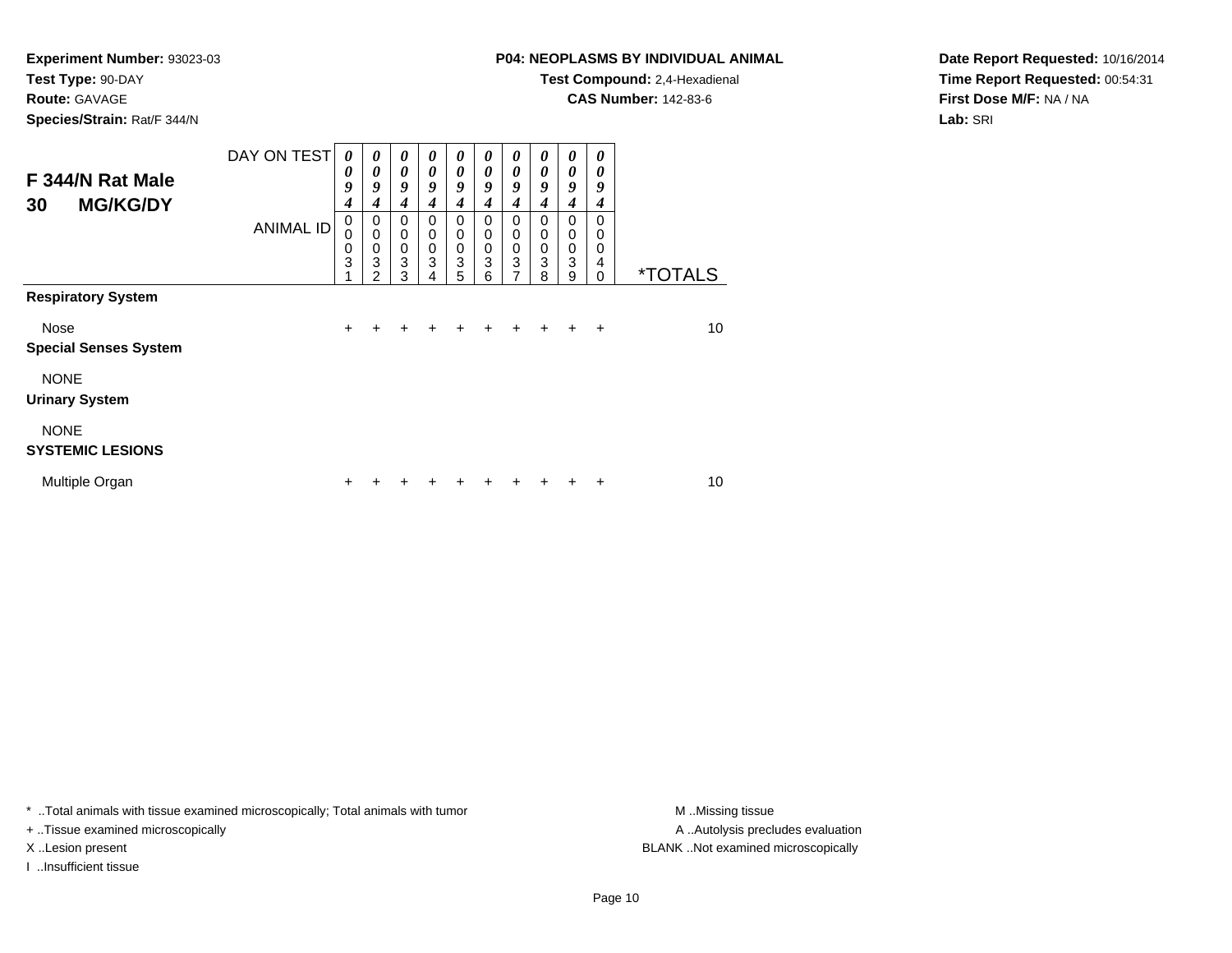**Species/Strain:** Rat/F 344/N

#### **P04: NEOPLASMS BY INDIVIDUAL ANIMAL**

**Test Compound:** 2,4-Hexadienal

**CAS Number:** 142-83-6

**Date Report Requested:** 10/16/2014**Time Report Requested:** 00:54:31**First Dose M/F:** NA / NA**Lab:** SRI

| 60 | F 344/N Rat Male<br><b>MG/KG/DY</b>                                            | DAY ON TEST      | 0<br>0<br>9<br>4      | 0<br>0<br>9<br>$\boldsymbol{4}$            | 0<br>$\boldsymbol{\theta}$<br>$\boldsymbol{g}$<br>$\boldsymbol{4}$ | 0<br>$\boldsymbol{\theta}$<br>9<br>$\boldsymbol{4}$ | 0<br>0<br>9<br>$\boldsymbol{4}$ | 0<br>$\boldsymbol{\theta}$<br>9<br>$\boldsymbol{4}$ | 0<br>0<br>9<br>$\boldsymbol{4}$    | 0<br>0<br>9<br>$\boldsymbol{4}$         | 0<br>0<br>9<br>$\boldsymbol{4}$           | 0<br>0<br>9<br>4                                |                       |
|----|--------------------------------------------------------------------------------|------------------|-----------------------|--------------------------------------------|--------------------------------------------------------------------|-----------------------------------------------------|---------------------------------|-----------------------------------------------------|------------------------------------|-----------------------------------------|-------------------------------------------|-------------------------------------------------|-----------------------|
|    |                                                                                | <b>ANIMAL ID</b> | 0<br>0<br>0<br>4<br>1 | 0<br>0<br>$\pmb{0}$<br>4<br>$\overline{2}$ | $\mathbf 0$<br>0<br>$\mathbf 0$<br>4<br>3                          | $\mathsf 0$<br>0<br>0<br>4<br>$\overline{4}$        | 0<br>0<br>0<br>$\frac{4}{5}$    | $\mathbf 0$<br>0<br>$\mathbf 0$<br>4<br>6           | 0<br>0<br>0<br>4<br>$\overline{7}$ | $\mathbf 0$<br>0<br>$\pmb{0}$<br>4<br>8 | $\mathbf 0$<br>0<br>$\mathbf 0$<br>4<br>9 | $\mathbf 0$<br>0<br>$\,0\,$<br>5<br>$\mathbf 0$ | <i><b>*TOTALS</b></i> |
|    | <b>Alimentary System</b>                                                       |                  |                       |                                            |                                                                    |                                                     |                                 |                                                     |                                    |                                         |                                           |                                                 |                       |
|    | Stomach, Forestomach<br><b>Cardiovascular System</b>                           |                  | $\ddot{}$             | M                                          | $\ddot{}$                                                          |                                                     |                                 |                                                     |                                    |                                         | ÷                                         | $\ddot{}$                                       | 9                     |
|    | <b>NONE</b><br><b>Endocrine System</b>                                         |                  |                       |                                            |                                                                    |                                                     |                                 |                                                     |                                    |                                         |                                           |                                                 |                       |
|    | <b>NONE</b><br><b>General Body System</b>                                      |                  |                       |                                            |                                                                    |                                                     |                                 |                                                     |                                    |                                         |                                           |                                                 |                       |
|    | <b>NONE</b><br><b>Genital System</b>                                           |                  |                       |                                            |                                                                    |                                                     |                                 |                                                     |                                    |                                         |                                           |                                                 |                       |
|    | <b>NONE</b><br><b>Hematopoietic System</b>                                     |                  |                       |                                            |                                                                    |                                                     |                                 |                                                     |                                    |                                         |                                           |                                                 |                       |
|    | <b>NONE</b><br><b>Integumentary System</b>                                     |                  |                       |                                            |                                                                    |                                                     |                                 |                                                     |                                    |                                         |                                           |                                                 |                       |
|    | <b>NONE</b><br><b>Musculoskeletal System</b>                                   |                  |                       |                                            |                                                                    |                                                     |                                 |                                                     |                                    |                                         |                                           |                                                 |                       |
|    | <b>NONE</b><br><b>Nervous System</b>                                           |                  |                       |                                            |                                                                    |                                                     |                                 |                                                     |                                    |                                         |                                           |                                                 |                       |
|    | <b>NONE</b>                                                                    |                  |                       |                                            |                                                                    |                                                     |                                 |                                                     |                                    |                                         |                                           |                                                 |                       |
|    | * Total animals with tissue examined microscopically; Total animals with tumor |                  |                       |                                            |                                                                    |                                                     |                                 |                                                     |                                    |                                         |                                           |                                                 | M Missing tissue      |

+ ..Tissue examined microscopically

I ..Insufficient tissue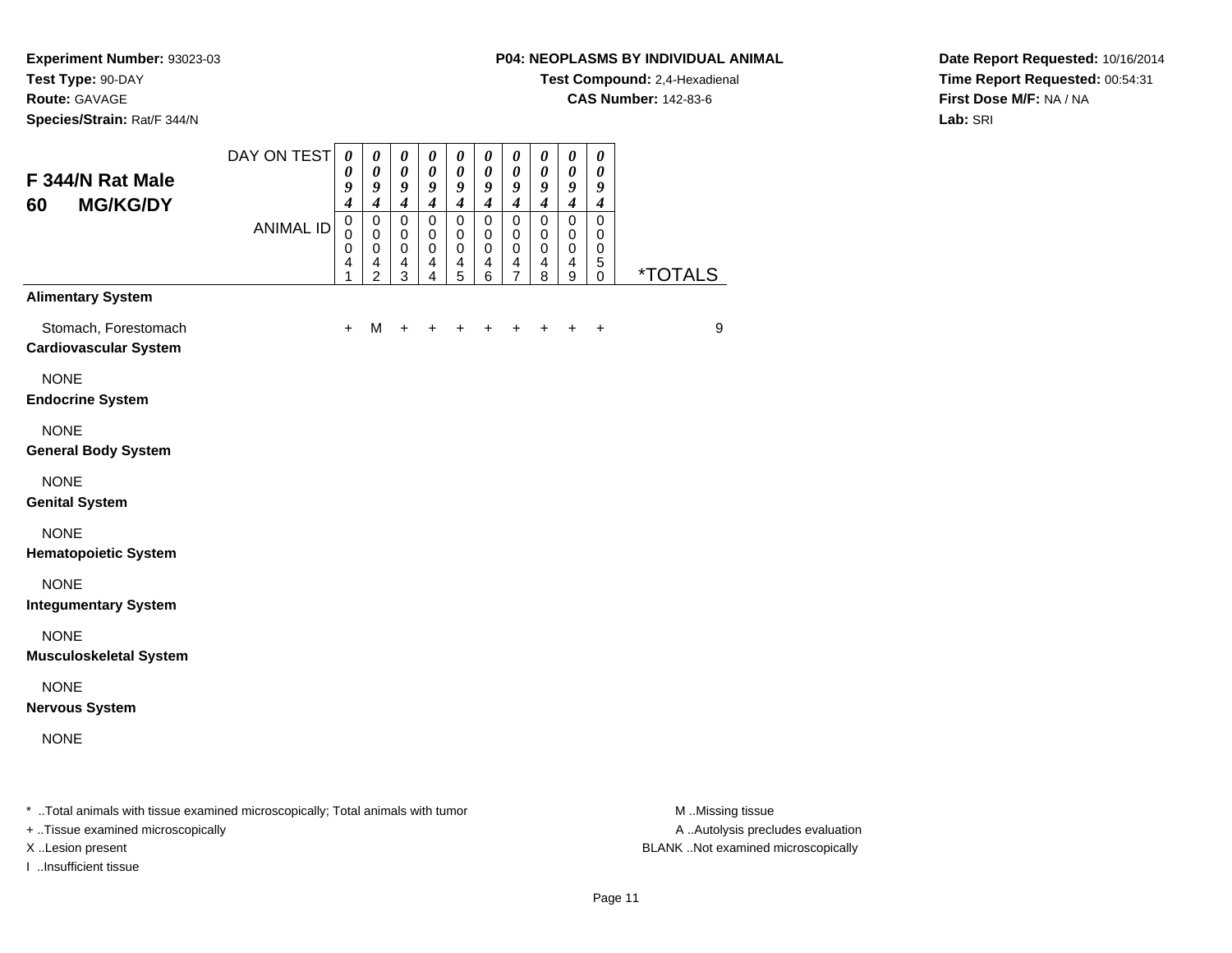**Route:** GAVAGE

**Species/Strain:** Rat/F 344/N

# **P04: NEOPLASMS BY INDIVIDUAL ANIMAL**

**Test Compound:** 2,4-Hexadienal

**CAS Number:** 142-83-6

**Date Report Requested:** 10/16/2014**Time Report Requested:** 00:54:31**First Dose M/F:** NA / NA**Lab:** SRI

| F 344/N Rat Male<br><b>MG/KG/DY</b><br>60 | DAY ON TEST      | 0<br>0<br>9<br>4<br>0 | 0<br>$\boldsymbol{\theta}$<br>9<br>4<br>0                      | 0<br>0<br>9<br>4<br>$\mathbf 0$                   | 0<br>0<br>9<br>4<br>0      | 0<br>$\boldsymbol{\theta}$<br>9<br>$\boldsymbol{4}$<br>0 | 0<br>0<br>9<br>$\boldsymbol{4}$<br>0 | 0<br>$\boldsymbol{\theta}$<br>9<br>$\boldsymbol{4}$<br>0 | 0<br>0<br>9<br>$\boldsymbol{4}$<br>0 | 0<br>0<br>9<br>$\boldsymbol{4}$<br>0 | 0<br>0<br>9<br>$\boldsymbol{4}$<br>0      |                       |
|-------------------------------------------|------------------|-----------------------|----------------------------------------------------------------|---------------------------------------------------|----------------------------|----------------------------------------------------------|--------------------------------------|----------------------------------------------------------|--------------------------------------|--------------------------------------|-------------------------------------------|-----------------------|
| <b>Respiratory System</b>                 | <b>ANIMAL ID</b> | 0<br>0<br>4           | $\mathbf 0$<br>$\mathbf 0$<br>$\overline{4}$<br>$\overline{2}$ | $\mathbf 0$<br>$\mathbf 0$<br>$\overline{4}$<br>3 | $\mathbf 0$<br>0<br>4<br>4 | 0<br>$\mathbf 0$<br>4<br>5                               | $\mathbf 0$<br>0<br>4<br>6           | $\mathbf 0$<br>$\mathbf 0$<br>$\overline{4}$<br>7        | $\boldsymbol{0}$<br>0<br>4<br>8      | 0<br>$\mathbf 0$<br>4<br>9           | 0<br>$\boldsymbol{0}$<br>5<br>$\mathbf 0$ | <i><b>*TOTALS</b></i> |
|                                           |                  |                       |                                                                |                                                   |                            |                                                          |                                      |                                                          |                                      |                                      |                                           |                       |
| Lung                                      |                  |                       |                                                                |                                                   |                            | $\ddot{}$                                                |                                      |                                                          |                                      |                                      |                                           | 1                     |
| Nose<br><b>Special Senses System</b>      |                  | $\ddot{}$             |                                                                |                                                   | $\div$                     | $\ddot{}$                                                | +                                    | $\ddot{}$                                                | $\ddot{}$                            | $\div$                               | $\ddot{}$                                 | 10                    |
| <b>NONE</b><br><b>Urinary System</b>      |                  |                       |                                                                |                                                   |                            |                                                          |                                      |                                                          |                                      |                                      |                                           |                       |
| Kidney<br><b>SYSTEMIC LESIONS</b>         |                  |                       |                                                                | $\ddot{}$                                         |                            |                                                          |                                      |                                                          |                                      |                                      |                                           | 1                     |
| Multiple Organ                            |                  |                       |                                                                |                                                   |                            |                                                          |                                      |                                                          |                                      | ٠                                    | ÷                                         | 10                    |

\* ..Total animals with tissue examined microscopically; Total animals with tumor **M** . Missing tissue M ..Missing tissue

+ ..Tissue examined microscopically

I ..Insufficient tissue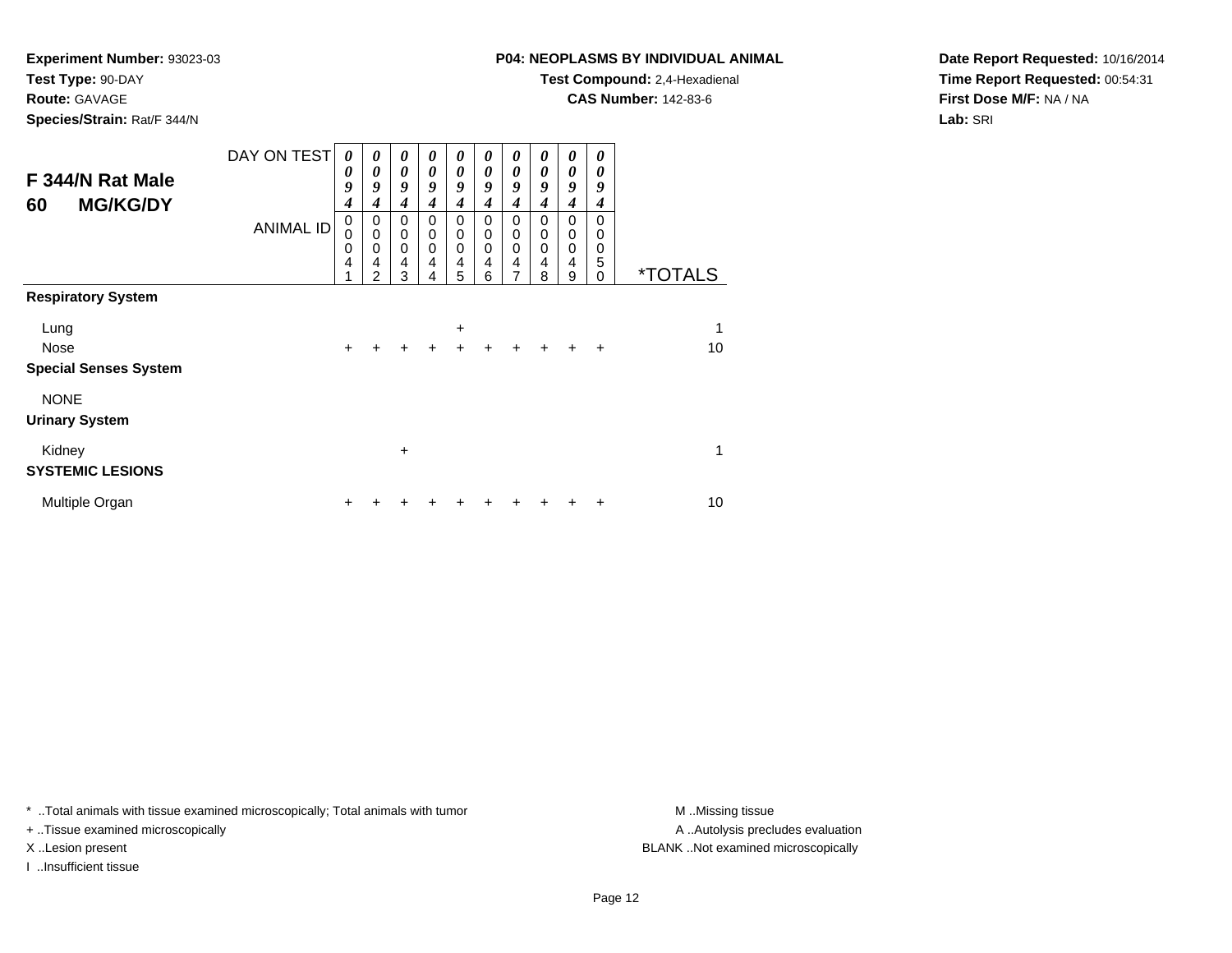**Species/Strain:** Rat/F 344/N

# **P04: NEOPLASMS BY INDIVIDUAL ANIMAL**

**Test Compound:** 2,4-Hexadienal

**CAS Number:** 142-83-6

**Date Report Requested:** 10/16/2014**Time Report Requested:** 00:54:31**First Dose M/F:** NA / NA**Lab:** SRI

|                              | DAY ON TEST      | 0                               | 0                                                                | 0                                                                | 0                                                      | 0                                         | 0                                                   | 0                                                      | 0                                                | 0                                                | 0                                                             |                       |
|------------------------------|------------------|---------------------------------|------------------------------------------------------------------|------------------------------------------------------------------|--------------------------------------------------------|-------------------------------------------|-----------------------------------------------------|--------------------------------------------------------|--------------------------------------------------|--------------------------------------------------|---------------------------------------------------------------|-----------------------|
| F 344/N Rat Male             |                  | 0<br>9                          | 0<br>9                                                           | 0<br>9                                                           | 0<br>9                                                 | 0<br>9                                    | 0<br>9                                              | 0<br>9                                                 | 0<br>$\boldsymbol{g}$                            | 0<br>9                                           | 0<br>9                                                        |                       |
| <b>MG/KG/DY</b><br>120       |                  | $\boldsymbol{4}$                | $\overline{\boldsymbol{4}}$                                      | $\boldsymbol{4}$                                                 | $\boldsymbol{4}$                                       | $\boldsymbol{4}$                          | $\boldsymbol{4}$                                    | $\boldsymbol{4}$                                       | $\boldsymbol{4}$                                 | $\boldsymbol{4}$                                 | $\boldsymbol{4}$                                              |                       |
|                              | <b>ANIMAL ID</b> | $\mathbf 0$<br>0<br>0<br>5<br>1 | $\mathbf 0$<br>$\mathbf 0$<br>$\mathbf 0$<br>5<br>$\overline{2}$ | $\mathbf 0$<br>$\mathbf 0$<br>0<br>$\mathbf 5$<br>$\overline{3}$ | $\mathbf 0$<br>0<br>$\mathbf 0$<br>5<br>$\overline{4}$ | $\mathbf 0$<br>$\mathbf 0$<br>0<br>5<br>5 | $\mathbf 0$<br>$\mathbf 0$<br>$\mathbf 0$<br>5<br>6 | 0<br>$\mathbf 0$<br>$\mathbf 0$<br>5<br>$\overline{7}$ | $\mathbf 0$<br>$\Omega$<br>$\mathbf 0$<br>5<br>8 | $\mathbf 0$<br>$\Omega$<br>$\mathbf 0$<br>5<br>9 | $\mathbf 0$<br>$\mathbf 0$<br>$\mathbf 0$<br>6<br>$\mathbf 0$ | <i><b>*TOTALS</b></i> |
| <b>Alimentary System</b>     |                  |                                 |                                                                  |                                                                  |                                                        |                                           |                                                     |                                                        |                                                  |                                                  |                                                               |                       |
| Esophagus                    |                  | $\pm$                           | +                                                                | ٠                                                                | +                                                      | +                                         |                                                     |                                                        | ٠                                                | +                                                | $\ddot{}$                                                     | 10                    |
| Intestine Large, Cecum       |                  | $\ddot{}$                       | $\ddot{}$                                                        | +                                                                | +                                                      | +                                         | $\ddot{}$                                           | +                                                      | $\ddot{}$                                        | $\ddot{}$                                        | +                                                             | 10                    |
| Intestine Large, Colon       |                  | +                               | $\ddot{}$                                                        | $\ddot{}$                                                        | $\ddot{}$                                              | $\ddot{}$                                 | $\ddot{}$                                           | $\ddot{}$                                              | $\ddot{}$                                        | $\ddot{}$                                        | $\ddot{}$                                                     | 10                    |
| Intestine Large, Rectum      |                  | +                               | $\ddot{}$                                                        | $\pm$                                                            | $\ddot{}$                                              | $\ddot{}$                                 | $+$                                                 | $\ddot{}$                                              | $\ddot{}$                                        | $\ddot{}$                                        | $\ddot{}$                                                     | 10                    |
| Intestine Small, Duodenum    |                  | $\ddot{}$                       | $\ddot{}$                                                        | $\ddot{}$                                                        | $\ddot{}$                                              | $\ddot{}$                                 | $+$                                                 | $+$                                                    | $\ddot{}$                                        | $\ddot{}$                                        | $\ddot{}$                                                     | 10                    |
| Intestine Small, Ileum       |                  | +                               | $\pm$                                                            | $\ddot{}$                                                        | $\ddot{}$                                              | +                                         | $\ddot{}$                                           | $\ddot{}$                                              | $\ddot{}$                                        | +                                                | $\ddot{}$                                                     | 10                    |
| Intestine Small, Jejunum     |                  | +                               | $\ddot{}$                                                        | +                                                                | $\ddot{}$                                              | +                                         | $\ddot{}$                                           | $\ddot{}$                                              | $\ddot{}$                                        | +                                                | $\ddot{}$                                                     | 10                    |
| Liver                        |                  | +                               | $\ddot{}$                                                        | $\ddot{}$                                                        | $\ddot{}$                                              | $\ddot{}$                                 | $\ddot{}$                                           | $\ddot{}$                                              | $\ddot{}$                                        | $\ddot{}$                                        | $\ddot{}$                                                     | 10                    |
| Pancreas                     |                  | $\ddot{}$                       | $\ddot{}$                                                        | $\ddot{}$                                                        | $\ddot{}$                                              | $\ddot{}$                                 | $\ddot{}$                                           | $\ddot{}$                                              | $\ddot{}$                                        | +                                                | +                                                             | 10                    |
| Salivary Glands              |                  | +                               | $\ddot{}$                                                        | $\ddot{}$                                                        | $\ddot{}$                                              | $\ddot{}$                                 | $\ddot{}$                                           | $\ddot{}$                                              | $\ddot{}$                                        | +                                                | +                                                             | 10                    |
| Stomach, Forestomach         |                  | +                               | $\ddot{}$                                                        | $\pm$                                                            | $\ddot{}$                                              | $\ddot{}$                                 | $\ddot{}$                                           | $\ddot{}$                                              | $\ddot{}$                                        | +                                                | $\ddot{}$                                                     | 10                    |
| Stomach, Glandular           |                  | +                               | $\ddot{}$                                                        | $\ddot{}$                                                        | $\ddot{}$                                              | $\ddot{}$                                 | $\ddot{}$                                           | $\ddot{}$                                              | $\ddot{}$                                        | $\ddot{}$                                        | $\ddot{}$                                                     | 10                    |
| <b>Cardiovascular System</b> |                  |                                 |                                                                  |                                                                  |                                                        |                                           |                                                     |                                                        |                                                  |                                                  |                                                               |                       |
| Heart                        |                  | $\ddot{}$                       |                                                                  |                                                                  |                                                        |                                           |                                                     |                                                        |                                                  |                                                  | +                                                             | 10                    |
| <b>Endocrine System</b>      |                  |                                 |                                                                  |                                                                  |                                                        |                                           |                                                     |                                                        |                                                  |                                                  |                                                               |                       |
| <b>Adrenal Cortex</b>        |                  | +                               | ٠                                                                | ٠                                                                | +                                                      | +                                         |                                                     |                                                        | ٠                                                | +                                                | $\ddot{}$                                                     | 10                    |
| <b>Adrenal Medulla</b>       |                  | +                               | $\pm$                                                            | +                                                                | +                                                      | +                                         | $\ddot{}$                                           | +                                                      | +                                                | +                                                | $\ddot{}$                                                     | 10                    |
| Islets, Pancreatic           |                  | +                               | $\ddot{}$                                                        | $\ddot{}$                                                        | $\ddot{}$                                              | +                                         | $\ddot{}$                                           | +                                                      | $\ddot{}$                                        | $\ddot{}$                                        | $\ddot{}$                                                     | 10                    |
| Parathyroid Gland            |                  | +                               | +                                                                | $\pm$                                                            | +                                                      | $\ddot{}$                                 | $\ddot{}$                                           | $\pm$                                                  | $\ddot{}$                                        | $\ddot{}$                                        | м                                                             | 9                     |
| <b>Pituitary Gland</b>       |                  | +                               | +                                                                | $\ddot{}$                                                        | +                                                      | $\ddot{}$                                 | $\ddot{}$                                           | $\ddot{}$                                              | $\ddot{}$                                        | $\ddot{}$                                        | $\ddot{}$                                                     | 10                    |

\* ..Total animals with tissue examined microscopically; Total animals with tumor **M** . Missing tissue M ..Missing tissue

+ ..Tissue examined microscopically

I ..Insufficient tissue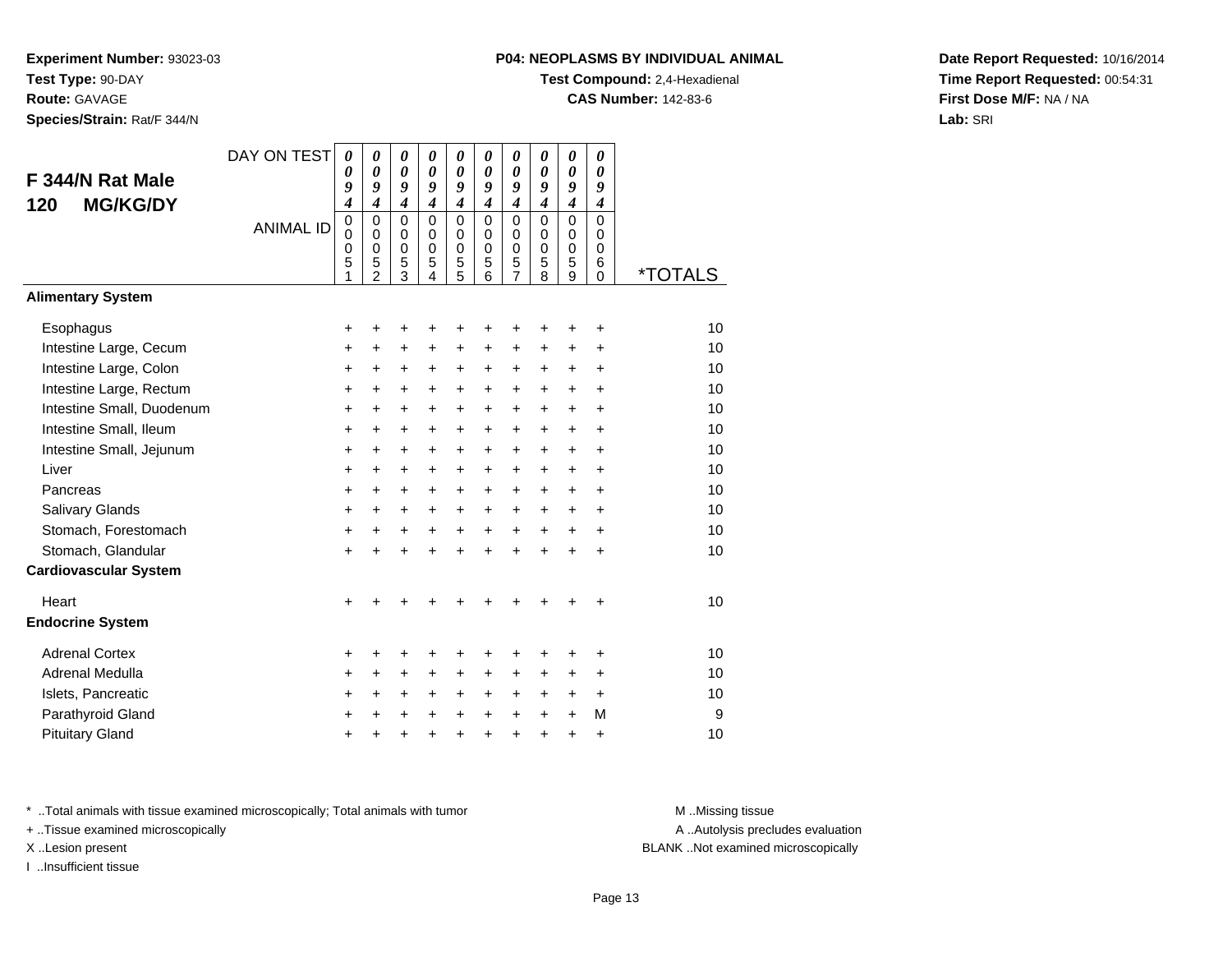**P04: NEOPLASMS BY INDIVIDUAL ANIMAL**

**Test Compound:** 2,4-Hexadienal

**CAS Number:** 142-83-6

**Date Report Requested:** 10/16/2014**Time Report Requested:** 00:54:31**First Dose M/F:** NA / NA**Lab:** SRI

**Experiment Number:** 93023-03

**Species/Strain:** Rat/F 344/N

**Test Type:** 90-DAY**Route:** GAVAGE

|                               | DAY ON TEST      | 0                          | 0                          | 0                          | 0                          | 0                                          | 0                | 0                                          | 0                | 0                          | 0         |                       |
|-------------------------------|------------------|----------------------------|----------------------------|----------------------------|----------------------------|--------------------------------------------|------------------|--------------------------------------------|------------------|----------------------------|-----------|-----------------------|
| F 344/N Rat Male              |                  | 0<br>9                     | $\boldsymbol{\theta}$<br>9 | $\boldsymbol{\theta}$<br>9 | $\boldsymbol{\theta}$<br>9 | $\boldsymbol{\theta}$<br>9                 | 0<br>9           | $\boldsymbol{\theta}$<br>9                 | 0<br>9           | $\boldsymbol{\theta}$<br>9 | 0<br>9    |                       |
| <b>MG/KG/DY</b><br>120        |                  | $\boldsymbol{4}$           | $\boldsymbol{4}$           | $\boldsymbol{4}$           | $\boldsymbol{4}$           | $\boldsymbol{4}$                           | 4                | $\boldsymbol{4}$                           | $\boldsymbol{4}$ | 4                          | 4         |                       |
|                               | <b>ANIMAL ID</b> | $\mathbf 0$<br>$\mathbf 0$ | $\mathbf 0$<br>$\mathbf 0$ | $\mathbf 0$<br>$\mathbf 0$ | $\mathbf 0$<br>0           | $\mathbf 0$<br>0                           | $\mathbf 0$<br>0 | $\mathbf 0$<br>0                           | $\mathbf 0$<br>0 | 0<br>0                     | 0<br>0    |                       |
|                               |                  | 0                          | 0                          | $\boldsymbol{0}$           | 0                          |                                            | 0                |                                            | 0                | 0                          | 0         |                       |
|                               |                  | 5<br>1                     | 5<br>$\overline{2}$        | 5<br>$\overline{3}$        | 5<br>4                     | $\begin{array}{c} 0 \\ 5 \\ 5 \end{array}$ | 5<br>6           | $\begin{array}{c} 0 \\ 5 \\ 7 \end{array}$ | 5<br>8           | 5<br>9                     | 6<br>0    | <i><b>*TOTALS</b></i> |
| <b>Thyroid Gland</b>          |                  | $\ddot{}$                  | $\ddot{}$                  | $\ddot{}$                  | $\ddot{}$                  | $\ddot{}$                                  | $\ddot{}$        | $\ddot{}$                                  | $\ddot{}$        | $\ddot{}$                  | $\ddot{}$ | 10                    |
| <b>General Body System</b>    |                  |                            |                            |                            |                            |                                            |                  |                                            |                  |                            |           |                       |
| <b>NONE</b>                   |                  |                            |                            |                            |                            |                                            |                  |                                            |                  |                            |           |                       |
| <b>Genital System</b>         |                  |                            |                            |                            |                            |                                            |                  |                                            |                  |                            |           |                       |
| Epididymis                    |                  | +                          | +                          | +                          |                            | +                                          |                  | +                                          |                  | +                          | +         | 10                    |
| <b>Preputial Gland</b>        |                  | +                          | +                          | +                          | +                          | $\ddot{}$                                  | +                | +                                          | ÷                | +                          | ٠         | 10                    |
| Prostate                      |                  | +                          | +                          | +                          | +                          | $\ddot{}$                                  | +                | +                                          | +                | +                          | +         | 10                    |
| <b>Seminal Vesicle</b>        |                  | +                          | +                          | +                          | +                          | +                                          | +                | +                                          | +                | +                          | +         | 10                    |
| <b>Testes</b>                 |                  | $\ddot{}$                  | $\ddot{}$                  | $\ddot{}$                  | $\ddot{}$                  | $\ddot{}$                                  | $\ddot{}$        | $\ddot{}$                                  | $\ddot{}$        | $\ddot{}$                  | $\ddot{}$ | 10                    |
| <b>Hematopoietic System</b>   |                  |                            |                            |                            |                            |                                            |                  |                                            |                  |                            |           |                       |
| <b>Bone Marrow</b>            |                  | +                          | ٠                          | +                          | +                          | ٠                                          |                  | +                                          | ٠                | +                          | +         | 10                    |
| Lymph Node, Mandibular        |                  | $\ddot{}$                  | +                          | $\ddot{}$                  | +                          | $\ddot{}$                                  | $\ddot{}$        | $\ddot{}$                                  | +                | $\pm$                      | +         | 10                    |
| Lymph Node, Mesenteric        |                  | +                          | +                          | +                          | +                          | $\ddot{}$                                  | +                | +                                          | +                | +                          | +         | 10                    |
| Spleen                        |                  | +                          | +                          | +                          | +                          | $\ddot{}$                                  | $\pm$            | $\pm$                                      | $\ddot{}$        | $\pm$                      | +         | 10                    |
| Thymus                        |                  | $\ddot{}$                  | $\ddot{}$                  | $\ddot{}$                  | $\ddot{}$                  | $\ddot{}$                                  | $\ddot{}$        | $\ddot{}$                                  | $\ddot{}$        | +                          | $\ddot{}$ | 10                    |
| <b>Integumentary System</b>   |                  |                            |                            |                            |                            |                                            |                  |                                            |                  |                            |           |                       |
| Mammary Gland                 |                  | +                          | ٠                          | +                          | М                          | +                                          |                  | +                                          | +                | +                          | М         | 8                     |
| Skin                          |                  | $\ddot{}$                  |                            | +                          |                            |                                            |                  | +                                          | +                | +                          | +         | 10                    |
| <b>Musculoskeletal System</b> |                  |                            |                            |                            |                            |                                            |                  |                                            |                  |                            |           |                       |
| <b>Bone</b>                   |                  | +                          | ٠                          | +                          |                            |                                            |                  |                                            |                  | +                          | +         | 10                    |

\* ..Total animals with tissue examined microscopically; Total animals with tumor **M** . Missing tissue M ..Missing tissue

+ ..Tissue examined microscopically

I ..Insufficient tissue

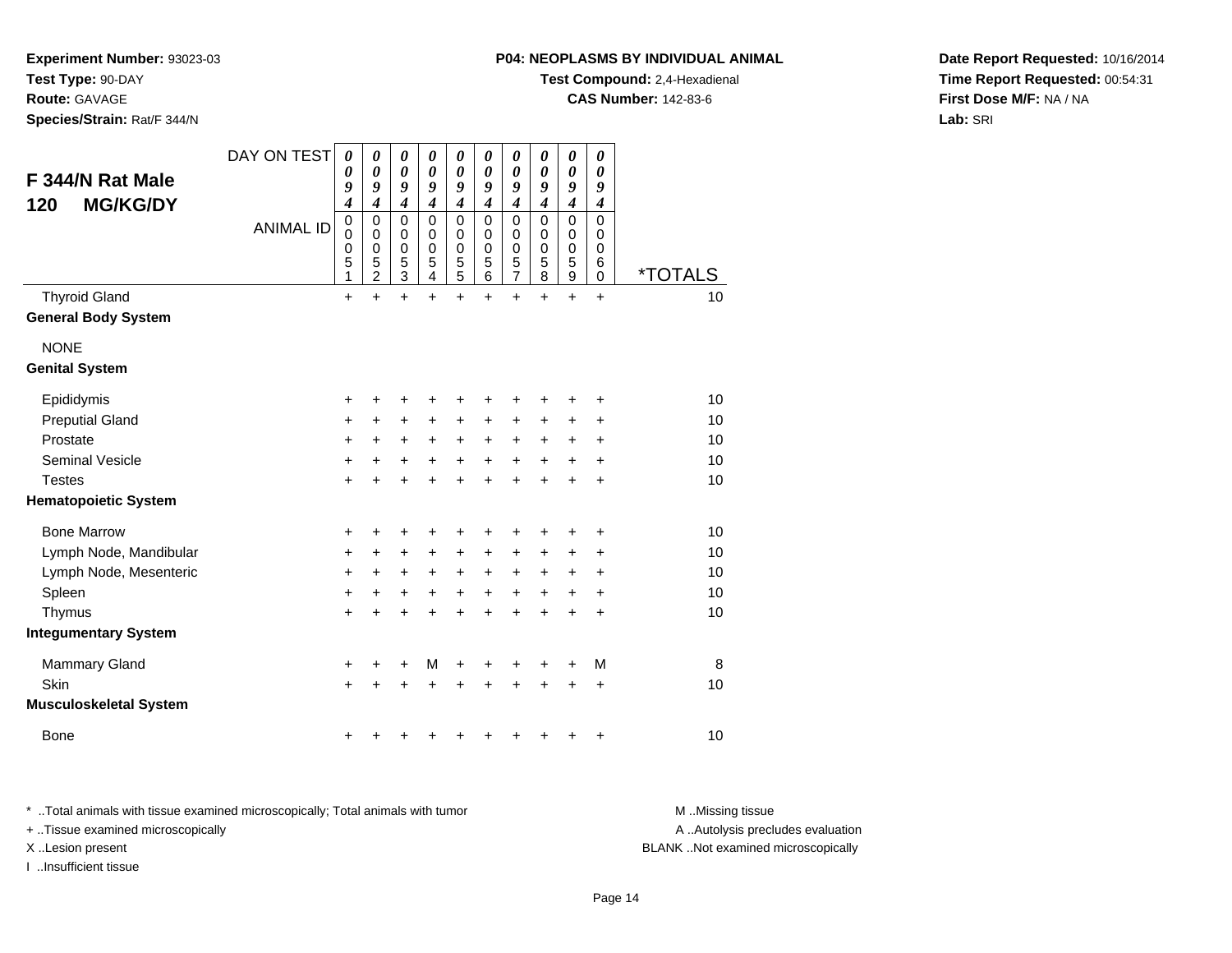**Experiment Number:** 93023-03

**Test Type:** 90-DAY**Route:** GAVAGE

**Species/Strain:** Rat/F 344/N

#### **P04: NEOPLASMS BY INDIVIDUAL ANIMAL**

**Test Compound:** 2,4-Hexadienal

**CAS Number:** 142-83-6

**Date Report Requested:** 10/16/2014**Time Report Requested:** 00:54:31**First Dose M/F:** NA / NA**Lab:** SRI

| F 344/N Rat Male<br><b>MG/KG/DY</b><br>120 | DAY ON TEST<br><b>ANIMAL ID</b> | 0<br>0<br>9<br>4<br>0<br>0 | 0<br>0<br>9<br>4<br>0<br>$\mathbf 0$ | 0<br>0<br>9<br>$\boldsymbol{4}$<br>$\mathbf 0$<br>0 | 0<br>0<br>9<br>4<br>0<br>0 | 0<br>0<br>9<br>$\overline{\boldsymbol{4}}$<br>0<br>0 | 0<br>$\boldsymbol{\theta}$<br>9<br>4<br>0<br>$\mathbf 0$ | 0<br>$\boldsymbol{\theta}$<br>9<br>$\boldsymbol{4}$<br>$\mathbf 0$<br>$\mathbf 0$ | 0<br>0<br>9<br>$\boldsymbol{4}$<br>0<br>0 | 0<br>0<br>9<br>$\boldsymbol{4}$<br>$\mathbf 0$<br>$\pmb{0}$ | 0<br>0<br>9<br>$\boldsymbol{4}$<br>$\Omega$<br>$\Omega$ |                              |
|--------------------------------------------|---------------------------------|----------------------------|--------------------------------------|-----------------------------------------------------|----------------------------|------------------------------------------------------|----------------------------------------------------------|-----------------------------------------------------------------------------------|-------------------------------------------|-------------------------------------------------------------|---------------------------------------------------------|------------------------------|
|                                            |                                 | 0<br>5<br>4                | 0<br>5<br>$\mathfrak{p}$             | $\mathbf 0$<br>5<br>3                               | 0<br>5<br>4                | $\mathbf 0$<br>5<br>5                                | 0<br>5<br>6                                              | $\mathbf 0$<br>5<br>7                                                             | 0<br>5<br>8                               | $\pmb{0}$<br>$\sqrt{5}$<br>9                                | 0<br>6<br>$\Omega$                                      | <i><b>*TOTALS</b></i>        |
| <b>Nervous System</b>                      |                                 |                            |                                      |                                                     |                            |                                                      |                                                          |                                                                                   |                                           |                                                             |                                                         |                              |
| <b>Brain</b><br><b>Respiratory System</b>  |                                 | $\ddot{}$                  |                                      |                                                     |                            |                                                      |                                                          |                                                                                   |                                           |                                                             | +                                                       | 10                           |
| Lung<br><b>Nose</b>                        |                                 | +<br>$\ddot{}$             | $+$                                  | +<br>$\ddot{}$                                      | +<br>$+$                   | +<br>$\ddot{}$                                       | +<br>$\ddot{}$                                           | +<br>$\ddot{}$                                                                    | +<br>$+$                                  | +<br>$\ddot{}$                                              | $\ddot{}$<br>$\ddot{}$                                  | 10<br>10                     |
| Trachea<br><b>Special Senses System</b>    |                                 | $\ddot{}$                  |                                      | $\ddot{}$                                           | $\ddot{}$                  | $\ddot{}$                                            | $\ddot{}$                                                | $\ddot{}$                                                                         | $\ddot{}$                                 | $\ddot{}$                                                   | $\ddot{}$                                               | 10                           |
| <b>NONE</b><br><b>Urinary System</b>       |                                 |                            |                                      |                                                     |                            |                                                      |                                                          |                                                                                   |                                           |                                                             |                                                         |                              |
| Kidney<br><b>Urinary Bladder</b>           |                                 | $\ddot{}$<br>$\ddot{}$     | +                                    | ٠<br>+                                              | ٠<br>+                     | +<br>$\ddot{}$                                       | +<br>+                                                   | +<br>+                                                                            | +                                         | ٠<br>$\ddot{}$                                              | ÷<br>$\ddot{}$                                          | 10<br>10                     |
| <b>SYSTEMIC LESIONS</b>                    |                                 |                            |                                      |                                                     |                            |                                                      |                                                          |                                                                                   |                                           |                                                             |                                                         |                              |
| Multiple Organ                             |                                 | +                          |                                      |                                                     |                            | +                                                    |                                                          |                                                                                   |                                           |                                                             |                                                         | 10<br>***END OF MALE DATA*** |

\* ..Total animals with tissue examined microscopically; Total animals with tumor **M** . Missing tissue M ..Missing tissue

+ ..Tissue examined microscopically

I ..Insufficient tissue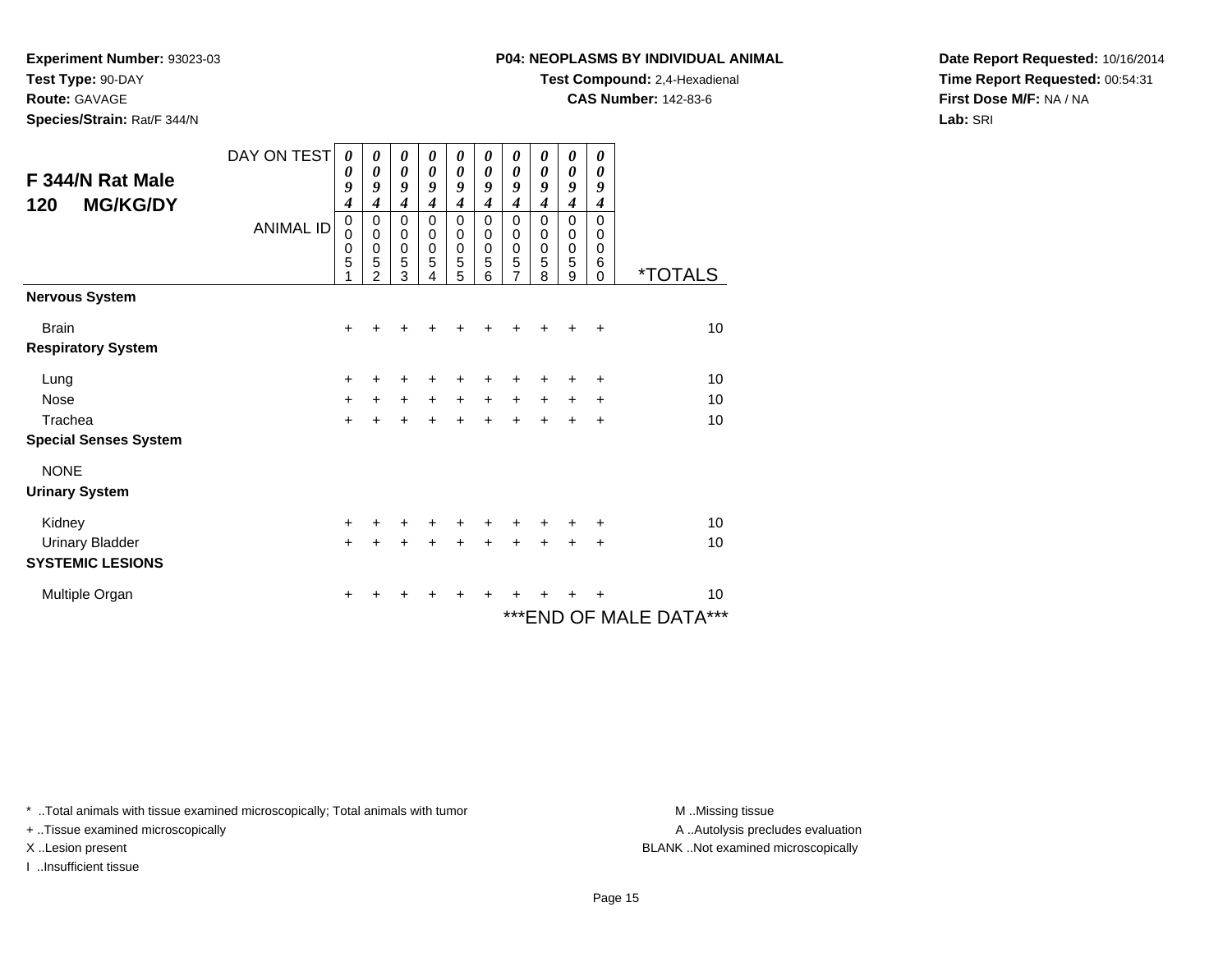**Route:** GAVAGE

**Species/Strain:** Rat/F 344/N

#### **P04: NEOPLASMS BY INDIVIDUAL ANIMAL**

**Test Compound:** 2,4-Hexadienal

**CAS Number:** 142-83-6

**Date Report Requested:** 10/16/2014**Time Report Requested:** 00:54:31**First Dose M/F:** NA / NA**Lab:** SRI

| F 344/N Rat Female<br><b>MG/KG/DY</b><br>0                                                                                                                                                                                                  | DAY ON TEST<br><b>ANIMAL ID</b> | $\boldsymbol{\theta}$<br>0<br>9<br>$\boldsymbol{4}$<br>$\pmb{0}$<br>$\mathbf{0}$<br>0<br>6<br>1        | 0<br>$\boldsymbol{\theta}$<br>9<br>$\overline{\boldsymbol{4}}$<br>$\mathbf 0$<br>$\Omega$<br>$\mathbf 0$<br>6<br>$\overline{2}$ | 0<br>$\boldsymbol{\theta}$<br>9<br>$\overline{\boldsymbol{4}}$<br>$\mathbf 0$<br>$\Omega$<br>$\mathbf 0$<br>6<br>3 | 0<br>$\boldsymbol{\theta}$<br>9<br>$\boldsymbol{4}$<br>$\mathbf 0$<br>$\Omega$<br>$\mathbf 0$<br>6<br>4 | 0<br>$\boldsymbol{\theta}$<br>9<br>$\overline{\mathbf{4}}$<br>0<br>0<br>0<br>6<br>5 | 0<br>0<br>9<br>$\overline{\boldsymbol{4}}$<br>0<br>$\Omega$<br>$\mathbf 0$<br>6<br>6                                | 0<br>$\theta$<br>9<br>$\overline{\boldsymbol{4}}$<br>$\mathbf 0$<br>0<br>$\mathbf 0$<br>6<br>7      | 0<br>0<br>9<br>$\overline{\boldsymbol{4}}$<br>$\mathbf 0$<br>0<br>$\mathbf 0$<br>6<br>8                       | 0<br>$\boldsymbol{\theta}$<br>9<br>$\overline{\boldsymbol{4}}$<br>$\mathbf 0$<br>$\mathbf 0$<br>$\mathbf 0$<br>6<br>9 | 0<br>0<br>9<br>$\boldsymbol{4}$<br>$\mathbf 0$<br>$\Omega$<br>0<br>$\overline{7}$<br>$\Omega$  | <i><b>*TOTALS</b></i>                                         |
|---------------------------------------------------------------------------------------------------------------------------------------------------------------------------------------------------------------------------------------------|---------------------------------|--------------------------------------------------------------------------------------------------------|---------------------------------------------------------------------------------------------------------------------------------|--------------------------------------------------------------------------------------------------------------------|---------------------------------------------------------------------------------------------------------|-------------------------------------------------------------------------------------|---------------------------------------------------------------------------------------------------------------------|-----------------------------------------------------------------------------------------------------|---------------------------------------------------------------------------------------------------------------|-----------------------------------------------------------------------------------------------------------------------|------------------------------------------------------------------------------------------------|---------------------------------------------------------------|
| <b>Alimentary System</b>                                                                                                                                                                                                                    |                                 |                                                                                                        |                                                                                                                                 |                                                                                                                    |                                                                                                         |                                                                                     |                                                                                                                     |                                                                                                     |                                                                                                               |                                                                                                                       |                                                                                                |                                                               |
| Esophagus<br>Intestine Large, Cecum<br>Intestine Large, Colon<br>Intestine Large, Rectum<br>Intestine Small, Duodenum<br>Intestine Small, Ileum<br>Intestine Small, Jejunum<br>Liver<br>Pancreas<br>Salivary Glands<br>Stomach, Forestomach |                                 | +<br>+<br>+<br>$\ddot{}$<br>$\ddot{}$<br>$\ddot{}$<br>$\ddot{}$<br>$\ddot{}$<br>$\ddot{}$<br>$\ddot{}$ | +<br>+<br>+<br>$\ddot{}$<br>$\ddot{}$<br>+<br>$\ddot{}$<br>$\ddot{}$<br>$\ddot{}$<br>+                                          | +<br>+<br>+<br>$\ddot{}$<br>$\ddot{}$<br>$\ddot{}$<br>$\ddot{}$<br>$\ddot{}$<br>$\ddot{}$<br>+                     | +<br>+<br>+<br>$+$<br>$\ddot{}$<br>$\ddot{}$<br>$\ddot{}$<br>$+$<br>$\ddot{}$<br>$\ddot{}$<br>$\ddot{}$ | +<br>+<br>+<br>$\ddot{}$<br>$\ddot{}$<br>$\pm$<br>$\pm$<br>$\ddot{}$<br>+<br>+      | +<br>+<br>+<br>$\ddot{}$<br>$\ddot{}$<br>$\ddot{}$<br>$\ddot{}$<br>$\ddot{}$<br>$\ddot{}$<br>$\ddot{}$<br>$\ddot{}$ | +<br>+<br>+<br>$\ddot{}$<br>$\ddot{}$<br>+<br>$\ddot{}$<br>$\ddot{}$<br>$\ddot{}$<br>+<br>$\ddot{}$ | +<br>+<br>+<br>$\ddot{}$<br>$\ddot{}$<br>$\ddot{}$<br>$\ddot{}$<br>$+$<br>$\ddot{}$<br>$\ddot{}$<br>$\ddot{}$ | +<br>+<br>+<br>$\ddot{}$<br>$\ddot{}$<br>+<br>$\pm$<br>$\ddot{}$<br>$\ddot{}$<br>+<br>$\ddot{}$                       | M<br>$\ddot{}$<br>+<br>$\ddot{}$<br>$\ddot{}$<br>$\ddot{}$<br>+<br>÷<br>$\ddot{}$<br>$\ddot{}$ | 9<br>10<br>10<br>10<br>10<br>10<br>10<br>10<br>10<br>10<br>10 |
| Stomach, Glandular                                                                                                                                                                                                                          |                                 | +<br>$\ddot{}$                                                                                         | +<br>÷                                                                                                                          | +<br>$\ddot{}$                                                                                                     | $\ddot{}$                                                                                               | +<br>$\ddot{}$                                                                      | $\ddot{}$                                                                                                           | $\ddot{}$                                                                                           | ÷                                                                                                             | ÷                                                                                                                     | +<br>$\ddot{}$                                                                                 | 10                                                            |
| <b>Cardiovascular System</b>                                                                                                                                                                                                                |                                 |                                                                                                        |                                                                                                                                 |                                                                                                                    |                                                                                                         |                                                                                     |                                                                                                                     |                                                                                                     |                                                                                                               |                                                                                                                       |                                                                                                |                                                               |
| Heart<br><b>Endocrine System</b>                                                                                                                                                                                                            |                                 | +                                                                                                      |                                                                                                                                 |                                                                                                                    |                                                                                                         |                                                                                     |                                                                                                                     |                                                                                                     |                                                                                                               |                                                                                                                       | +                                                                                              | 10                                                            |
| <b>Adrenal Cortex</b><br>Adrenal Medulla<br>Islets, Pancreatic                                                                                                                                                                              |                                 | +<br>+<br>+                                                                                            | +<br>$\ddot{}$<br>+                                                                                                             | +<br>+<br>+                                                                                                        | +<br>$\ddot{}$<br>+                                                                                     | +<br>$\ddot{}$<br>+                                                                 | +<br>$\ddot{}$<br>$\ddot{}$                                                                                         | +<br>+<br>+                                                                                         | +<br>$\ddot{}$<br>$\ddot{}$                                                                                   | +<br>$\ddot{}$<br>+                                                                                                   | +<br>$\ddot{}$<br>+                                                                            | 10<br>10<br>10                                                |
| Parathyroid Gland<br><b>Pituitary Gland</b>                                                                                                                                                                                                 |                                 | $\ddot{}$<br>$\pm$                                                                                     | +<br>+                                                                                                                          | +<br>+                                                                                                             | $\ddot{}$<br>+                                                                                          | $\ddot{}$<br>+                                                                      | $\ddot{}$<br>+                                                                                                      | $\ddot{}$<br>+                                                                                      | $\ddot{}$<br>+                                                                                                | $\ddot{}$<br>+                                                                                                        | M<br>+                                                                                         | 9<br>10                                                       |

\* ..Total animals with tissue examined microscopically; Total animals with tumor **M** . Missing tissue M ..Missing tissue

+ ..Tissue examined microscopically

I ..Insufficient tissue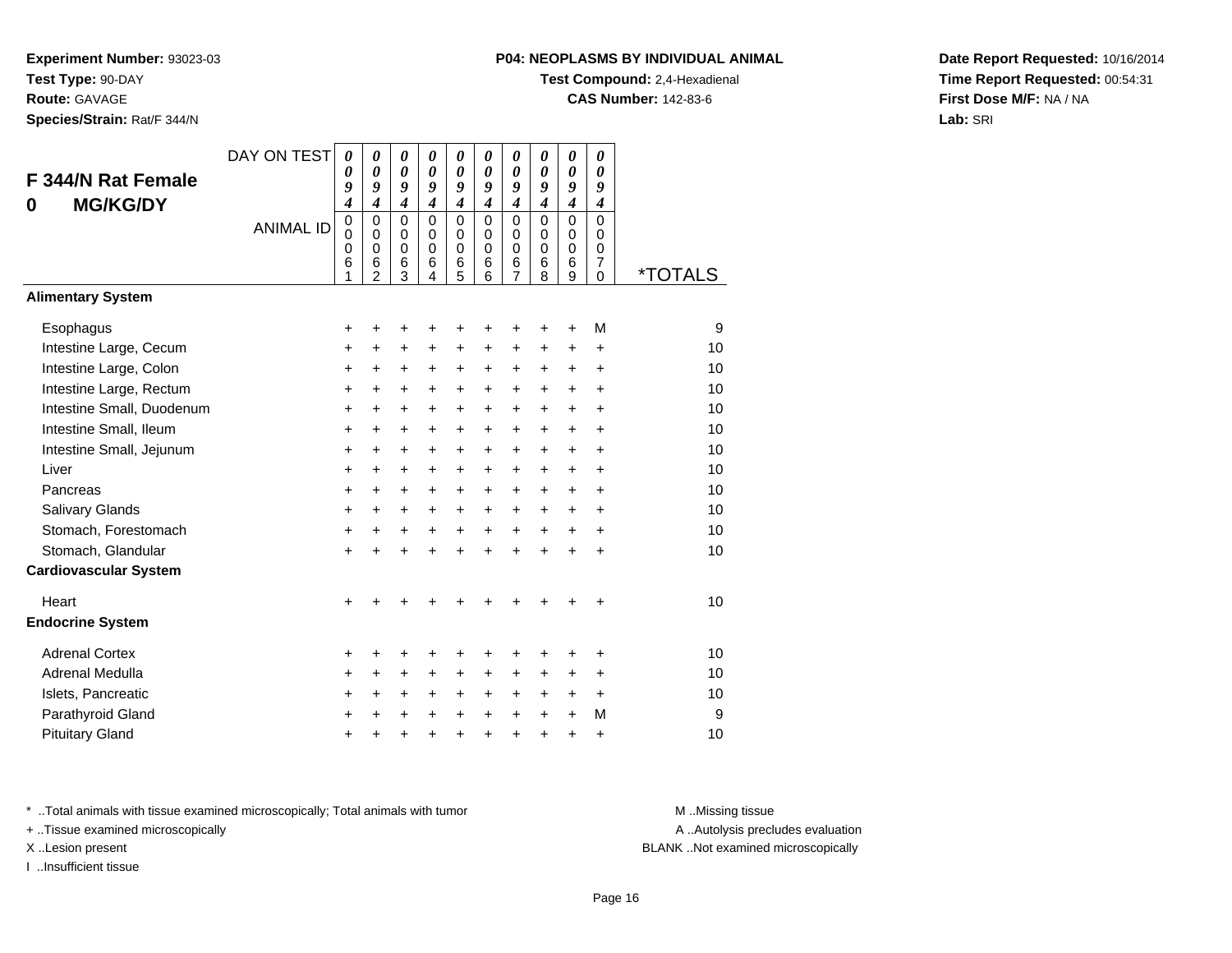**Experiment Number:** 93023-03

**Test Type:** 90-DAY

**Route:** GAVAGE

**Species/Strain:** Rat/F 344/N

# **P04: NEOPLASMS BY INDIVIDUAL ANIMAL**

**Test Compound:** 2,4-Hexadienal

**CAS Number:** 142-83-6

**Date Report Requested:** 10/16/2014**Time Report Requested:** 00:54:32**First Dose M/F:** NA / NA**Lab:** SRI

| F 344/N Rat Female<br><b>MG/KG/DY</b><br>0 | DAY ON TEST<br><b>ANIMAL ID</b> | 0<br>0<br>9<br>4<br>$\mathbf 0$<br>0<br>0<br>6 | 0<br>0<br>9<br>$\boldsymbol{4}$<br>$\mathbf 0$<br>0<br>0<br>6 | $\boldsymbol{\theta}$<br>$\boldsymbol{\theta}$<br>9<br>$\boldsymbol{4}$<br>$\Omega$<br>0<br>$\mathbf 0$<br>$6\phantom{1}6$ | 0<br>$\boldsymbol{\theta}$<br>9<br>$\boldsymbol{4}$<br>$\Omega$<br>0<br>0<br>6 | 0<br>$\boldsymbol{\theta}$<br>9<br>$\boldsymbol{4}$<br>$\mathbf 0$<br>0<br>0<br>6 | 0<br>0<br>9<br>$\boldsymbol{4}$<br>$\Omega$<br>$\Omega$<br>$\mathbf 0$<br>$\,6$ | 0<br>0<br>9<br>$\boldsymbol{4}$<br>$\mathbf 0$<br>0<br>0<br>6 | 0<br>0<br>9<br>4<br>$\Omega$<br>0<br>0<br>6 | 0<br>$\boldsymbol{\theta}$<br>9<br>$\boldsymbol{4}$<br>$\Omega$<br>0<br>0<br>$\,6$ | 0<br>0<br>9<br>$\boldsymbol{4}$<br>$\Omega$<br>0<br>$\mathbf 0$<br>$\overline{7}$ |                             |
|--------------------------------------------|---------------------------------|------------------------------------------------|---------------------------------------------------------------|----------------------------------------------------------------------------------------------------------------------------|--------------------------------------------------------------------------------|-----------------------------------------------------------------------------------|---------------------------------------------------------------------------------|---------------------------------------------------------------|---------------------------------------------|------------------------------------------------------------------------------------|-----------------------------------------------------------------------------------|-----------------------------|
| <b>Thyroid Gland</b>                       |                                 | 1<br>$\ddot{}$                                 | $\overline{c}$<br>$\ddot{}$                                   | 3<br>$\ddot{}$                                                                                                             | $\overline{4}$<br>$\ddot{}$                                                    | 5<br>$\ddot{}$                                                                    | 6<br>$\ddot{}$                                                                  | $\overline{7}$<br>$\ddot{}$                                   | 8<br>$\ddot{}$                              | $\boldsymbol{9}$<br>$+$                                                            | $\mathbf 0$<br>$+$                                                                | <i><b>*TOTALS</b></i><br>10 |
| <b>General Body System</b>                 |                                 |                                                |                                                               |                                                                                                                            |                                                                                |                                                                                   |                                                                                 |                                                               |                                             |                                                                                    |                                                                                   |                             |
| <b>NONE</b>                                |                                 |                                                |                                                               |                                                                                                                            |                                                                                |                                                                                   |                                                                                 |                                                               |                                             |                                                                                    |                                                                                   |                             |
| <b>Genital System</b>                      |                                 |                                                |                                                               |                                                                                                                            |                                                                                |                                                                                   |                                                                                 |                                                               |                                             |                                                                                    |                                                                                   |                             |
| <b>Clitoral Gland</b>                      |                                 | +                                              | ٠                                                             | +                                                                                                                          | +                                                                              | +                                                                                 |                                                                                 | ٠                                                             | +                                           | +                                                                                  | $\ddot{}$                                                                         | 10                          |
| Ovary                                      |                                 | +                                              | +                                                             | $\ddot{}$                                                                                                                  | $\ddot{}$                                                                      | $\ddot{}$                                                                         | $\ddot{}$                                                                       | $\ddot{}$                                                     | +                                           | +                                                                                  | +                                                                                 | 10                          |
| <b>Uterus</b>                              |                                 | +                                              |                                                               | $\ddot{}$                                                                                                                  | $\ddot{}$                                                                      | +                                                                                 | $\ddot{}$                                                                       | $\ddot{}$                                                     | $\ddot{}$                                   | +                                                                                  | $\ddot{}$                                                                         | 10                          |
| <b>Hematopoietic System</b>                |                                 |                                                |                                                               |                                                                                                                            |                                                                                |                                                                                   |                                                                                 |                                                               |                                             |                                                                                    |                                                                                   |                             |
| <b>Bone Marrow</b>                         |                                 | +                                              | +                                                             | +                                                                                                                          | +                                                                              | +                                                                                 |                                                                                 | +                                                             | +                                           | +                                                                                  | $\ddot{}$                                                                         | 10                          |
| Lymph Node, Mandibular                     |                                 | +                                              | $\ddot{}$                                                     | $\ddot{}$                                                                                                                  | $\ddot{}$                                                                      | $\ddot{}$                                                                         | $\ddot{}$                                                                       | $\ddot{}$                                                     | +                                           | +                                                                                  | $\ddot{}$                                                                         | 10                          |
| Lymph Node, Mesenteric                     |                                 | +                                              | $\ddot{}$                                                     | $\ddot{}$                                                                                                                  | $\ddot{}$                                                                      | $\ddot{}$                                                                         | $+$                                                                             | $\ddot{}$                                                     | $\ddot{}$                                   | +                                                                                  | $\ddot{}$                                                                         | 10                          |
| Spleen                                     |                                 | +                                              | $\ddot{}$                                                     | $\ddot{}$                                                                                                                  | $\ddot{}$                                                                      | $\ddot{}$                                                                         | $+$                                                                             | $\ddot{}$                                                     | $+$                                         | $\ddot{}$                                                                          | $\ddot{}$                                                                         | 10                          |
| Thymus                                     |                                 | +                                              | $\ddot{}$                                                     | $\ddot{}$                                                                                                                  | $\ddot{}$                                                                      | $\ddot{}$                                                                         | ÷                                                                               | $\ddot{}$                                                     | $\ddot{}$                                   | $\ddot{}$                                                                          | $\ddot{}$                                                                         | 10                          |
| <b>Integumentary System</b>                |                                 |                                                |                                                               |                                                                                                                            |                                                                                |                                                                                   |                                                                                 |                                                               |                                             |                                                                                    |                                                                                   |                             |
| Mammary Gland                              |                                 | +                                              | ٠                                                             | +                                                                                                                          | +                                                                              | +                                                                                 | +                                                                               | +                                                             | +                                           | ٠                                                                                  | ÷                                                                                 | 10                          |
| Skin                                       |                                 | +                                              | $\pm$                                                         | $\ddot{}$                                                                                                                  | +                                                                              | +                                                                                 | $\ddot{}$                                                                       | $\ddot{}$                                                     | $\ddot{}$                                   | $\ddot{}$                                                                          | $\ddot{}$                                                                         | 10                          |
| <b>Musculoskeletal System</b>              |                                 |                                                |                                                               |                                                                                                                            |                                                                                |                                                                                   |                                                                                 |                                                               |                                             |                                                                                    |                                                                                   |                             |
| <b>Bone</b>                                |                                 | +                                              |                                                               |                                                                                                                            |                                                                                |                                                                                   |                                                                                 |                                                               |                                             |                                                                                    | +                                                                                 | 10                          |
| <b>Nervous System</b>                      |                                 |                                                |                                                               |                                                                                                                            |                                                                                |                                                                                   |                                                                                 |                                                               |                                             |                                                                                    |                                                                                   |                             |

\* ..Total animals with tissue examined microscopically; Total animals with tumor **M** . Missing tissue M ..Missing tissue

+ ..Tissue examined microscopically

I ..Insufficient tissue

A ..Autolysis precludes evaluation

X ..Lesion present BLANK ..Not examined microscopically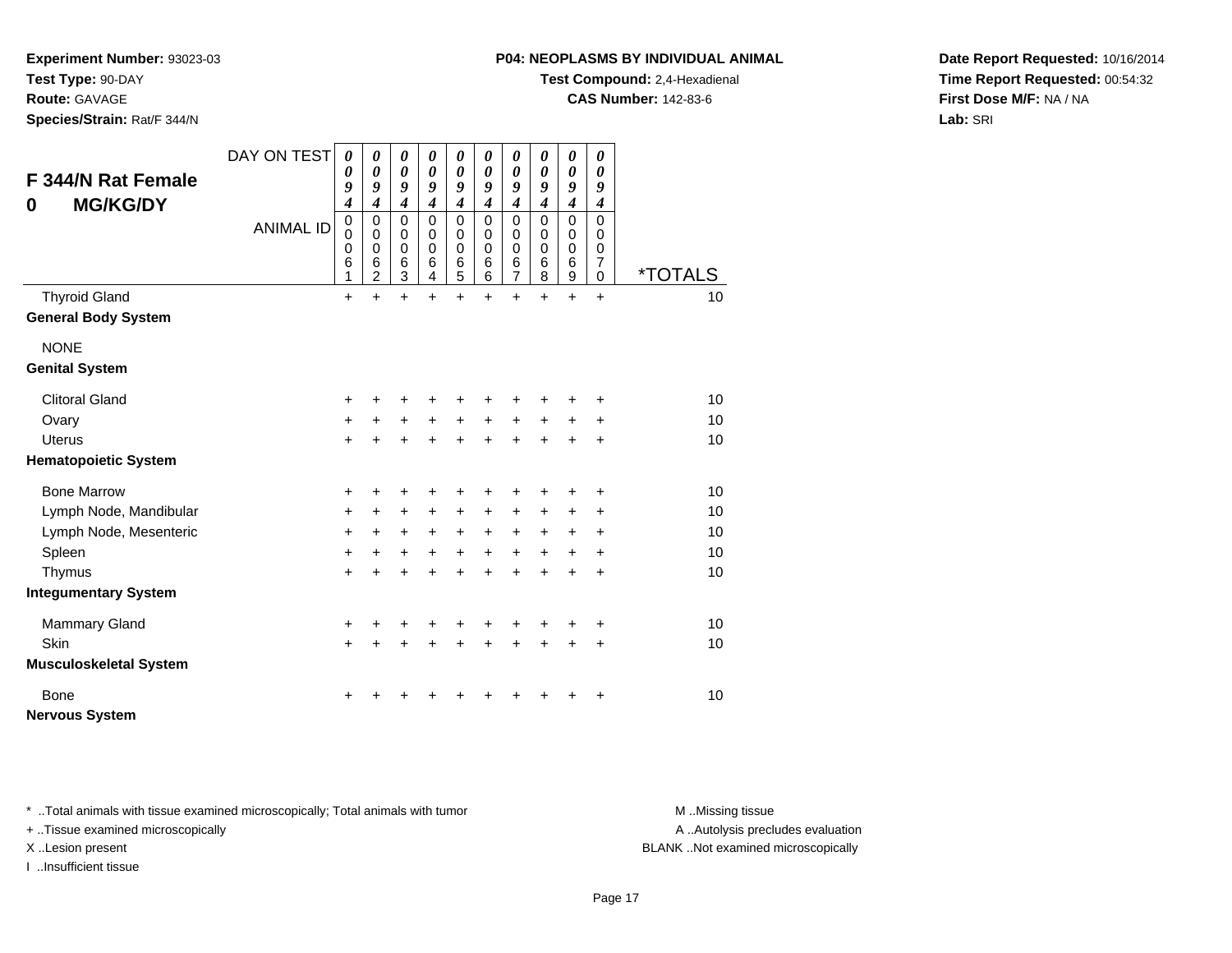**Experiment Number:** 93023-03

**Test Type:** 90-DAY

# **Route:** GAVAGE

**Species/Strain:** Rat/F 344/N

# **P04: NEOPLASMS BY INDIVIDUAL ANIMAL**

**Test Compound:** 2,4-Hexadienal

**CAS Number:** 142-83-6

**Date Report Requested:** 10/16/2014**Time Report Requested:** 00:54:32**First Dose M/F:** NA / NA**Lab:** SRI

| <b>F 344/N Rat Female</b><br><b>MG/KG/DY</b><br>0 | DAY ON TEST<br><b>ANIMAL ID</b> | $\boldsymbol{\theta}$<br>0<br>9<br>$\boldsymbol{4}$<br>0<br>$\Omega$<br>$\mathbf 0$<br>6<br>1 | 0<br>0<br>9<br>4<br>0<br>$\mathbf 0$<br>$\mathbf 0$<br>6<br>2 | 0<br>$\boldsymbol{\theta}$<br>9<br>$\boldsymbol{4}$<br>0<br>$\pmb{0}$<br>$\mathbf 0$<br>$\,6$<br>3 | 0<br>0<br>9<br>4<br>0<br>0<br>0<br>6<br>4 | 0<br>$\boldsymbol{\theta}$<br>9<br>4<br>0<br>$\pmb{0}$<br>$\mathbf 0$<br>$\,6$<br>5 | 0<br>0<br>9<br>4<br>0<br>0<br>$\mathbf 0$<br>6<br>6 | $\boldsymbol{\theta}$<br>0<br>9<br>4<br>0<br>0<br>$\mathbf 0$<br>6<br>7 | 0<br>0<br>9<br>4<br>0<br>$\mathbf 0$<br>$\mathbf 0$<br>6<br>8 | 0<br>$\boldsymbol{\theta}$<br>9<br>$\boldsymbol{4}$<br>0<br>$\mathbf 0$<br>$\mathbf 0$<br>$\,6$<br>9 | 0<br>$\boldsymbol{\theta}$<br>9<br>4<br>$\Omega$<br>0<br>$\mathbf 0$<br>$\overline{7}$<br>$\Omega$ | <i><b>*TOTALS</b></i> |
|---------------------------------------------------|---------------------------------|-----------------------------------------------------------------------------------------------|---------------------------------------------------------------|----------------------------------------------------------------------------------------------------|-------------------------------------------|-------------------------------------------------------------------------------------|-----------------------------------------------------|-------------------------------------------------------------------------|---------------------------------------------------------------|------------------------------------------------------------------------------------------------------|----------------------------------------------------------------------------------------------------|-----------------------|
| <b>Brain</b>                                      |                                 | $\ddot{}$                                                                                     | $\ddot{}$                                                     | $\ddot{}$                                                                                          | $\ddot{}$                                 | $\ddot{}$                                                                           | $\ddot{}$                                           | $\ddot{}$                                                               | $\ddot{}$                                                     | $\ddot{}$                                                                                            | $\ddot{}$                                                                                          | 10                    |
| <b>Respiratory System</b>                         |                                 |                                                                                               |                                                               |                                                                                                    |                                           |                                                                                     |                                                     |                                                                         |                                                               |                                                                                                      |                                                                                                    |                       |
| Lung                                              |                                 | $\ddot{}$                                                                                     | +                                                             | $\div$                                                                                             | $\div$                                    | +                                                                                   | +                                                   | +                                                                       | +                                                             | +                                                                                                    | $\ddot{}$                                                                                          | 10                    |
| <b>Nose</b>                                       |                                 | +                                                                                             | $\ddot{}$                                                     | $\ddot{}$                                                                                          | $\ddot{}$                                 | $\ddot{}$                                                                           | $\ddot{}$                                           | $\ddot{}$                                                               | $\ddot{}$                                                     | $\ddot{}$                                                                                            | $\ddot{}$                                                                                          | 10                    |
| Trachea                                           |                                 | $\ddot{}$                                                                                     | $\ddot{}$                                                     | $\ddot{}$                                                                                          | $\ddot{}$                                 | $+$                                                                                 | $\ddot{}$                                           | $\ddot{}$                                                               | $\ddot{}$                                                     | $\ddot{}$                                                                                            | $\ddot{}$                                                                                          | 10                    |
| <b>Special Senses System</b>                      |                                 |                                                                                               |                                                               |                                                                                                    |                                           |                                                                                     |                                                     |                                                                         |                                                               |                                                                                                      |                                                                                                    |                       |
| <b>NONE</b><br><b>Urinary System</b>              |                                 |                                                                                               |                                                               |                                                                                                    |                                           |                                                                                     |                                                     |                                                                         |                                                               |                                                                                                      |                                                                                                    |                       |
| Kidney                                            |                                 | $\ddot{}$                                                                                     | $\pm$                                                         | +                                                                                                  | $\ddot{}$                                 | $\ddot{}$                                                                           | $\ddot{}$                                           | +                                                                       | +                                                             | $\ddot{}$                                                                                            | $\ddot{}$                                                                                          | 10                    |
| <b>Urinary Bladder</b><br><b>SYSTEMIC LESIONS</b> |                                 | $\ddot{}$                                                                                     | $\ddot{}$                                                     | $\ddot{}$                                                                                          | +                                         | $\pm$                                                                               | +                                                   | +                                                                       | +                                                             | +                                                                                                    | $\ddot{}$                                                                                          | 10                    |
| Multiple Organ                                    |                                 | +                                                                                             |                                                               |                                                                                                    |                                           |                                                                                     |                                                     |                                                                         |                                                               |                                                                                                      | ٠                                                                                                  | 10                    |

\* ..Total animals with tissue examined microscopically; Total animals with tumor **M** . Missing tissue M ..Missing tissue

+ ..Tissue examined microscopically

I ..Insufficient tissue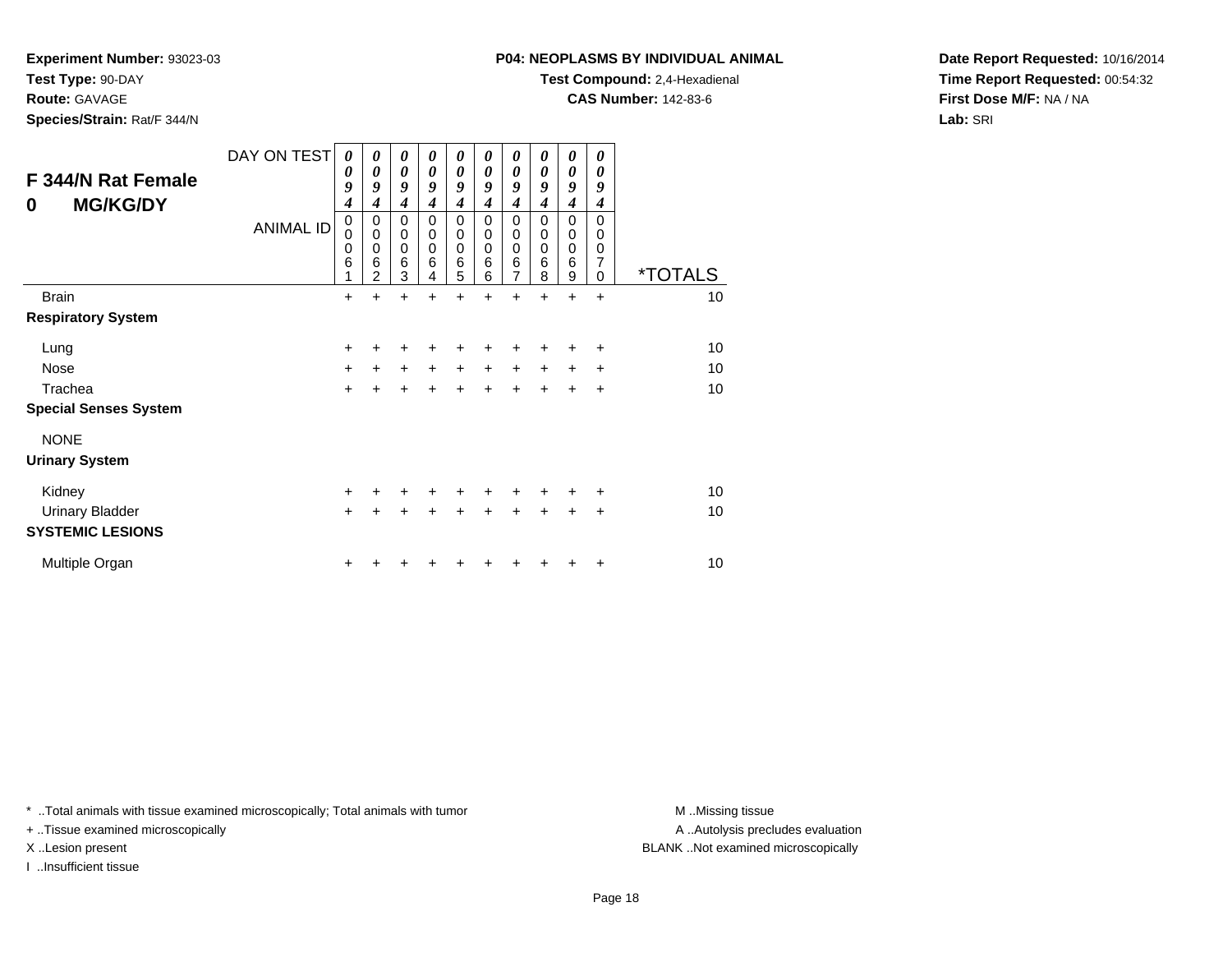**Species/Strain:** Rat/F 344/N

#### **P04: NEOPLASMS BY INDIVIDUAL ANIMAL**

**Test Compound:** 2,4-Hexadienal

**CAS Number:** 142-83-6

**Date Report Requested:** 10/16/2014**Time Report Requested:** 00:54:32**First Dose M/F:** NA / NA**Lab:** SRI

| F 344/N Rat Female<br><b>MG/KG/DY</b><br>7.5                                   | DAY ON TEST      | 0<br>0<br>9<br>$\boldsymbol{4}$                  | 0<br>0<br>9<br>$\boldsymbol{4}$                                   | $\boldsymbol{\theta}$<br>$\boldsymbol{\theta}$<br>9<br>$\boldsymbol{4}$ | 0<br>$\boldsymbol{\theta}$<br>9<br>$\boldsymbol{4}$    | $\boldsymbol{\theta}$<br>$\boldsymbol{\theta}$<br>9<br>$\boldsymbol{4}$         | 0<br>0<br>9<br>$\boldsymbol{4}$         | 0<br>$\boldsymbol{\theta}$<br>9<br>$\boldsymbol{4}$       | 0<br>$\boldsymbol{\theta}$<br>9<br>$\boldsymbol{4}$ | 0<br>$\boldsymbol{\theta}$<br>9<br>$\boldsymbol{4}$                     | $\boldsymbol{\theta}$<br>$\boldsymbol{\theta}$<br>9<br>$\boldsymbol{4}$ |                       |
|--------------------------------------------------------------------------------|------------------|--------------------------------------------------|-------------------------------------------------------------------|-------------------------------------------------------------------------|--------------------------------------------------------|---------------------------------------------------------------------------------|-----------------------------------------|-----------------------------------------------------------|-----------------------------------------------------|-------------------------------------------------------------------------|-------------------------------------------------------------------------|-----------------------|
|                                                                                | <b>ANIMAL ID</b> | $\mathbf 0$<br>$\Omega$<br>$\mathbf 0$<br>7<br>1 | $\mathbf 0$<br>0<br>$\pmb{0}$<br>$\overline{7}$<br>$\overline{2}$ | $\mathbf 0$<br>$\mathbf 0$<br>$\pmb{0}$<br>$\overline{7}$<br>3          | $\mathsf 0$<br>0<br>$\mathsf 0$<br>$\overline{7}$<br>4 | $\mathbf 0$<br>$\mathbf 0$<br>$\mathbf 0$<br>$\boldsymbol{7}$<br>$\overline{5}$ | $\mathbf 0$<br>0<br>$\pmb{0}$<br>7<br>6 | $\mathbf 0$<br>0<br>0<br>$\overline{7}$<br>$\overline{7}$ | $\mathbf 0$<br>0<br>0<br>$\overline{7}$<br>8        | $\mathsf 0$<br>0<br>$\mathbf 0$<br>$\boldsymbol{7}$<br>$\boldsymbol{9}$ | $\mathbf 0$<br>0<br>0<br>8<br>$\mathbf 0$                               | <i><b>*TOTALS</b></i> |
| <b>Alimentary System</b>                                                       |                  |                                                  |                                                                   |                                                                         |                                                        |                                                                                 |                                         |                                                           |                                                     |                                                                         |                                                                         |                       |
| Stomach, Forestomach<br><b>Cardiovascular System</b>                           |                  | $\ddot{}$                                        |                                                                   |                                                                         |                                                        |                                                                                 |                                         |                                                           |                                                     | +                                                                       | $\ddot{}$                                                               | 10 <sup>1</sup>       |
| <b>NONE</b><br><b>Endocrine System</b>                                         |                  |                                                  |                                                                   |                                                                         |                                                        |                                                                                 |                                         |                                                           |                                                     |                                                                         |                                                                         |                       |
| <b>NONE</b><br><b>General Body System</b>                                      |                  |                                                  |                                                                   |                                                                         |                                                        |                                                                                 |                                         |                                                           |                                                     |                                                                         |                                                                         |                       |
| <b>NONE</b><br><b>Genital System</b>                                           |                  |                                                  |                                                                   |                                                                         |                                                        |                                                                                 |                                         |                                                           |                                                     |                                                                         |                                                                         |                       |
| <b>NONE</b><br><b>Hematopoietic System</b>                                     |                  |                                                  |                                                                   |                                                                         |                                                        |                                                                                 |                                         |                                                           |                                                     |                                                                         |                                                                         |                       |
| <b>NONE</b><br><b>Integumentary System</b>                                     |                  |                                                  |                                                                   |                                                                         |                                                        |                                                                                 |                                         |                                                           |                                                     |                                                                         |                                                                         |                       |
| <b>NONE</b><br><b>Musculoskeletal System</b>                                   |                  |                                                  |                                                                   |                                                                         |                                                        |                                                                                 |                                         |                                                           |                                                     |                                                                         |                                                                         |                       |
| <b>NONE</b><br><b>Nervous System</b>                                           |                  |                                                  |                                                                   |                                                                         |                                                        |                                                                                 |                                         |                                                           |                                                     |                                                                         |                                                                         |                       |
| <b>NONE</b>                                                                    |                  |                                                  |                                                                   |                                                                         |                                                        |                                                                                 |                                         |                                                           |                                                     |                                                                         |                                                                         |                       |
| * Total animals with tissue examined microscopically: Total animals with tumor |                  |                                                  |                                                                   |                                                                         |                                                        |                                                                                 |                                         |                                                           |                                                     |                                                                         |                                                                         | M. Miccine            |

..Total animals with tissue examined microscopically; Total animals with tumor M ..Missing tissue M ..Missing tissue

+ ..Tissue examined microscopically

I ..Insufficient tissue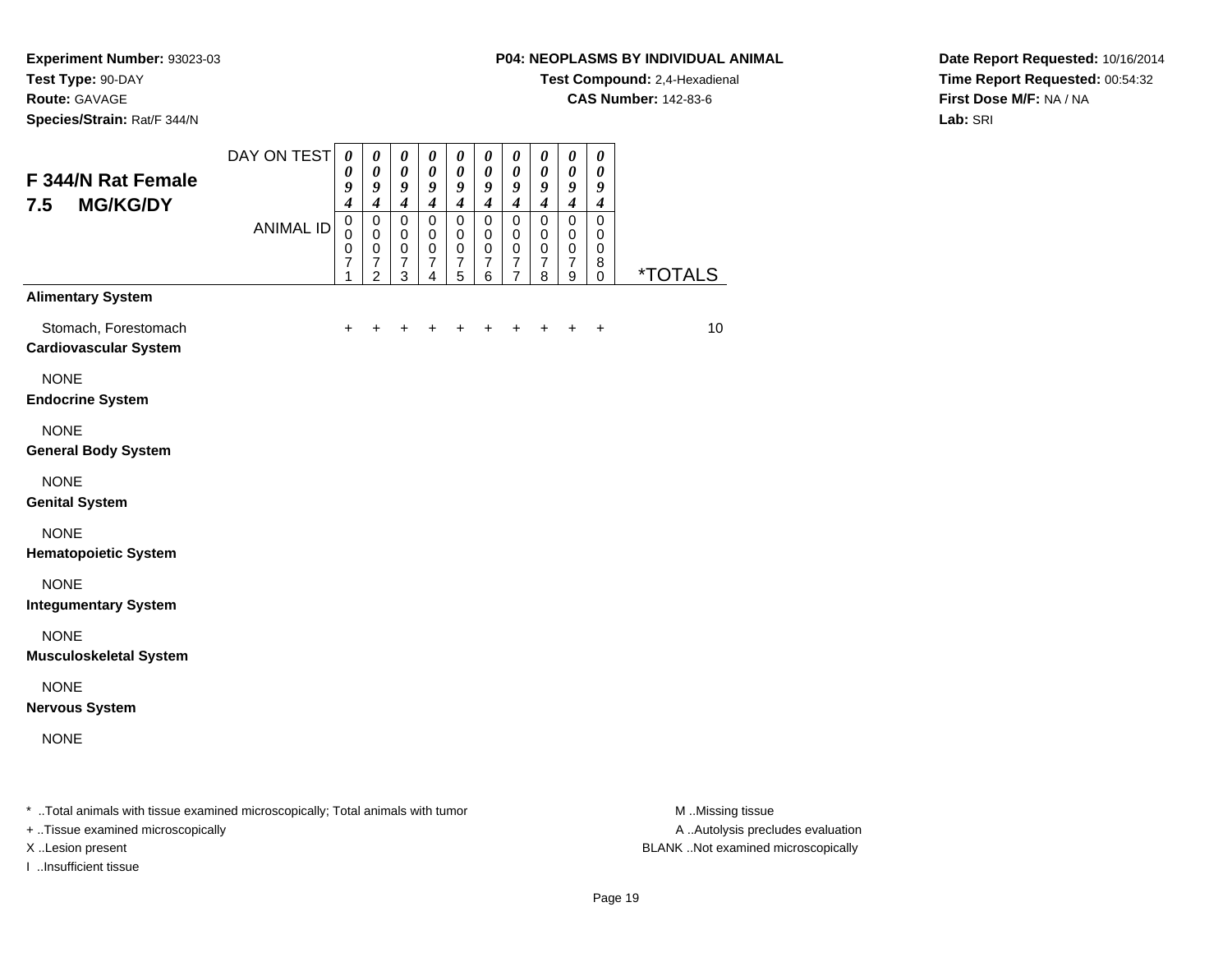**Route:** GAVAGE

**Species/Strain:** Rat/F 344/N

# **P04: NEOPLASMS BY INDIVIDUAL ANIMAL**

**Test Compound:** 2,4-Hexadienal

**CAS Number:** 142-83-6

**Date Report Requested:** 10/16/2014**Time Report Requested:** 00:54:32**First Dose M/F:** NA / NA**Lab:** SRI

| F 344/N Rat Female<br><b>MG/KG/DY</b><br>7.5 | DAY ON TEST      | $\boldsymbol{\theta}$<br>0<br>9<br>4           | 0<br>0<br>9<br>4                            | 0<br>$\theta$<br>9<br>4            | 0<br>0<br>9<br>4                             | $\boldsymbol{\theta}$<br>$\boldsymbol{\theta}$<br>9<br>4 | 0<br>0<br>9<br>4                   | 0<br>0<br>9<br>4                                       | 0<br>0<br>9<br>4      | $\boldsymbol{\theta}$<br>$\boldsymbol{\theta}$<br>9<br>$\boldsymbol{4}$ | 0<br>0<br>9<br>4                    |                       |
|----------------------------------------------|------------------|------------------------------------------------|---------------------------------------------|------------------------------------|----------------------------------------------|----------------------------------------------------------|------------------------------------|--------------------------------------------------------|-----------------------|-------------------------------------------------------------------------|-------------------------------------|-----------------------|
| <b>Respiratory System</b>                    | <b>ANIMAL ID</b> | $\mathbf 0$<br>$\Omega$<br>0<br>$\overline{7}$ | 0<br>$\mathbf 0$<br>0<br>7<br>$\mathcal{P}$ | 0<br>0<br>0<br>$\overline{7}$<br>3 | 0<br>$\mathbf 0$<br>0<br>$\overline{7}$<br>4 | 0<br>0<br>0<br>7<br>5                                    | 0<br>0<br>0<br>$\overline{7}$<br>6 | 0<br>$\mathbf 0$<br>$\mathbf 0$<br>$\overline{7}$<br>7 | 0<br>0<br>0<br>7<br>8 | 0<br>$\mathbf 0$<br>$\mathbf 0$<br>7<br>9                               | $\Omega$<br>0<br>0<br>8<br>$\Omega$ | <i><b>*TOTALS</b></i> |
|                                              |                  |                                                |                                             |                                    |                                              |                                                          |                                    |                                                        |                       |                                                                         |                                     |                       |
| Nose<br><b>Special Senses System</b>         |                  | $\ddot{}$                                      | +                                           | +                                  | ÷                                            | $\div$                                                   | ٠                                  | ÷                                                      | $\div$                | ÷                                                                       | $\div$                              | 10                    |
| <b>NONE</b><br><b>Urinary System</b>         |                  |                                                |                                             |                                    |                                              |                                                          |                                    |                                                        |                       |                                                                         |                                     |                       |
| <b>NONE</b><br><b>SYSTEMIC LESIONS</b>       |                  |                                                |                                             |                                    |                                              |                                                          |                                    |                                                        |                       |                                                                         |                                     |                       |
| Multiple Organ                               |                  | ٠                                              |                                             |                                    |                                              |                                                          |                                    |                                                        |                       |                                                                         | $\div$                              | 10                    |

\* ..Total animals with tissue examined microscopically; Total animals with tumor **M** . Missing tissue M ..Missing tissue

+ ..Tissue examined microscopically

I ..Insufficient tissue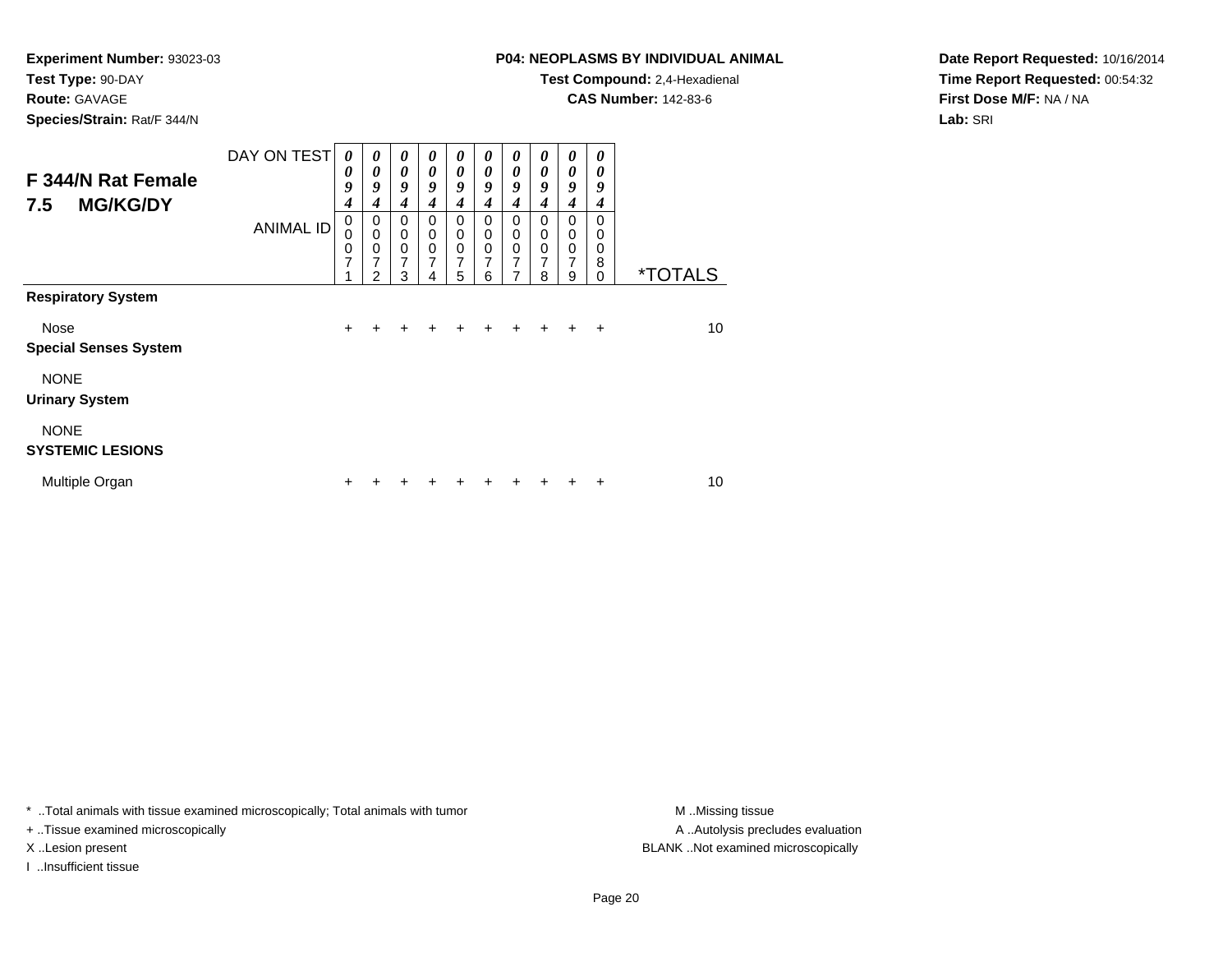# **Route:** GAVAGE

**Species/Strain:** Rat/F 344/N

# **P04: NEOPLASMS BY INDIVIDUAL ANIMAL**

**Test Compound:** 2,4-Hexadienal

**CAS Number:** 142-83-6

**Date Report Requested:** 10/16/2014**Time Report Requested:** 00:54:32**First Dose M/F:** NA / NA**Lab:** SRI

| F 344/N Rat Female<br>15<br><b>MG/KG/DY</b>                                       | DAY ON TEST      | 0<br>$\boldsymbol{\theta}$<br>9<br>$\boldsymbol{4}$ | 0<br>$\boldsymbol{\theta}$<br>$\boldsymbol{g}$<br>$\boldsymbol{4}$ | 0<br>$\boldsymbol{\theta}$<br>$\boldsymbol{g}$<br>$\boldsymbol{4}$ | $\boldsymbol{\theta}$<br>$\boldsymbol{\theta}$<br>$\boldsymbol{g}$<br>$\boldsymbol{4}$ | 0<br>$\boldsymbol{\theta}$<br>$\boldsymbol{g}$<br>$\boldsymbol{4}$ | 0<br>$\boldsymbol{\theta}$<br>9<br>$\boldsymbol{4}$ | 0<br>$\boldsymbol{\theta}$<br>9<br>$\boldsymbol{4}$              | 0<br>0<br>$\boldsymbol{g}$<br>$\boldsymbol{4}$ | 0<br>$\pmb{\theta}$<br>9<br>$\boldsymbol{4}$   | 0<br>$\boldsymbol{\theta}$<br>9<br>$\boldsymbol{4}$ |                       |
|-----------------------------------------------------------------------------------|------------------|-----------------------------------------------------|--------------------------------------------------------------------|--------------------------------------------------------------------|----------------------------------------------------------------------------------------|--------------------------------------------------------------------|-----------------------------------------------------|------------------------------------------------------------------|------------------------------------------------|------------------------------------------------|-----------------------------------------------------|-----------------------|
|                                                                                   | <b>ANIMAL ID</b> | $\mathbf 0$<br>$\Omega$<br>0<br>8                   | $\mathbf 0$<br>$\mathbf 0$<br>$\mathbf 0$<br>8<br>$\overline{2}$   | $\mathbf 0$<br>0<br>$\mathbf 0$<br>8<br>3                          | $\mathbf 0$<br>0<br>$\mathbf 0$<br>8<br>4                                              | $\mathbf 0$<br>$\mathbf 0$<br>$\mathbf 0$<br>8<br>$\overline{5}$   | $\mathbf 0$<br>0<br>$\mathbf 0$<br>8<br>6           | $\mathbf 0$<br>$\mathbf 0$<br>$\mathbf 0$<br>8<br>$\overline{7}$ | $\mathbf 0$<br>0<br>0<br>8<br>8                | $\mathbf 0$<br>0<br>0<br>8<br>$\boldsymbol{9}$ | $\mathbf 0$<br>$\mathbf 0$<br>$\mathbf 0$<br>9<br>0 | <i><b>*TOTALS</b></i> |
| <b>Alimentary System</b>                                                          |                  |                                                     |                                                                    |                                                                    |                                                                                        |                                                                    |                                                     |                                                                  |                                                |                                                |                                                     |                       |
| Stomach, Forestomach<br><b>Cardiovascular System</b>                              |                  | ٠                                                   |                                                                    |                                                                    |                                                                                        |                                                                    |                                                     |                                                                  |                                                |                                                | +                                                   | 10 <sup>1</sup>       |
| <b>NONE</b><br><b>Endocrine System</b>                                            |                  |                                                     |                                                                    |                                                                    |                                                                                        |                                                                    |                                                     |                                                                  |                                                |                                                |                                                     |                       |
| <b>NONE</b><br><b>General Body System</b>                                         |                  |                                                     |                                                                    |                                                                    |                                                                                        |                                                                    |                                                     |                                                                  |                                                |                                                |                                                     |                       |
| <b>NONE</b><br><b>Genital System</b>                                              |                  |                                                     |                                                                    |                                                                    |                                                                                        |                                                                    |                                                     |                                                                  |                                                |                                                |                                                     |                       |
| <b>NONE</b><br><b>Hematopoietic System</b>                                        |                  |                                                     |                                                                    |                                                                    |                                                                                        |                                                                    |                                                     |                                                                  |                                                |                                                |                                                     |                       |
| <b>NONE</b><br><b>Integumentary System</b>                                        |                  |                                                     |                                                                    |                                                                    |                                                                                        |                                                                    |                                                     |                                                                  |                                                |                                                |                                                     |                       |
| <b>NONE</b><br><b>Musculoskeletal System</b>                                      |                  |                                                     |                                                                    |                                                                    |                                                                                        |                                                                    |                                                     |                                                                  |                                                |                                                |                                                     |                       |
| <b>NONE</b><br><b>Nervous System</b>                                              |                  |                                                     |                                                                    |                                                                    |                                                                                        |                                                                    |                                                     |                                                                  |                                                |                                                |                                                     |                       |
| <b>NONE</b>                                                                       |                  |                                                     |                                                                    |                                                                    |                                                                                        |                                                                    |                                                     |                                                                  |                                                |                                                |                                                     |                       |
| Tatal and male with theme are main all minimum and all in Tatal and male with the |                  |                                                     |                                                                    |                                                                    |                                                                                        |                                                                    |                                                     |                                                                  |                                                |                                                |                                                     | $A \cup B$            |

..Total animals with tissue examined microscopically; Total animals with tumor M ..Missing tissue M ..Missing tissue

+ ..Tissue examined microscopically

I ..Insufficient tissue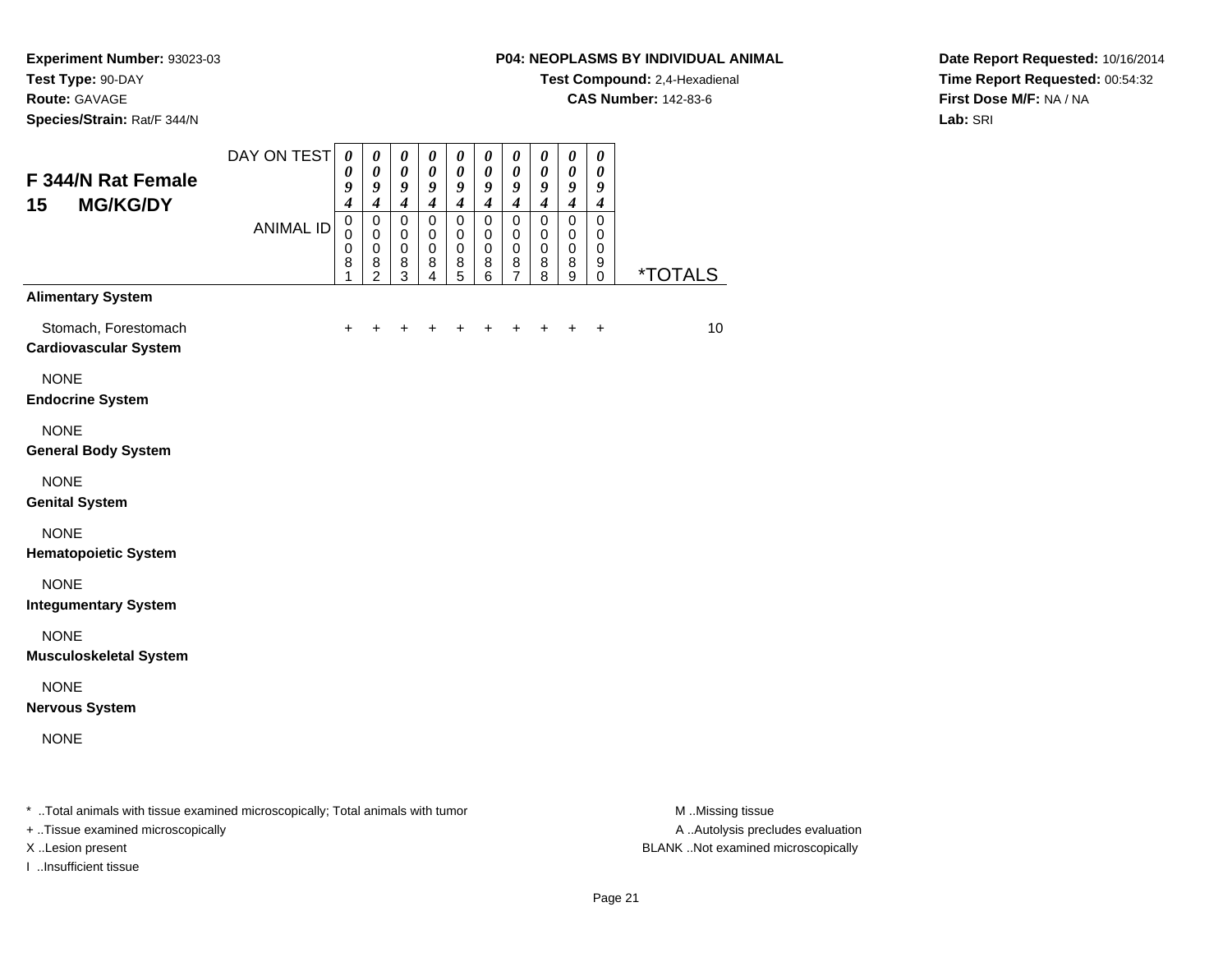**Route:** GAVAGE

**Species/Strain:** Rat/F 344/N

# **P04: NEOPLASMS BY INDIVIDUAL ANIMAL**

**Test Compound:** 2,4-Hexadienal

**CAS Number:** 142-83-6

**Date Report Requested:** 10/16/2014**Time Report Requested:** 00:54:32**First Dose M/F:** NA / NA**Lab:** SRI

| F 344/N Rat Female<br><b>MG/KG/DY</b><br>15<br><b>Respiratory System</b> | DAY ON TEST      | $\boldsymbol{\theta}$<br>0<br>9<br>4 | $\boldsymbol{\theta}$<br>$\boldsymbol{\theta}$<br>9<br>4 | 0<br>$\theta$<br>9<br>4 | 0<br>0<br>9<br>4      | 0<br>0<br>9<br>4                | 0<br>0<br>9<br>4      | 0<br>$\boldsymbol{\theta}$<br>9<br>4                   | 0<br>0<br>9<br>4      | 0<br>$\boldsymbol{\theta}$<br>9<br>$\boldsymbol{4}$ | 0<br>0<br>9<br>4                    |                       |
|--------------------------------------------------------------------------|------------------|--------------------------------------|----------------------------------------------------------|-------------------------|-----------------------|---------------------------------|-----------------------|--------------------------------------------------------|-----------------------|-----------------------------------------------------|-------------------------------------|-----------------------|
|                                                                          | <b>ANIMAL ID</b> | 0<br>0<br>0<br>8                     | $\mathbf 0$<br>0<br>0<br>8<br>$\mathfrak{p}$             | 0<br>0<br>0<br>8<br>3   | 0<br>0<br>0<br>8<br>4 | 0<br>0<br>$\mathbf 0$<br>8<br>5 | 0<br>0<br>0<br>8<br>6 | 0<br>$\mathbf 0$<br>$\mathbf 0$<br>8<br>$\overline{7}$ | 0<br>0<br>0<br>8<br>8 | $\mathbf 0$<br>$\mathbf 0$<br>$\mathbf 0$<br>8<br>9 | $\Omega$<br>0<br>0<br>9<br>$\Omega$ | <i><b>*TOTALS</b></i> |
|                                                                          |                  |                                      |                                                          |                         |                       |                                 |                       |                                                        |                       |                                                     |                                     |                       |
| Nose<br><b>Special Senses System</b>                                     |                  | $\ddot{}$                            |                                                          |                         |                       | ÷                               | +                     | +                                                      | +                     | ÷                                                   | $\ddot{}$                           | 10                    |
| <b>NONE</b><br><b>Urinary System</b>                                     |                  |                                      |                                                          |                         |                       |                                 |                       |                                                        |                       |                                                     |                                     |                       |
| <b>NONE</b><br><b>SYSTEMIC LESIONS</b>                                   |                  |                                      |                                                          |                         |                       |                                 |                       |                                                        |                       |                                                     |                                     |                       |
| Multiple Organ                                                           |                  | +                                    |                                                          |                         |                       |                                 |                       |                                                        |                       |                                                     | ٠                                   | 10                    |

\* ..Total animals with tissue examined microscopically; Total animals with tumor **M** . Missing tissue M ..Missing tissue

+ ..Tissue examined microscopically

I ..Insufficient tissue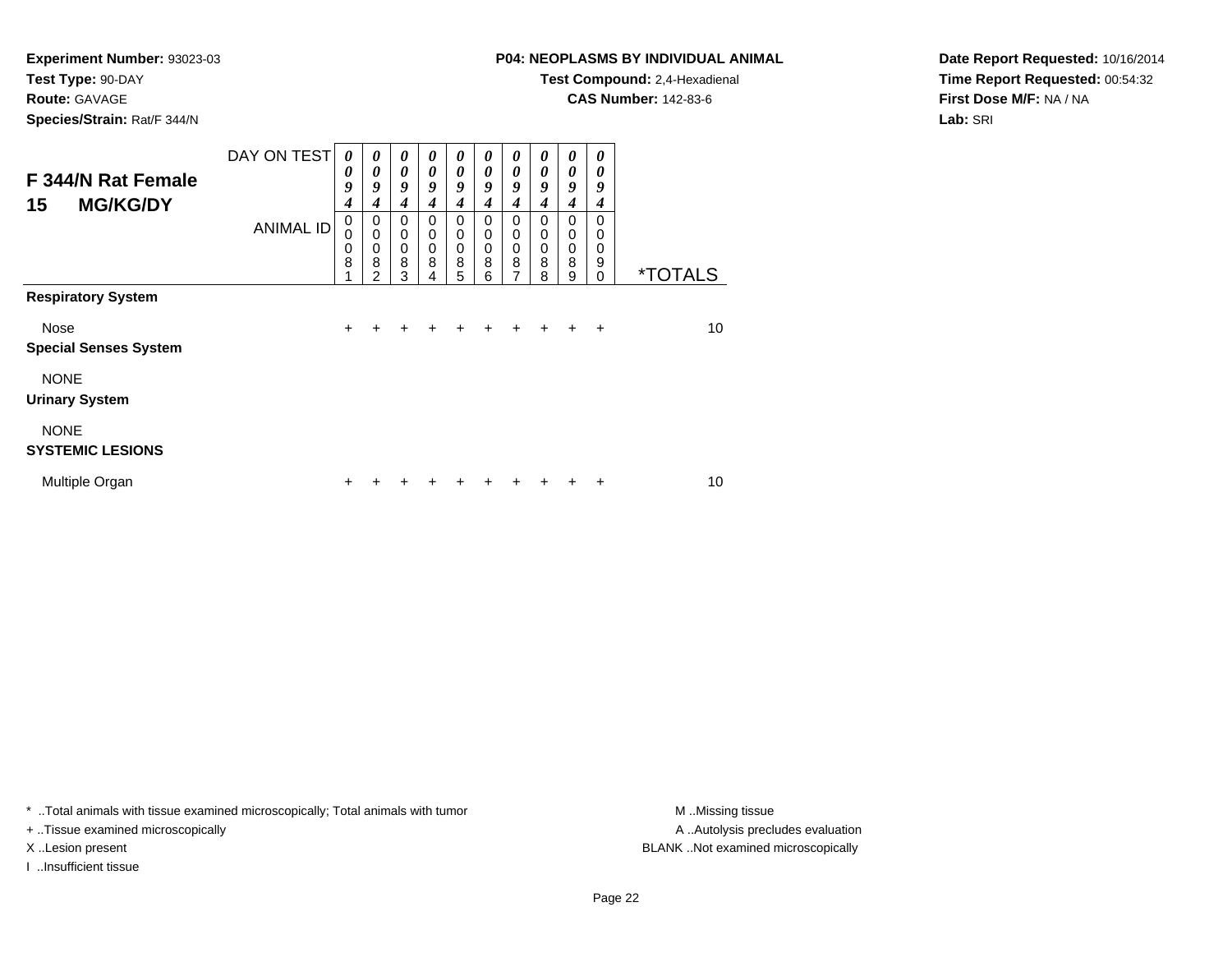# **Route:** GAVAGE

**Species/Strain:** Rat/F 344/N

#### **P04: NEOPLASMS BY INDIVIDUAL ANIMAL**

**Test Compound:** 2,4-Hexadienal

**CAS Number:** 142-83-6

**Date Report Requested:** 10/16/2014**Time Report Requested:** 00:54:32**First Dose M/F:** NA / NA**Lab:** SRI

| F 344/N Rat Female<br><b>MG/KG/DY</b><br>30                   | DAY ON TEST      | $\boldsymbol{\theta}$<br>0<br>9<br>$\boldsymbol{4}$    | 0<br>$\boldsymbol{\theta}$<br>9<br>$\boldsymbol{4}$                         | 0<br>$\boldsymbol{\theta}$<br>$\boldsymbol{9}$<br>$\boldsymbol{4}$ | 0<br>$\boldsymbol{\theta}$<br>9<br>$\boldsymbol{4}$ | $\boldsymbol{\theta}$<br>$\pmb{\theta}$<br>9<br>$\boldsymbol{4}$ | $\pmb{\theta}$<br>$\boldsymbol{\theta}$<br>$\boldsymbol{g}$<br>$\boldsymbol{4}$ | $\boldsymbol{\theta}$<br>$\pmb{\theta}$<br>$\boldsymbol{g}$<br>$\boldsymbol{4}$ | $\boldsymbol{\theta}$<br>$\boldsymbol{\theta}$<br>$\boldsymbol{g}$<br>$\boldsymbol{4}$ | $\pmb{\theta}$<br>$\pmb{\theta}$<br>9<br>$\boldsymbol{4}$ | 0<br>$\boldsymbol{\theta}$<br>$\boldsymbol{9}$<br>$\boldsymbol{4}$ |                       |
|---------------------------------------------------------------|------------------|--------------------------------------------------------|-----------------------------------------------------------------------------|--------------------------------------------------------------------|-----------------------------------------------------|------------------------------------------------------------------|---------------------------------------------------------------------------------|---------------------------------------------------------------------------------|----------------------------------------------------------------------------------------|-----------------------------------------------------------|--------------------------------------------------------------------|-----------------------|
|                                                               | <b>ANIMAL ID</b> | $\pmb{0}$<br>$\mathbf 0$<br>0<br>$\boldsymbol{9}$<br>1 | $\pmb{0}$<br>$\mathbf 0$<br>$\pmb{0}$<br>$\boldsymbol{9}$<br>$\overline{2}$ | $\pmb{0}$<br>$\mathbf 0$<br>0<br>$\boldsymbol{9}$<br>3             | $\pmb{0}$<br>$\mathbf 0$<br>0<br>9<br>4             | $\mathsf 0$<br>$\mathbf 0$<br>$\pmb{0}$<br>$\mathsf g$<br>5      | $\pmb{0}$<br>0<br>0<br>$\boldsymbol{9}$<br>6                                    | $\pmb{0}$<br>0<br>0<br>$\mathsf g$<br>$\overline{7}$                            | $\pmb{0}$<br>$\mathbf 0$<br>0<br>$\boldsymbol{9}$<br>8                                 | $\pmb{0}$<br>0<br>0<br>$\boldsymbol{9}$<br>9              | $\pmb{0}$<br>$\mathbf 0$<br>1<br>0<br>$\mathbf 0$                  | <i><b>*TOTALS</b></i> |
| <b>Alimentary System</b>                                      |                  |                                                        |                                                                             |                                                                    |                                                     |                                                                  |                                                                                 |                                                                                 |                                                                                        |                                                           |                                                                    |                       |
| Liver<br>Stomach, Forestomach<br><b>Cardiovascular System</b> |                  | $\ddot{}$                                              | $\ddot{}$                                                                   | $\ddot{}$                                                          | $\ddot{}$                                           | $+$                                                              | $+$                                                                             | $\pm$<br>$+$                                                                    | +<br>$+$                                                                               | $+$                                                       | $\ddot{}$                                                          | $\overline{2}$<br>10  |
| <b>NONE</b><br><b>Endocrine System</b>                        |                  |                                                        |                                                                             |                                                                    |                                                     |                                                                  |                                                                                 |                                                                                 |                                                                                        |                                                           |                                                                    |                       |
| <b>NONE</b><br><b>General Body System</b>                     |                  |                                                        |                                                                             |                                                                    |                                                     |                                                                  |                                                                                 |                                                                                 |                                                                                        |                                                           |                                                                    |                       |
| <b>NONE</b><br><b>Genital System</b>                          |                  |                                                        |                                                                             |                                                                    |                                                     |                                                                  |                                                                                 |                                                                                 |                                                                                        |                                                           |                                                                    |                       |
| Ovary<br><b>Uterus</b><br><b>Hematopoietic System</b>         |                  |                                                        |                                                                             |                                                                    |                                                     |                                                                  | +<br>$\ddot{}$                                                                  |                                                                                 | $\ddot{}$                                                                              |                                                           |                                                                    | $\mathbf{1}$<br>2     |
| <b>NONE</b><br><b>Integumentary System</b>                    |                  |                                                        |                                                                             |                                                                    |                                                     |                                                                  |                                                                                 |                                                                                 |                                                                                        |                                                           |                                                                    |                       |
| <b>NONE</b><br><b>Musculoskeletal System</b>                  |                  |                                                        |                                                                             |                                                                    |                                                     |                                                                  |                                                                                 |                                                                                 |                                                                                        |                                                           |                                                                    |                       |
| <b>NONE</b>                                                   |                  |                                                        |                                                                             |                                                                    |                                                     |                                                                  |                                                                                 |                                                                                 |                                                                                        |                                                           |                                                                    |                       |

\* ..Total animals with tissue examined microscopically; Total animals with tumor **M** . Missing tissue M ..Missing tissue

+ ..Tissue examined microscopically

I ..Insufficient tissue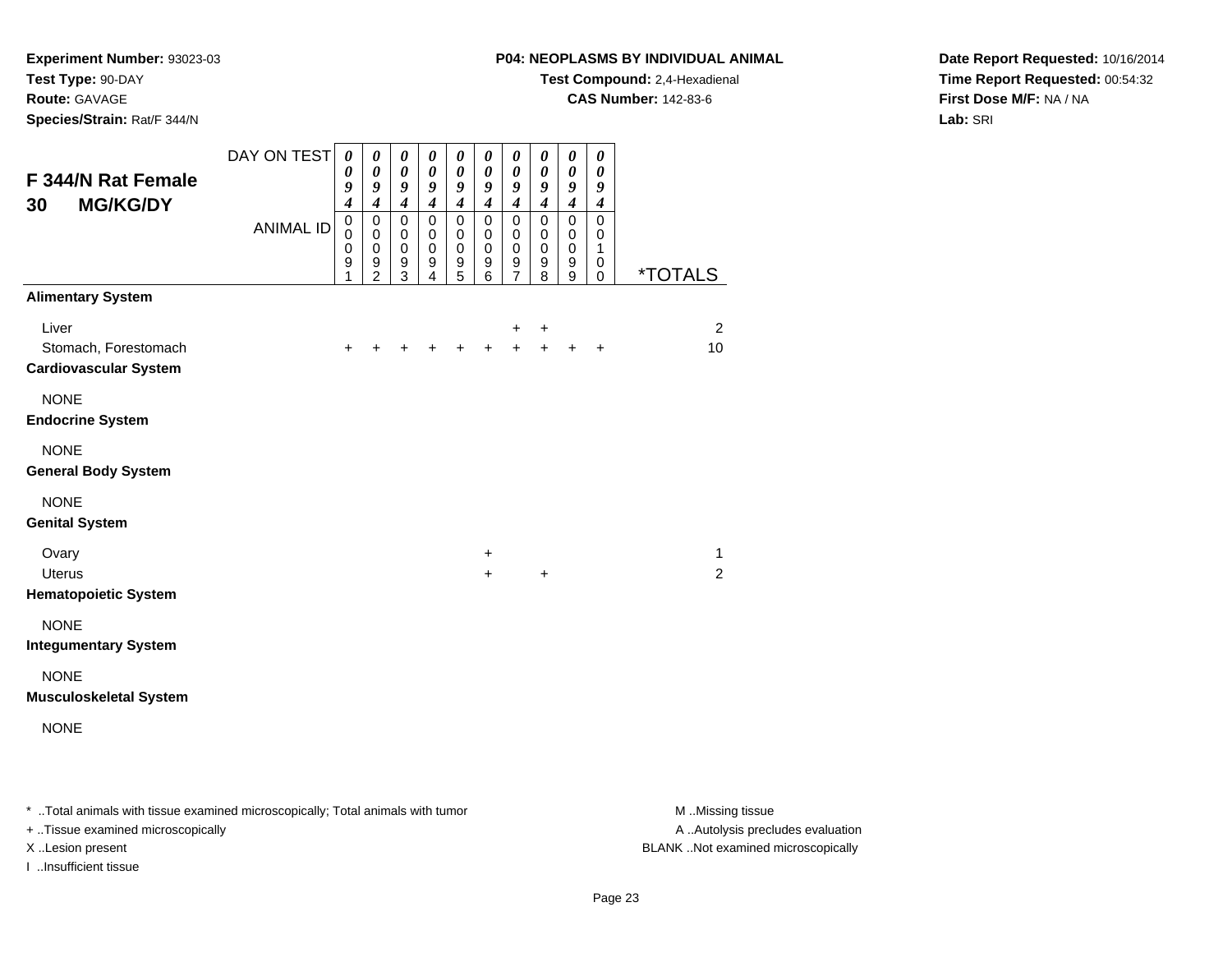# **Route:** GAVAGE

**Species/Strain:** Rat/F 344/N

# **P04: NEOPLASMS BY INDIVIDUAL ANIMAL**

**Test Compound:** 2,4-Hexadienal

**CAS Number:** 142-83-6

**Date Report Requested:** 10/16/2014**Time Report Requested:** 00:54:32**First Dose M/F:** NA / NA**Lab:** SRI

| F 344/N Rat Female<br><b>MG/KG/DY</b><br>30 | DAY ON TEST      | 0<br>0<br>9<br>4                | $\boldsymbol{\theta}$<br>0<br>9<br>4                   | 0<br>$\boldsymbol{\theta}$<br>9<br>4   | 0<br>$\theta$<br>9<br>4                   | 0<br>$\boldsymbol{\theta}$<br>9<br>$\boldsymbol{4}$                | 0<br>0<br>9<br>4      | 0<br>0<br>9<br>4                                    | 0<br>0<br>9<br>4                | 0<br>$\boldsymbol{\theta}$<br>9<br>$\boldsymbol{4}$ | $\boldsymbol{\theta}$<br>$\boldsymbol{\theta}$<br>9<br>4 |                       |
|---------------------------------------------|------------------|---------------------------------|--------------------------------------------------------|----------------------------------------|-------------------------------------------|--------------------------------------------------------------------|-----------------------|-----------------------------------------------------|---------------------------------|-----------------------------------------------------|----------------------------------------------------------|-----------------------|
|                                             | <b>ANIMAL ID</b> | $\mathbf 0$<br>0<br>0<br>9<br>4 | 0<br>$\mathbf 0$<br>$\mathbf 0$<br>9<br>$\mathfrak{p}$ | $\Omega$<br>0<br>$\mathbf 0$<br>9<br>3 | $\mathbf 0$<br>0<br>$\mathbf 0$<br>9<br>4 | $\mathbf 0$<br>$\mathbf 0$<br>$\mathbf 0$<br>$\boldsymbol{9}$<br>5 | 0<br>0<br>0<br>9<br>6 | $\mathbf 0$<br>0<br>$\mathbf 0$<br>$\mathsf g$<br>7 | 0<br>0<br>$\mathbf 0$<br>9<br>8 | $\mathbf 0$<br>0<br>$\mathbf 0$<br>9<br>9           | $\Omega$<br>0<br>$\mathbf 0$<br>$\Omega$                 | <i><b>*TOTALS</b></i> |
| <b>Nervous System</b>                       |                  |                                 |                                                        |                                        |                                           |                                                                    |                       |                                                     |                                 |                                                     |                                                          |                       |
| <b>NONE</b><br><b>Respiratory System</b>    |                  |                                 |                                                        |                                        |                                           |                                                                    |                       |                                                     |                                 |                                                     |                                                          |                       |
| Nose<br><b>Special Senses System</b>        |                  | $\ddot{}$                       |                                                        | $\div$                                 | $\div$                                    | $\ddot{}$                                                          | $\ddot{}$             | $+$                                                 | $\ddot{}$                       | $\ddot{}$                                           | $\ddot{}$                                                | 10 <sup>1</sup>       |
| <b>NONE</b><br><b>Urinary System</b>        |                  |                                 |                                                        |                                        |                                           |                                                                    |                       |                                                     |                                 |                                                     |                                                          |                       |
| <b>NONE</b><br><b>SYSTEMIC LESIONS</b>      |                  |                                 |                                                        |                                        |                                           |                                                                    |                       |                                                     |                                 |                                                     |                                                          |                       |
| Multiple Organ                              |                  |                                 |                                                        |                                        |                                           |                                                                    |                       |                                                     |                                 |                                                     | +                                                        | 10                    |

\* ..Total animals with tissue examined microscopically; Total animals with tumor **M** . Missing tissue M ..Missing tissue

+ ..Tissue examined microscopically

I ..Insufficient tissue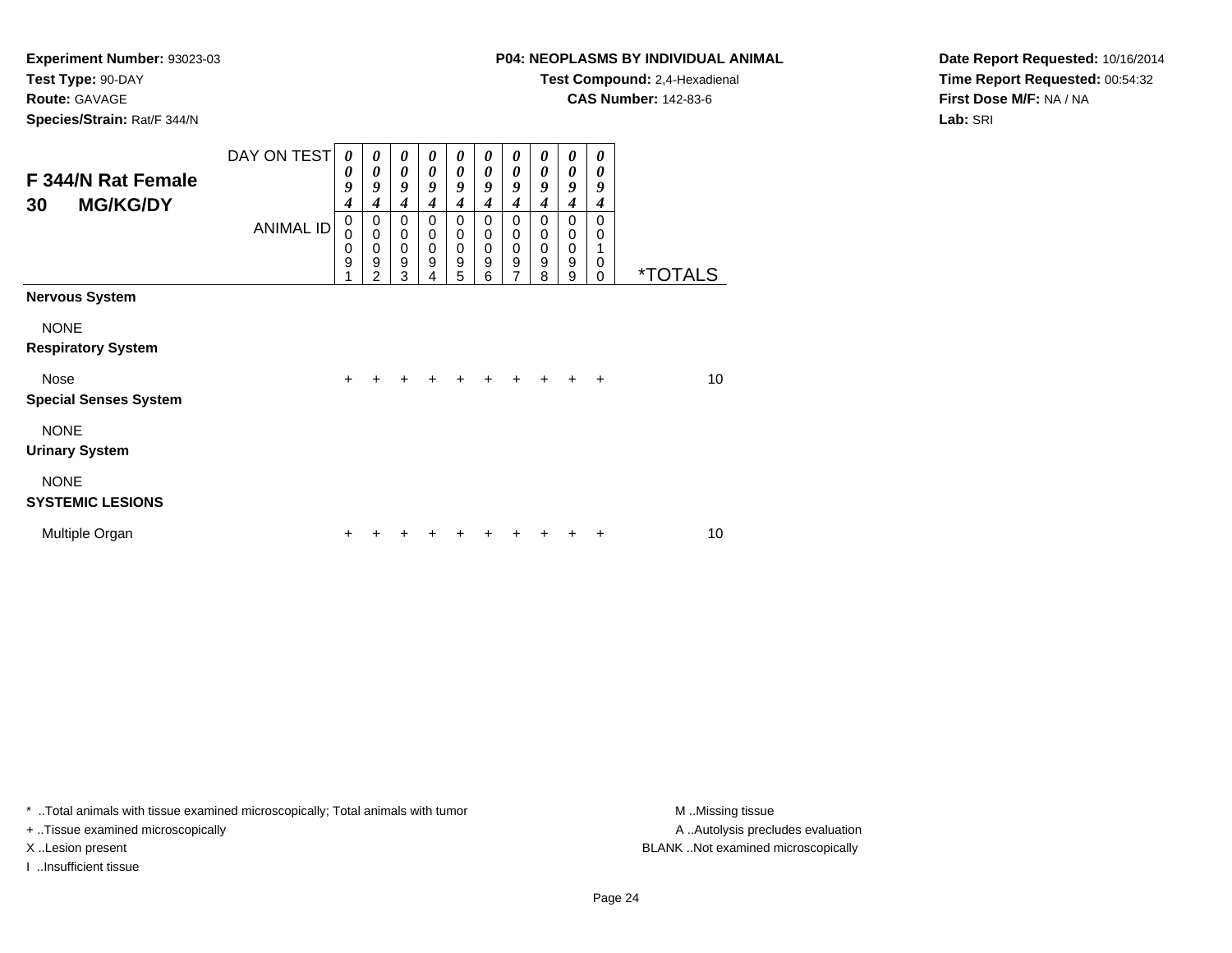#### **Route:** GAVAGE

**Species/Strain:** Rat/F 344/N

#### **P04: NEOPLASMS BY INDIVIDUAL ANIMAL**

**Test Compound:** 2,4-Hexadienal

**CAS Number:** 142-83-6

**Date Report Requested:** 10/16/2014**Time Report Requested:** 00:54:32**First Dose M/F:** NA / NA**Lab:** SRI

| F 344/N Rat Female<br><b>MG/KG/DY</b><br>60                                    | DAY ON TEST<br><b>ANIMAL ID</b> | 0<br>0<br>9<br>$\boldsymbol{4}$<br>$\mathbf 0$<br>$\Omega$<br>1<br>0<br>1 | 0<br>$\boldsymbol{\theta}$<br>9<br>$\overline{4}$<br>0<br>$\mathbf 0$<br>1<br>0<br>$\overline{2}$ | 0<br>$\boldsymbol{\theta}$<br>9<br>$\overline{4}$<br>$\mathbf 0$<br>$\Omega$<br>1<br>0<br>3 | 0<br>$\boldsymbol{\theta}$<br>9<br>$\overline{4}$<br>$\mathbf 0$<br>0<br>1<br>$\pmb{0}$<br>4 | 0<br>$\boldsymbol{\theta}$<br>9<br>$\overline{4}$<br>$\mathbf 0$<br>$\mathbf 0$<br>$\mathbf{1}$<br>$\pmb{0}$<br>5 | 0<br>$\boldsymbol{\theta}$<br>9<br>$\overline{4}$<br>$\mathbf 0$<br>$\mathbf 0$<br>1<br>$\pmb{0}$<br>6 | 0<br>$\boldsymbol{\theta}$<br>9<br>$\boldsymbol{4}$<br>$\mathbf 0$<br>$\mathbf 0$<br>$\overline{1}$<br>$\mathbf 0$<br>$\overline{7}$ | 0<br>0<br>9<br>$\boldsymbol{4}$<br>$\mathbf 0$<br>$\mathbf 0$<br>$\mathbf{1}$<br>$\mathbf 0$<br>8 | 0<br>0<br>9<br>$\boldsymbol{4}$<br>$\mathbf 0$<br>$\pmb{0}$<br>$\mathbf{1}$<br>$\mathbf 0$<br>9 | 0<br>$\boldsymbol{\theta}$<br>9<br>$\boldsymbol{4}$<br>$\mathbf 0$<br>$\mathbf 0$<br>1<br>$\mathbf{1}$<br>$\pmb{0}$ | <i><b>*TOTALS</b></i>    |
|--------------------------------------------------------------------------------|---------------------------------|---------------------------------------------------------------------------|---------------------------------------------------------------------------------------------------|---------------------------------------------------------------------------------------------|----------------------------------------------------------------------------------------------|-------------------------------------------------------------------------------------------------------------------|--------------------------------------------------------------------------------------------------------|--------------------------------------------------------------------------------------------------------------------------------------|---------------------------------------------------------------------------------------------------|-------------------------------------------------------------------------------------------------|---------------------------------------------------------------------------------------------------------------------|--------------------------|
| <b>Alimentary System</b>                                                       |                                 |                                                                           |                                                                                                   |                                                                                             |                                                                                              |                                                                                                                   |                                                                                                        |                                                                                                                                      |                                                                                                   |                                                                                                 |                                                                                                                     |                          |
| Liver<br>Stomach, Forestomach<br><b>Cardiovascular System</b>                  |                                 | $\ddot{}$                                                                 | +<br>$\ddot{}$                                                                                    |                                                                                             |                                                                                              |                                                                                                                   | +<br>$+$                                                                                               | $+$                                                                                                                                  | $+$                                                                                               | $\ddot{}$                                                                                       | $\ddot{}$<br>$\ddot{}$                                                                                              | 3<br>10                  |
| <b>NONE</b><br><b>Endocrine System</b>                                         |                                 |                                                                           |                                                                                                   |                                                                                             |                                                                                              |                                                                                                                   |                                                                                                        |                                                                                                                                      |                                                                                                   |                                                                                                 |                                                                                                                     |                          |
| <b>NONE</b><br><b>General Body System</b>                                      |                                 |                                                                           |                                                                                                   |                                                                                             |                                                                                              |                                                                                                                   |                                                                                                        |                                                                                                                                      |                                                                                                   |                                                                                                 |                                                                                                                     |                          |
| <b>NONE</b><br><b>Genital System</b>                                           |                                 |                                                                           |                                                                                                   |                                                                                             |                                                                                              |                                                                                                                   |                                                                                                        |                                                                                                                                      |                                                                                                   |                                                                                                 |                                                                                                                     |                          |
| <b>Clitoral Gland</b><br>Ovary<br><b>Uterus</b><br><b>Hematopoietic System</b> |                                 |                                                                           | +<br>$\ddot{}$                                                                                    |                                                                                             | $\ddot{}$                                                                                    | $\ddot{}$                                                                                                         | +<br>$\ddot{}$                                                                                         |                                                                                                                                      |                                                                                                   |                                                                                                 | $\ddot{}$                                                                                                           | 3<br>3<br>$\overline{2}$ |
| <b>NONE</b><br><b>Integumentary System</b>                                     |                                 |                                                                           |                                                                                                   |                                                                                             |                                                                                              |                                                                                                                   |                                                                                                        |                                                                                                                                      |                                                                                                   |                                                                                                 |                                                                                                                     |                          |
| <b>NONE</b><br><b>Musculoskeletal System</b>                                   |                                 |                                                                           |                                                                                                   |                                                                                             |                                                                                              |                                                                                                                   |                                                                                                        |                                                                                                                                      |                                                                                                   |                                                                                                 |                                                                                                                     |                          |

\* ..Total animals with tissue examined microscopically; Total animals with tumor **M** . Missing tissue M ..Missing tissue

+ ..Tissue examined microscopically

I ..Insufficient tissue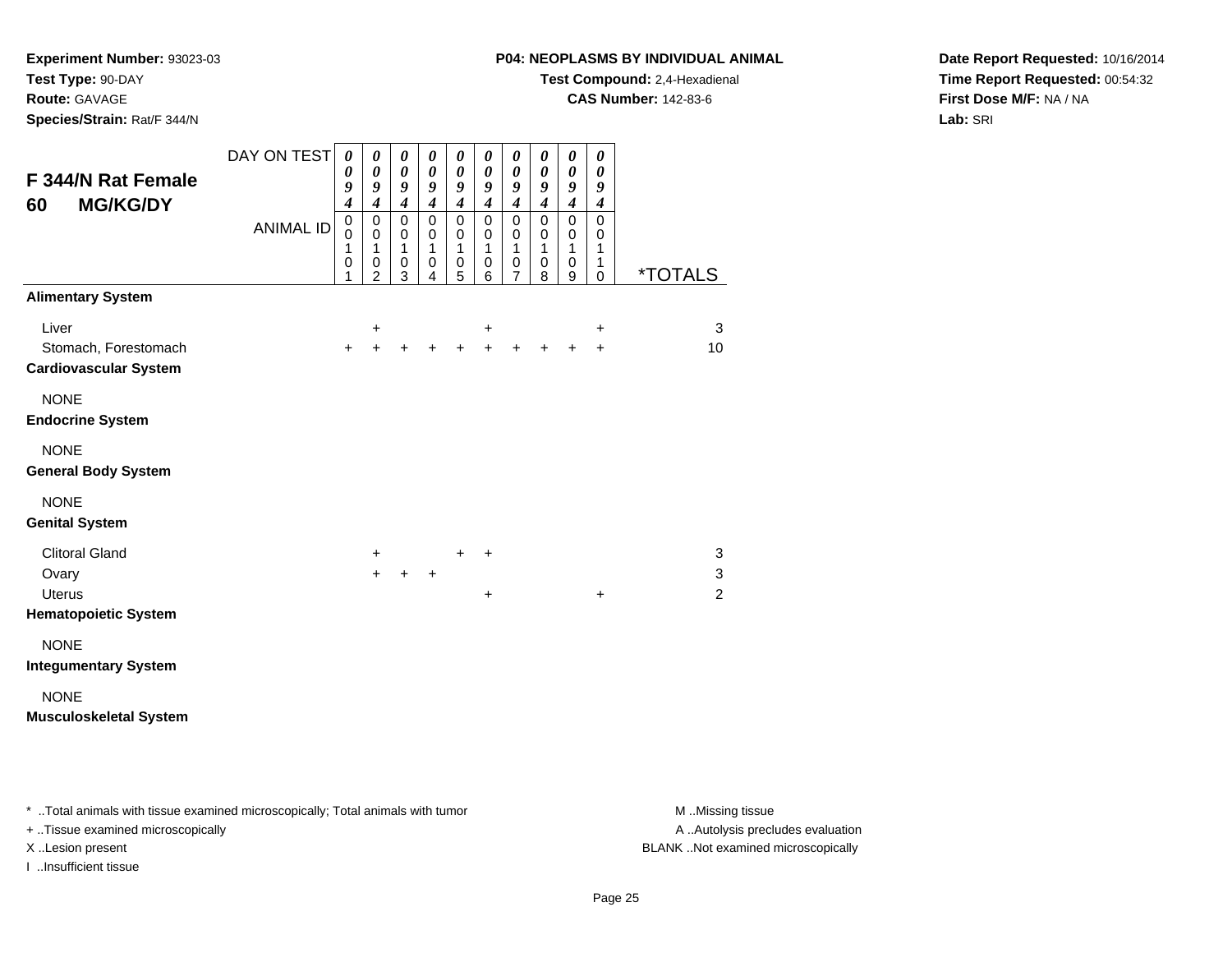# **Route:** GAVAGE

**Species/Strain:** Rat/F 344/N

# **P04: NEOPLASMS BY INDIVIDUAL ANIMAL**

**Test Compound:** 2,4-Hexadienal

**CAS Number:** 142-83-6

**Date Report Requested:** 10/16/2014**Time Report Requested:** 00:54:32**First Dose M/F:** NA / NA**Lab:** SRI

| F 344/N Rat Female<br><b>MG/KG/DY</b><br>60 | DAY ON TEST<br><b>ANIMAL ID</b> | $\boldsymbol{\theta}$<br>0<br>9<br>4<br>0<br>0<br>1<br>0 | 0<br>$\boldsymbol{\theta}$<br>9<br>4<br>0<br>$\mathbf 0$<br>$\mathbf 0$<br>$\overline{2}$ | $\boldsymbol{\theta}$<br>$\boldsymbol{\theta}$<br>9<br>$\boldsymbol{4}$<br>0<br>$\mathbf 0$<br>1<br>$\mathbf 0$<br>3 | 0<br>$\boldsymbol{\theta}$<br>9<br>$\boldsymbol{4}$<br>0<br>0<br>1<br>$\mathbf 0$<br>4 | 0<br>$\boldsymbol{\theta}$<br>9<br>$\boldsymbol{4}$<br>0<br>0<br>1<br>$\boldsymbol{0}$<br>5 | 0<br>0<br>9<br>4<br>0<br>0<br>0<br>6 | 0<br>0<br>9<br>$\boldsymbol{4}$<br>0<br>0<br>1<br>$\pmb{0}$<br>$\overline{7}$ | 0<br>0<br>9<br>4<br>0<br>0<br>0<br>8 | 0<br>0<br>9<br>4<br>0<br>0<br>1<br>0<br>9 | 0<br>0<br>9<br>4<br>0<br>0<br>$\Omega$ | <i><b>*TOTALS</b></i> |
|---------------------------------------------|---------------------------------|----------------------------------------------------------|-------------------------------------------------------------------------------------------|----------------------------------------------------------------------------------------------------------------------|----------------------------------------------------------------------------------------|---------------------------------------------------------------------------------------------|--------------------------------------|-------------------------------------------------------------------------------|--------------------------------------|-------------------------------------------|----------------------------------------|-----------------------|
| <b>NONE</b><br><b>Nervous System</b>        |                                 |                                                          |                                                                                           |                                                                                                                      |                                                                                        |                                                                                             |                                      |                                                                               |                                      |                                           |                                        |                       |
| <b>NONE</b><br><b>Respiratory System</b>    |                                 |                                                          |                                                                                           |                                                                                                                      |                                                                                        |                                                                                             |                                      |                                                                               |                                      |                                           |                                        |                       |
| <b>Nose</b><br><b>Special Senses System</b> |                                 | $\pm$                                                    |                                                                                           |                                                                                                                      |                                                                                        |                                                                                             |                                      |                                                                               |                                      |                                           | ÷                                      | 10                    |
| <b>NONE</b><br><b>Urinary System</b>        |                                 |                                                          |                                                                                           |                                                                                                                      |                                                                                        |                                                                                             |                                      |                                                                               |                                      |                                           |                                        |                       |
| <b>NONE</b><br><b>SYSTEMIC LESIONS</b>      |                                 |                                                          |                                                                                           |                                                                                                                      |                                                                                        |                                                                                             |                                      |                                                                               |                                      |                                           |                                        |                       |
| Multiple Organ                              |                                 | +                                                        |                                                                                           |                                                                                                                      |                                                                                        |                                                                                             |                                      |                                                                               |                                      |                                           |                                        | 10                    |

\* ..Total animals with tissue examined microscopically; Total animals with tumor **M** . Missing tissue M ..Missing tissue

+ ..Tissue examined microscopically

I ..Insufficient tissue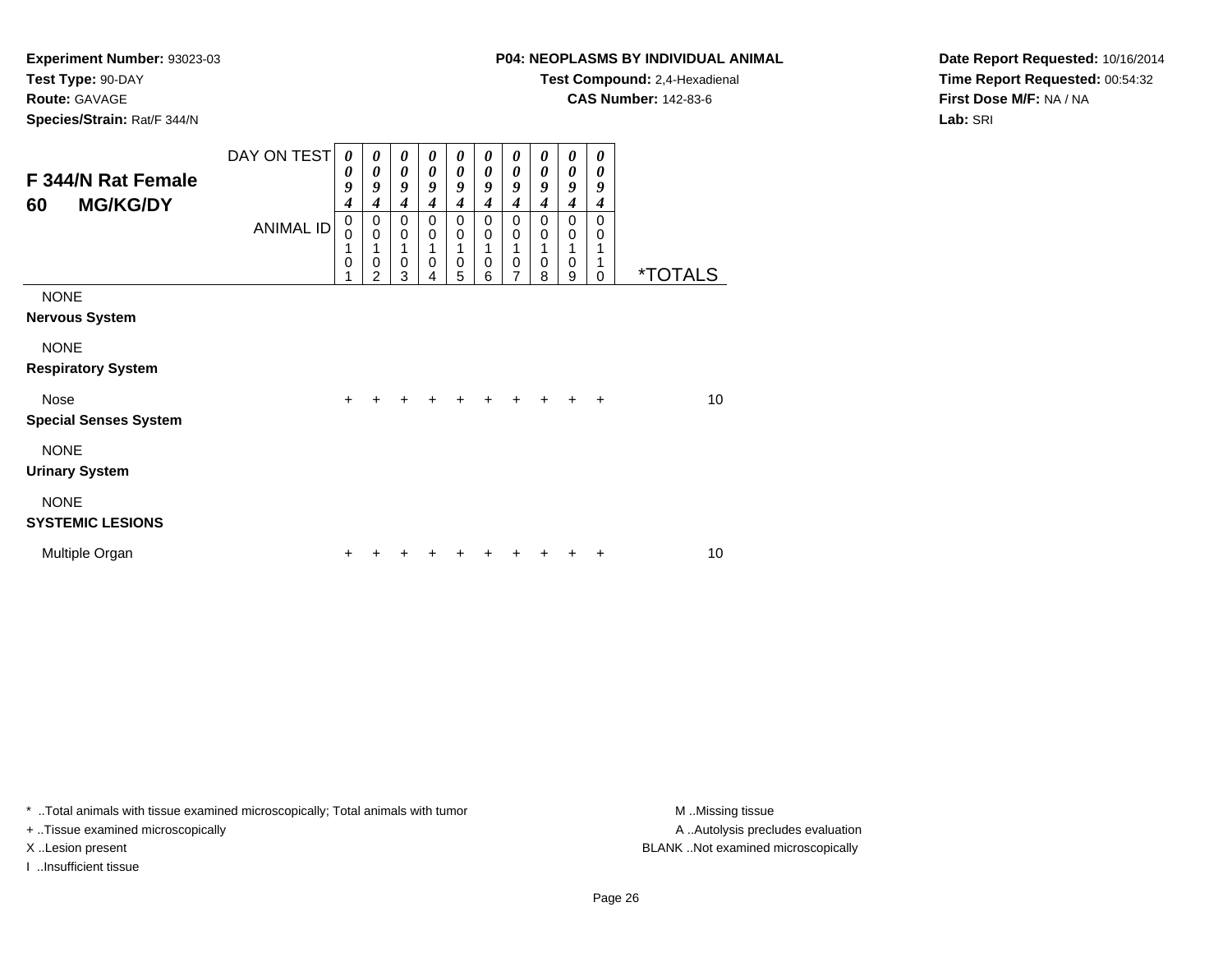# **Species/Strain:** Rat/F 344/N

## **P04: NEOPLASMS BY INDIVIDUAL ANIMAL**

**Test Compound:** 2,4-Hexadienal

**CAS Number:** 142-83-6

**Date Report Requested:** 10/16/2014**Time Report Requested:** 00:54:32**First Dose M/F:** NA / NA**Lab:** SRI

| F 344/N Rat Female<br><b>MG/KG/DY</b><br>120 | DAY ON TEST<br><b>ANIMAL ID</b> | $\boldsymbol{\theta}$<br>0<br>9<br>4<br>$\pmb{0}$<br>$\Omega$<br>1<br>1<br>1 | 0<br>$\boldsymbol{\theta}$<br>9<br>$\boldsymbol{4}$<br>$\mathbf 0$<br>$\Omega$<br>1<br>1<br>$\overline{2}$ | 0<br>$\boldsymbol{\theta}$<br>9<br>$\boldsymbol{4}$<br>$\mathbf 0$<br>$\Omega$<br>1<br>1<br>3 | 0<br>0<br>9<br>$\boldsymbol{4}$<br>$\mathbf 0$<br>$\Omega$<br>1<br>1<br>4 | 0<br>0<br>9<br>4<br>0<br>$\mathbf 0$<br>1<br>1<br>5 | 0<br>0<br>9<br>4<br>$\overline{0}$<br>$\Omega$<br>1<br>1<br>6 | 0<br>0<br>9<br>$\boldsymbol{4}$<br>0<br>$\mathbf 0$<br>1<br>1<br>$\overline{7}$ | 0<br>0<br>9<br>$\boldsymbol{4}$<br>$\Omega$<br>$\Omega$<br>1<br>1<br>8 | 0<br>$\boldsymbol{\theta}$<br>9<br>$\boldsymbol{4}$<br>$\mathbf 0$<br>$\mathbf 0$<br>1<br>1<br>9 | 0<br>0<br>9<br>$\boldsymbol{4}$<br>$\mathbf 0$<br>$\Omega$<br>1<br>2<br>$\Omega$ | <i><b>*TOTALS</b></i> |
|----------------------------------------------|---------------------------------|------------------------------------------------------------------------------|------------------------------------------------------------------------------------------------------------|-----------------------------------------------------------------------------------------------|---------------------------------------------------------------------------|-----------------------------------------------------|---------------------------------------------------------------|---------------------------------------------------------------------------------|------------------------------------------------------------------------|--------------------------------------------------------------------------------------------------|----------------------------------------------------------------------------------|-----------------------|
| <b>Alimentary System</b>                     |                                 |                                                                              |                                                                                                            |                                                                                               |                                                                           |                                                     |                                                               |                                                                                 |                                                                        |                                                                                                  |                                                                                  |                       |
| Esophagus                                    |                                 | +                                                                            | +                                                                                                          | +                                                                                             | +                                                                         | М                                                   | +                                                             |                                                                                 |                                                                        | +                                                                                                | +                                                                                | 9                     |
| Intestine Large, Cecum                       |                                 | +                                                                            | +                                                                                                          | +                                                                                             | +                                                                         | +                                                   | +                                                             | +                                                                               | +                                                                      | +                                                                                                | +                                                                                | 10                    |
| Intestine Large, Colon                       |                                 | +                                                                            | +                                                                                                          | +                                                                                             | $\pm$                                                                     | +                                                   | +                                                             | +                                                                               | $\ddot{}$                                                              | $\pm$                                                                                            | +                                                                                | 10                    |
| Intestine Large, Rectum                      |                                 | $\ddot{}$                                                                    | +                                                                                                          | $\ddot{}$                                                                                     | $\ddot{}$                                                                 | $\ddot{}$                                           | $\ddot{}$                                                     | +                                                                               | $\ddot{}$                                                              | $\ddot{}$                                                                                        | $\ddot{}$                                                                        | 10                    |
| Intestine Small, Duodenum                    |                                 | +                                                                            | $\ddot{}$                                                                                                  | +                                                                                             | +                                                                         | +                                                   | +                                                             | +                                                                               | $\ddot{}$                                                              | $\ddot{}$                                                                                        | $\ddot{}$                                                                        | 10                    |
| Intestine Small, Ileum                       |                                 | +                                                                            | +                                                                                                          | +                                                                                             | +                                                                         | +                                                   | +                                                             | +                                                                               | $\ddot{}$                                                              | +                                                                                                | +                                                                                | 10                    |
| Intestine Small, Jejunum                     |                                 | $\ddot{}$                                                                    | $\ddot{}$                                                                                                  | +                                                                                             | $\ddot{}$                                                                 | $\ddot{}$                                           | +                                                             | +                                                                               | $+$                                                                    | $\ddot{}$                                                                                        | $\ddot{}$                                                                        | 10                    |
| Liver                                        |                                 | $\ddot{}$                                                                    | +                                                                                                          | $\pm$                                                                                         | $\ddot{}$                                                                 | $\pm$                                               | $\ddot{}$                                                     | +                                                                               | $\ddot{}$                                                              | $\ddot{}$                                                                                        | $\ddot{}$                                                                        | 10                    |
| Pancreas                                     |                                 | +                                                                            | +                                                                                                          | +                                                                                             | +                                                                         | +                                                   | +                                                             | +                                                                               | +                                                                      | +                                                                                                | +                                                                                | 10                    |
| Salivary Glands                              |                                 | $\ddot{}$                                                                    | $\ddot{}$                                                                                                  | $\ddot{}$                                                                                     | $\ddot{}$                                                                 | $\ddot{}$                                           | +                                                             | +                                                                               | $\ddot{}$                                                              | $\ddot{}$                                                                                        | $\ddot{}$                                                                        | 10                    |
| Stomach, Forestomach                         |                                 | +                                                                            | $\ddot{}$                                                                                                  | +                                                                                             | +                                                                         | $\ddot{}$                                           | $\ddot{}$                                                     | $\ddot{}$                                                                       | $\ddot{}$                                                              | $+$                                                                                              | $\ddot{}$                                                                        | 10                    |
| Stomach, Glandular                           |                                 | $\ddot{}$                                                                    | $\ddot{}$                                                                                                  | $\ddot{}$                                                                                     | $\ddot{}$                                                                 | $\ddot{}$                                           | $\ddot{}$                                                     | $\ddot{}$                                                                       | $\ddot{}$                                                              | $\ddot{}$                                                                                        | +                                                                                | 10                    |
| <b>Cardiovascular System</b>                 |                                 |                                                                              |                                                                                                            |                                                                                               |                                                                           |                                                     |                                                               |                                                                                 |                                                                        |                                                                                                  |                                                                                  |                       |
| Heart                                        |                                 | $\ddot{}$                                                                    |                                                                                                            |                                                                                               |                                                                           |                                                     |                                                               |                                                                                 |                                                                        |                                                                                                  | +                                                                                | 10                    |
| <b>Endocrine System</b>                      |                                 |                                                                              |                                                                                                            |                                                                                               |                                                                           |                                                     |                                                               |                                                                                 |                                                                        |                                                                                                  |                                                                                  |                       |
| <b>Adrenal Cortex</b>                        |                                 | +                                                                            | +                                                                                                          | +                                                                                             | +                                                                         | +                                                   | +                                                             | +                                                                               | +                                                                      | +                                                                                                | +                                                                                | 10                    |
| Adrenal Medulla                              |                                 | +                                                                            | +                                                                                                          | +                                                                                             | +                                                                         | +                                                   | +                                                             | +                                                                               | +                                                                      | +                                                                                                | +                                                                                | 10                    |
| Islets, Pancreatic                           |                                 | +                                                                            | $\ddot{}$                                                                                                  | +                                                                                             | $\ddot{}$                                                                 | $\ddot{}$                                           | $\ddot{}$                                                     | $\ddot{}$                                                                       | $\ddot{}$                                                              | $\ddot{}$                                                                                        | $\ddot{}$                                                                        | 10                    |
| Parathyroid Gland                            |                                 | $\ddot{}$                                                                    | $\ddot{}$                                                                                                  | $\ddot{}$                                                                                     | $\ddot{}$                                                                 | М                                                   | $+$                                                           | М                                                                               | $\ddot{}$                                                              | $\ddot{}$                                                                                        | м                                                                                | $\overline{7}$        |
| <b>Pituitary Gland</b>                       |                                 | +                                                                            | +                                                                                                          | $\ddot{}$                                                                                     | $\ddot{}$                                                                 | +                                                   | +                                                             | +                                                                               | +                                                                      | +                                                                                                | +                                                                                | 10                    |

\* ..Total animals with tissue examined microscopically; Total animals with tumor **M** . Missing tissue M ..Missing tissue

+ ..Tissue examined microscopically

I ..Insufficient tissue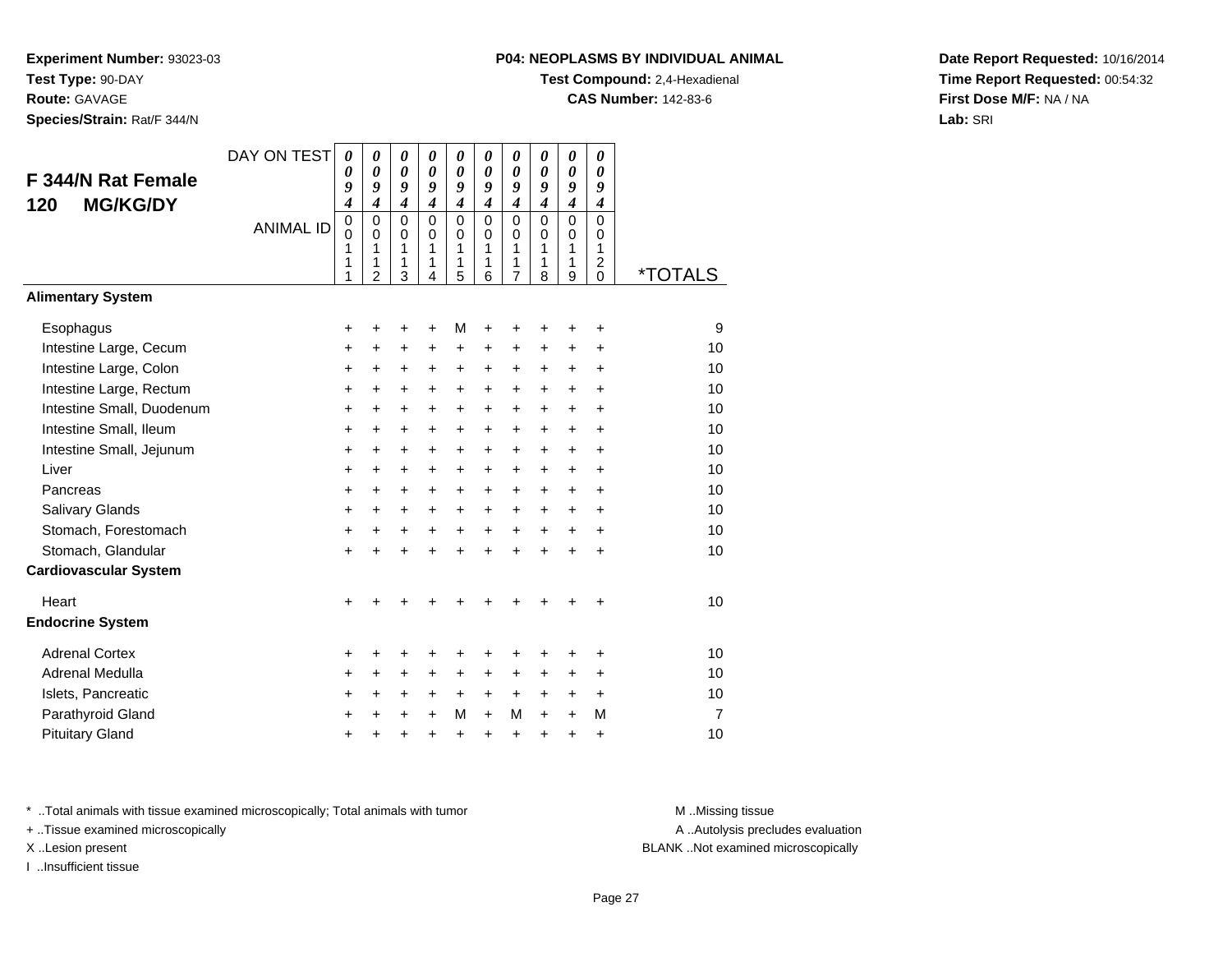**P04: NEOPLASMS BY INDIVIDUAL ANIMAL**

**Test Compound:** 2,4-Hexadienal

**CAS Number:** 142-83-6

**Date Report Requested:** 10/16/2014**Time Report Requested:** 00:54:32**First Dose M/F:** NA / NA**Lab:** SRI

**Experiment Number:** 93023-03**Test Type:** 90-DAY**Route:** GAVAGE

**Species/Strain:** Rat/F 344/N

| <b>F 344/N Rat Female</b><br><b>MG/KG/DY</b><br>120 | DAY ON TEST<br><b>ANIMAL ID</b> | $\boldsymbol{\theta}$<br>0<br>9<br>$\boldsymbol{4}$<br>$\pmb{0}$<br>$\Omega$<br>1<br>1<br>1 | 0<br>0<br>9<br>$\overline{4}$<br>$\mathbf 0$<br>$\Omega$<br>1<br>1<br>$\overline{2}$ | 0<br>$\boldsymbol{\theta}$<br>9<br>$\boldsymbol{4}$<br>$\mathbf 0$<br>$\Omega$<br>1<br>1<br>3 | 0<br>$\boldsymbol{\theta}$<br>9<br>$\overline{\boldsymbol{4}}$<br>$\mathbf 0$<br>$\Omega$<br>1<br>1<br>4 | 0<br>0<br>9<br>$\boldsymbol{4}$<br>$\pmb{0}$<br>$\Omega$<br>1<br>1<br>5 | 0<br>$\boldsymbol{\theta}$<br>9<br>$\boldsymbol{4}$<br>$\mathbf 0$<br>$\Omega$<br>1<br>1<br>6 | 0<br>0<br>9<br>$\boldsymbol{4}$<br>$\mathbf 0$<br>$\mathbf 0$<br>1<br>1<br>7 | 0<br>$\boldsymbol{\theta}$<br>9<br>$\boldsymbol{4}$<br>$\mathbf 0$<br>0<br>1<br>1<br>8 | 0<br>$\boldsymbol{\theta}$<br>9<br>$\boldsymbol{4}$<br>$\mathbf 0$<br>$\mathbf 0$<br>$\mathbf{1}$<br>1<br>$\boldsymbol{9}$ | 0<br>$\boldsymbol{\theta}$<br>9<br>$\boldsymbol{4}$<br>$\mathbf 0$<br>$\mathbf 0$<br>1<br>$\overline{c}$<br>$\overline{0}$ | <i><b>*TOTALS</b></i> |
|-----------------------------------------------------|---------------------------------|---------------------------------------------------------------------------------------------|--------------------------------------------------------------------------------------|-----------------------------------------------------------------------------------------------|----------------------------------------------------------------------------------------------------------|-------------------------------------------------------------------------|-----------------------------------------------------------------------------------------------|------------------------------------------------------------------------------|----------------------------------------------------------------------------------------|----------------------------------------------------------------------------------------------------------------------------|----------------------------------------------------------------------------------------------------------------------------|-----------------------|
| <b>Thyroid Gland</b>                                |                                 | $\ddot{}$                                                                                   | $\ddot{}$                                                                            | $\ddot{}$                                                                                     | $\ddot{}$                                                                                                | $\ddot{}$                                                               | $\ddot{}$                                                                                     | $\ddot{}$                                                                    | $\ddot{}$                                                                              | $\ddot{}$                                                                                                                  | $\ddot{}$                                                                                                                  | 10                    |
| <b>General Body System</b>                          |                                 |                                                                                             |                                                                                      |                                                                                               |                                                                                                          |                                                                         |                                                                                               |                                                                              |                                                                                        |                                                                                                                            |                                                                                                                            |                       |
| <b>NONE</b>                                         |                                 |                                                                                             |                                                                                      |                                                                                               |                                                                                                          |                                                                         |                                                                                               |                                                                              |                                                                                        |                                                                                                                            |                                                                                                                            |                       |
| <b>Genital System</b>                               |                                 |                                                                                             |                                                                                      |                                                                                               |                                                                                                          |                                                                         |                                                                                               |                                                                              |                                                                                        |                                                                                                                            |                                                                                                                            |                       |
| <b>Clitoral Gland</b>                               |                                 | +                                                                                           | ٠                                                                                    | +                                                                                             | ٠                                                                                                        | ٠                                                                       |                                                                                               |                                                                              |                                                                                        |                                                                                                                            | +                                                                                                                          | 10                    |
| Ovary                                               |                                 | $\ddot{}$                                                                                   | $\ddot{}$                                                                            | $\ddot{}$                                                                                     | $+$                                                                                                      | $+$                                                                     | $+$                                                                                           | $+$                                                                          | $+$                                                                                    | $+$                                                                                                                        | $\ddot{}$                                                                                                                  | 10                    |
| <b>Uterus</b>                                       |                                 | $\ddot{}$                                                                                   |                                                                                      | $\ddot{}$                                                                                     | ÷                                                                                                        | $\ddot{}$                                                               | $\ddot{}$                                                                                     | $\ddot{}$                                                                    | $\ddot{}$                                                                              | $\ddot{}$                                                                                                                  | $\ddot{}$                                                                                                                  | 10                    |
| <b>Hematopoietic System</b>                         |                                 |                                                                                             |                                                                                      |                                                                                               |                                                                                                          |                                                                         |                                                                                               |                                                                              |                                                                                        |                                                                                                                            |                                                                                                                            |                       |
| <b>Bone Marrow</b>                                  |                                 | +                                                                                           | +                                                                                    | +                                                                                             | +                                                                                                        | +                                                                       | +                                                                                             | ٠                                                                            | +                                                                                      | +                                                                                                                          | +                                                                                                                          | 10                    |
| Lymph Node, Mandibular                              |                                 | $\ddot{}$                                                                                   | $\ddot{}$                                                                            | +                                                                                             | $\ddot{}$                                                                                                | $\ddot{}$                                                               | $\ddot{}$                                                                                     | $\ddot{}$                                                                    | $\ddot{}$                                                                              | $\ddot{}$                                                                                                                  | $\ddot{}$                                                                                                                  | 10                    |
| Lymph Node, Mesenteric                              |                                 | $\ddot{}$                                                                                   | $+$                                                                                  | $\ddot{}$                                                                                     | $+$                                                                                                      | $+$                                                                     | $+$                                                                                           | $\ddot{}$                                                                    | $\ddot{}$                                                                              | $\ddot{}$                                                                                                                  | $\ddot{}$                                                                                                                  | 10                    |
| Spleen                                              |                                 | $\ddot{}$                                                                                   | $\ddot{}$                                                                            | +                                                                                             | $\ddot{}$                                                                                                | $+$                                                                     | $\ddot{}$                                                                                     | $+$                                                                          | $+$                                                                                    | $\ddot{}$                                                                                                                  | $\ddot{}$                                                                                                                  | 10                    |
| Thymus                                              |                                 | $\ddot{}$                                                                                   | $\ddot{}$                                                                            | $\ddot{}$                                                                                     | $\ddot{}$                                                                                                | $\ddot{}$                                                               | $\ddot{}$                                                                                     | $\ddot{}$                                                                    | $\ddot{}$                                                                              | $\ddot{}$                                                                                                                  | +                                                                                                                          | 10                    |
| <b>Integumentary System</b>                         |                                 |                                                                                             |                                                                                      |                                                                                               |                                                                                                          |                                                                         |                                                                                               |                                                                              |                                                                                        |                                                                                                                            |                                                                                                                            |                       |
| <b>Mammary Gland</b>                                |                                 | +                                                                                           | +                                                                                    | +                                                                                             | +                                                                                                        | ٠                                                                       |                                                                                               |                                                                              | +                                                                                      | +                                                                                                                          | $\ddot{}$                                                                                                                  | 10                    |
| Skin                                                |                                 | $\ddot{}$                                                                                   | ÷                                                                                    | $\ddot{}$                                                                                     | ÷                                                                                                        | $\ddot{}$                                                               | $\ddot{}$                                                                                     | $\ddot{}$                                                                    | $\ddot{}$                                                                              | $\ddot{}$                                                                                                                  | $\ddot{}$                                                                                                                  | 10                    |
| <b>Musculoskeletal System</b>                       |                                 |                                                                                             |                                                                                      |                                                                                               |                                                                                                          |                                                                         |                                                                                               |                                                                              |                                                                                        |                                                                                                                            |                                                                                                                            |                       |
| Bone<br><b>Nervous System</b>                       |                                 | +                                                                                           |                                                                                      |                                                                                               |                                                                                                          |                                                                         |                                                                                               |                                                                              |                                                                                        |                                                                                                                            | ٠                                                                                                                          | 10                    |

\* ..Total animals with tissue examined microscopically; Total animals with tumor **M** . Missing tissue M ..Missing tissue

+ ..Tissue examined microscopically

I ..Insufficient tissue

A ..Autolysis precludes evaluation

X ..Lesion present BLANK ..Not examined microscopically